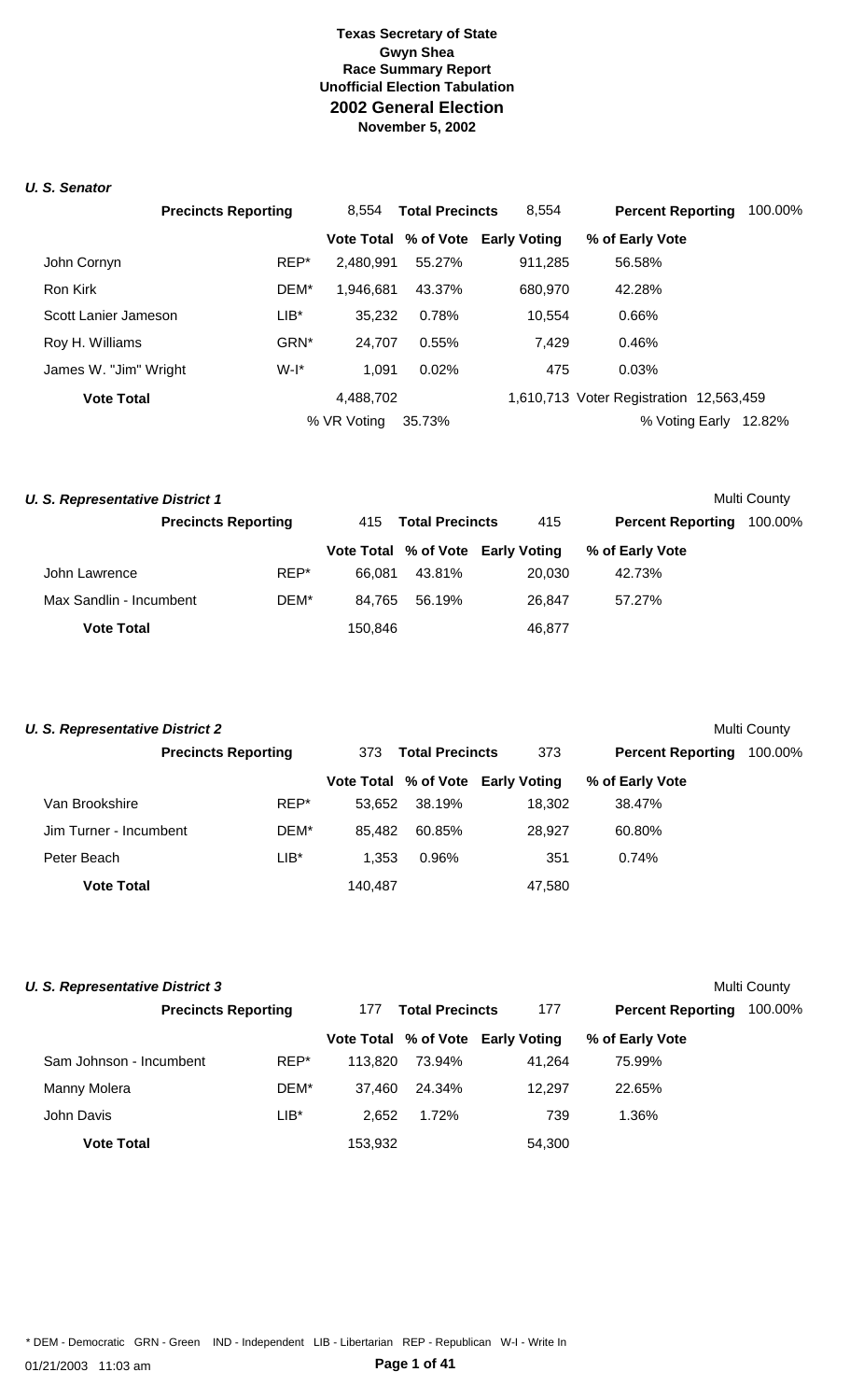| <b>U. S. Representative District 4</b> |                            |        |                               |        |                                   |                          | Multi County |
|----------------------------------------|----------------------------|--------|-------------------------------|--------|-----------------------------------|--------------------------|--------------|
|                                        | <b>Precincts Reporting</b> |        | <b>Total Precincts</b><br>305 |        | 305                               | <b>Percent Reporting</b> | 100.00%      |
|                                        |                            |        |                               |        | Vote Total % of Vote Early Voting | % of Early Vote          |              |
| John Graves                            |                            | REP*   | 67.931                        | 40.37% | 24.040                            | 39.27%                   |              |
| Ralph M. Hall - Incumbent              |                            | DEM*   | 97.301                        | 57.82% | 36,280                            | 59.26%                   |              |
| Barbara Robinson                       |                            | $LIB*$ | 3.042                         | 1.81%  | 898                               | $1.47\%$                 |              |
| <b>Vote Total</b>                      |                            |        | 168.274                       |        | 61,218                            |                          |              |

| <b>U. S. Representative District 5</b> |                            |         |                        |                                   |                          | Multi County |
|----------------------------------------|----------------------------|---------|------------------------|-----------------------------------|--------------------------|--------------|
|                                        | <b>Precincts Reporting</b> | 285     | <b>Total Precincts</b> |                                   | <b>Percent Reporting</b> | 100.00%      |
|                                        |                            |         |                        | Vote Total % of Vote Early Voting | % of Early Vote          |              |
| Jeb Hensarling                         | REP*                       | 81.329  | 58.19%                 | 24,622                            | 58.85%                   |              |
| Ron Chapman                            | DEM*                       | 56.286  | 40.28%                 | 16,736                            | 40.00%                   |              |
| Dan Michalski                          | LIB*                       | 1.283   | 0.92%                  | 278                               | 0.66%                    |              |
| Thomas J. Kemper                       | GRN <sup>*</sup>           | 855     | 0.61%                  | 201                               | 0.48%                    |              |
| <b>Vote Total</b>                      |                            | 139,753 |                        | 41,837                            |                          |              |

| <b>U. S. Representative District 6</b> |                            |         |                               |          |                                   |                          | Multi County |
|----------------------------------------|----------------------------|---------|-------------------------------|----------|-----------------------------------|--------------------------|--------------|
|                                        | <b>Precincts Reporting</b> |         | <b>Total Precincts</b><br>260 |          | 260                               | <b>Percent Reporting</b> | 100.00%      |
|                                        |                            |         |                               |          | Vote Total % of Vote Early Voting | % of Early Vote          |              |
| Joe Barton - Incumbent                 |                            | REP*    | 111.286                       | 70.30%   | 39,867                            | 70.59%                   |              |
| Felix Alvarado                         |                            | DEM*    | 43.859                        | 27.71%   | 15,681                            | 27.76%                   |              |
| Frank Brady                            |                            | $LIB^*$ | 1.947                         | 1.23%    | 568                               | 1.01%                    |              |
| B.J. Armstrong                         |                            | GRN*    | 1.212                         | $0.77\%$ | 363                               | 0.64%                    |              |
| <b>Vote Total</b>                      |                            |         | 158.304                       |          | 56.479                            |                          |              |

| <b>U. S. Representative District 7</b> |                            |         |                        |                                   |                          | Single County |
|----------------------------------------|----------------------------|---------|------------------------|-----------------------------------|--------------------------|---------------|
|                                        | <b>Precincts Reporting</b> |         | <b>Total Precincts</b> | 142                               | <b>Percent Reporting</b> | 100.00%       |
|                                        |                            |         |                        | Vote Total % of Vote Early Voting | % of Early Vote          |               |
| John Culberson - Incumbent             | REP*                       | 93.180  | 88.96%                 | 26.097                            | 90.39%                   |               |
| Drew Parks                             | LIB*                       | 11.545  | 11.02%                 | 2.762                             | 9.57%                    |               |
| John R. Skone-Palmer                   | $W-I^*$                    | 19      | $0.02\%$               | 12                                | $0.04\%$                 |               |
| <b>Vote Total</b>                      |                            | 104.744 |                        | 28,871                            |                          |               |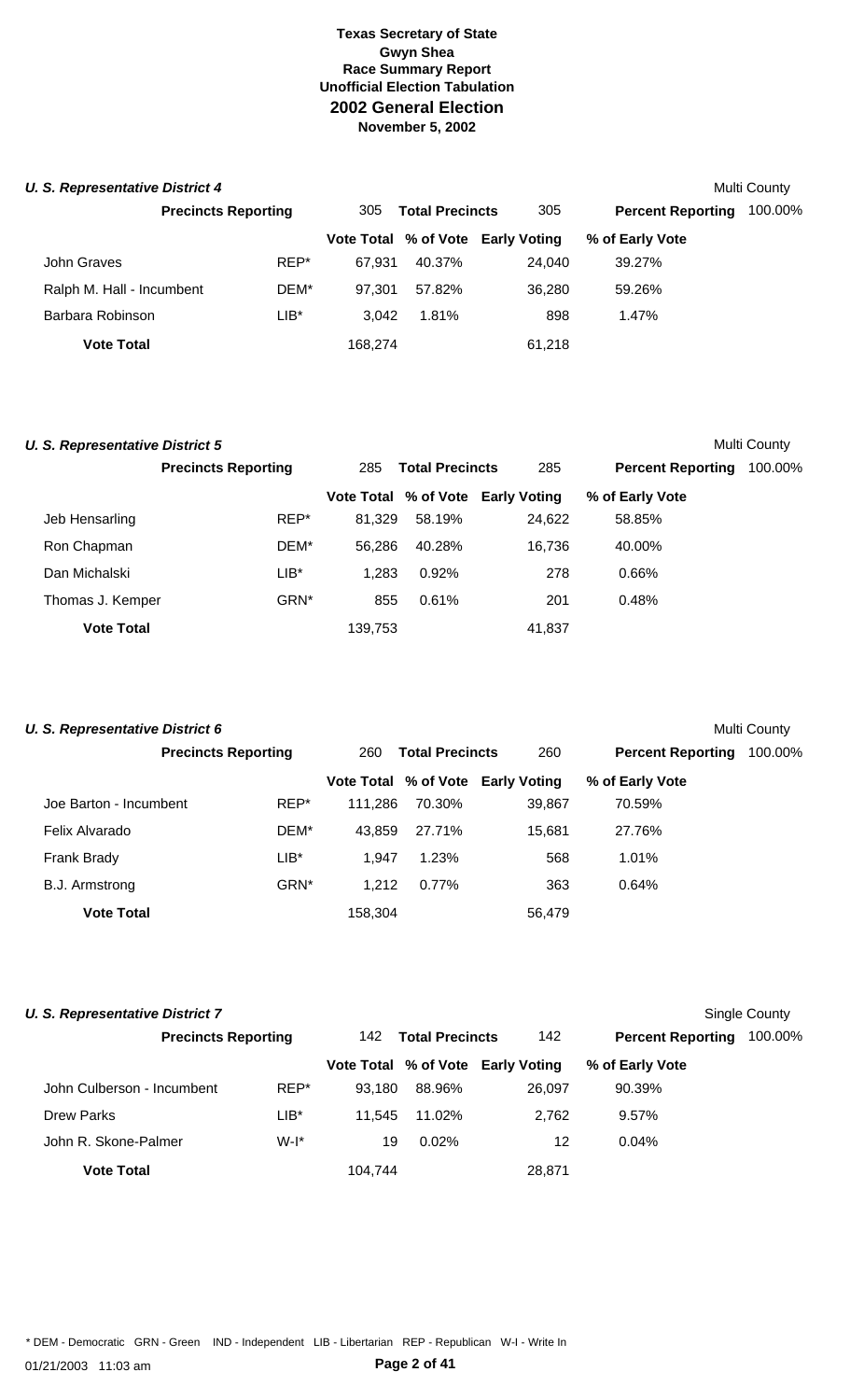| U. S. Representative District 8 |                            |      |                               |        |                                   |                          | <b>Multi County</b> |
|---------------------------------|----------------------------|------|-------------------------------|--------|-----------------------------------|--------------------------|---------------------|
|                                 | <b>Precincts Reporting</b> |      | <b>Total Precincts</b><br>167 |        | 167                               | <b>Percent Reporting</b> | 100.00%             |
|                                 |                            |      |                               |        | Vote Total % of Vote Early Voting | % of Early Vote          |                     |
| Kevin Brady - Incumbent         |                            | REP* | 139.574                       | 93.12% | 46.748                            | 94.22%                   |                     |
| <b>Gil Guillory</b>             |                            | LIB* | 10.310                        | 6.88%  | 2,866                             | 5.78%                    |                     |
| <b>Vote Total</b>               |                            |      | 149.884                       |        | 49.614                            |                          |                     |

| <b>U. S. Representative District 9</b> |                            |         |                               |        |                                   |                          | Multi County |
|----------------------------------------|----------------------------|---------|-------------------------------|--------|-----------------------------------|--------------------------|--------------|
|                                        | <b>Precincts Reporting</b> |         | <b>Total Precincts</b><br>257 |        | 257                               | <b>Percent Reporting</b> | 100.00%      |
|                                        |                            |         |                               |        | Vote Total % of Vote Early Voting | % of Early Vote          |              |
| Paul Williams                          |                            | REP*    | 59.170                        | 40.28% | 23.545                            | 38.60%                   |              |
| Nick Lampson - Incumbent               |                            | DEM*    | 86.519                        | 58.89% | 37.135                            | 60.88%                   |              |
| Dean L. Tucker                         |                            | $LIB^*$ | 1.220                         | 0.83%  | 315                               | 0.52%                    |              |
| <b>Vote Total</b>                      |                            |         | 146.909                       |        | 60,995                            |                          |              |

| <b>U. S. Representative District 10</b> |                            |         |                                |                                   |                          | Single County |
|-----------------------------------------|----------------------------|---------|--------------------------------|-----------------------------------|--------------------------|---------------|
|                                         | <b>Precincts Reporting</b> |         | <b>Total Precincts</b><br>195. |                                   | <b>Percent Reporting</b> | 100.00%       |
|                                         |                            |         |                                | Vote Total % of Vote Early Voting | % of Early Vote          |               |
| Lloyd Doggett - Incumbent               | DEM*                       | 112.612 | 84.49%                         | 51.597                            | 85.88%                   |               |
| Michele Messina                         | $LIB^*$                    | 20.671  | 15.51%                         | 8.485                             | 14.12%                   |               |
| <b>Vote Total</b>                       |                            | 133.283 |                                | 60,082                            |                          |               |

| <b>U. S. Representative District 11</b> |                            |      |                               |        |                                   |                          | Multi County |
|-----------------------------------------|----------------------------|------|-------------------------------|--------|-----------------------------------|--------------------------|--------------|
|                                         | <b>Precincts Reporting</b> |      | <b>Total Precincts</b><br>259 |        | 259                               | <b>Percent Reporting</b> | 100.00%      |
|                                         |                            |      |                               |        | Vote Total % of Vote Early Voting | % of Early Vote          |              |
| <b>Ramsey Farley</b>                    |                            | REP* | 67.111                        | 47.12% | 28.152                            | 48.92%                   |              |
| <b>Chet Edwards - Incumbent</b>         |                            | DEM* | 73.403                        | 51.53% | 28.782                            | 50.02%                   |              |
| <b>Andrew Paul Farris</b>               |                            | LIB* | 1,926                         | 1.35%  | 611                               | $1.06\%$                 |              |
| <b>Vote Total</b>                       |                            |      | 142.440                       |        | 57,545                            |                          |              |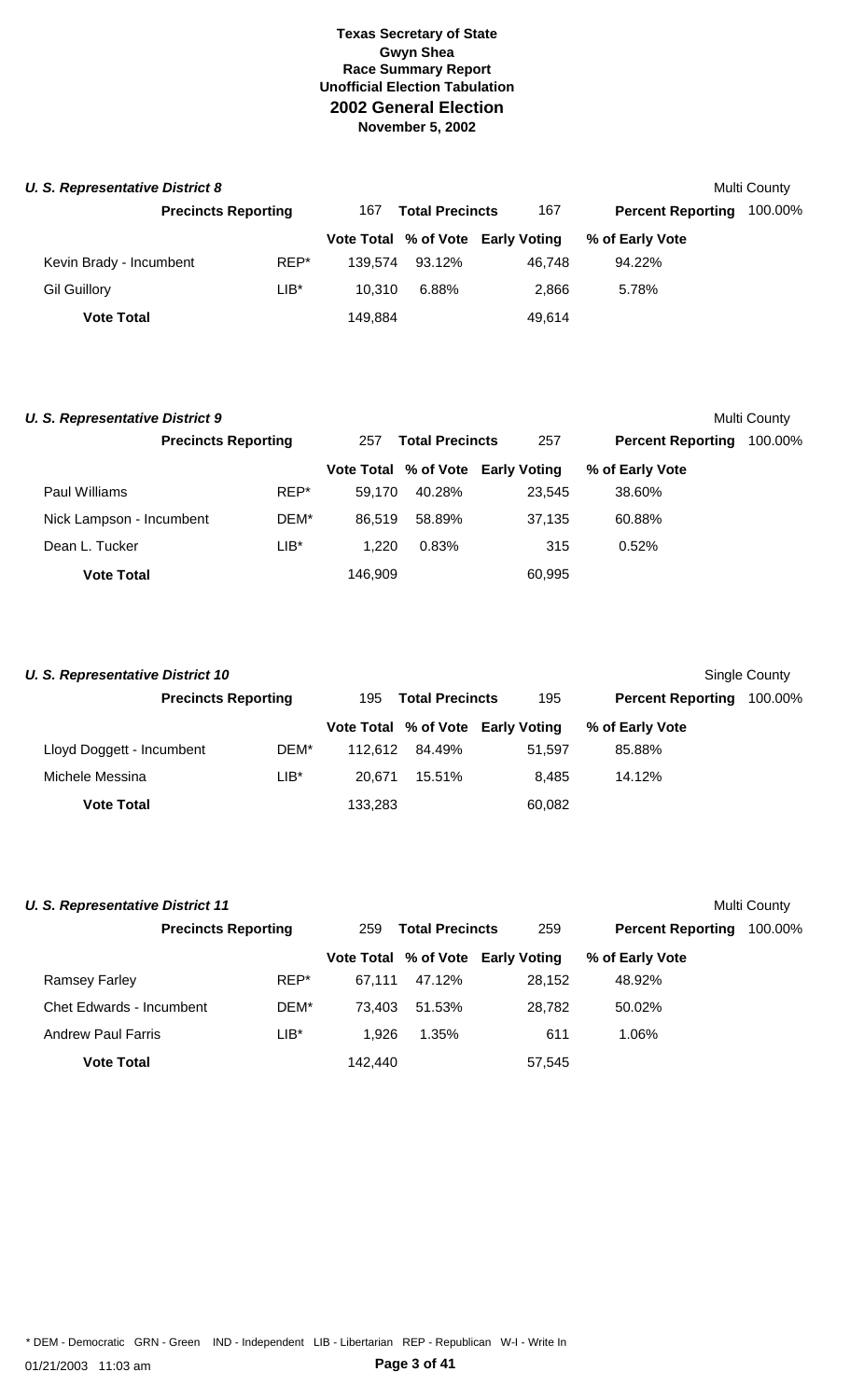| <b>U. S. Representative District 12</b> |                            |      |                               |        |                                   |                          | Multi County |
|-----------------------------------------|----------------------------|------|-------------------------------|--------|-----------------------------------|--------------------------|--------------|
|                                         | <b>Precincts Reporting</b> |      | <b>Total Precincts</b><br>285 |        | 285                               | <b>Percent Reporting</b> | 100.00%      |
|                                         |                            |      |                               |        | Vote Total % of Vote Early Voting | % of Early Vote          |              |
| Kay Granger - Incumbent                 |                            | REP* | 122.493                       | 91.82% | 42.017                            | 94.03%                   |              |
| Edward A. Hanson                        |                            | LIB* | 10.906                        | 8.18%  | 2,667                             | 5.97%                    |              |
| <b>Vote Total</b>                       |                            |      | 133,399                       |        | 44,684                            |                          |              |

| <b>U. S. Representative District 13</b> |                            |      |                               |        |                                   |                          | Multi County |
|-----------------------------------------|----------------------------|------|-------------------------------|--------|-----------------------------------|--------------------------|--------------|
|                                         | <b>Precincts Reporting</b> |      | <b>Total Precincts</b><br>468 |        | 468                               | <b>Percent Reporting</b> | 100.00%      |
|                                         |                            |      |                               |        | Vote Total % of Vote Early Voting | % of Early Vote          |              |
| Mac Thornberry - Incumbent              |                            | REP* | 119.448                       | 79.26% | 40.479                            | 78.39%                   |              |
| Zane Reese                              |                            | DEM* | 31.248                        | 20.74% | 11.159                            | 21.61%                   |              |
| <b>Vote Total</b>                       |                            |      | 150,696                       |        | 51,638                            |                          |              |

| <b>U. S. Representative District 14</b> |                            |      |                               |        |                                   |                          | Multi County |
|-----------------------------------------|----------------------------|------|-------------------------------|--------|-----------------------------------|--------------------------|--------------|
|                                         | <b>Precincts Reporting</b> |      | 384<br><b>Total Precincts</b> |        | 384                               | <b>Percent Reporting</b> | 100.00%      |
|                                         |                            |      |                               |        | Vote Total % of Vote Early Voting | % of Early Vote          |              |
| Ron Paul - Incumbent                    |                            | REP* | 102.661                       | 68.05% | 34.295                            | 68.04%                   |              |
| Corby Windham                           |                            | DEM* | 48.192                        | 31.95% | 16.109                            | 31.96%                   |              |
| <b>Vote Total</b>                       |                            |      | 150,853                       |        | 50.404                            |                          |              |

| <b>U. S. Representative District 17</b> |                            |         |                               |        |                                   |                          | Multi County |
|-----------------------------------------|----------------------------|---------|-------------------------------|--------|-----------------------------------|--------------------------|--------------|
|                                         | <b>Precincts Reporting</b> |         | 483<br><b>Total Precincts</b> |        | 483                               | <b>Percent Reporting</b> | 100.00%      |
|                                         |                            |         |                               |        | Vote Total % of Vote Early Voting | % of Early Vote          |              |
| Rob Beckham                             |                            | REP*    | 77.410                        | 47.34% | 28.412                            | 47.95%                   |              |
| Charlie Stenholm - Incumbent            |                            | DEM*    | 83.938                        | 51.33% | 30.188                            | 50.95%                   |              |
| Fred Jones                              |                            | $LIB^*$ | 2.180                         | 1.33%  | 650                               | 1.10%                    |              |
| <b>Vote Total</b>                       |                            |         | 163.528                       |        | 59,250                            |                          |              |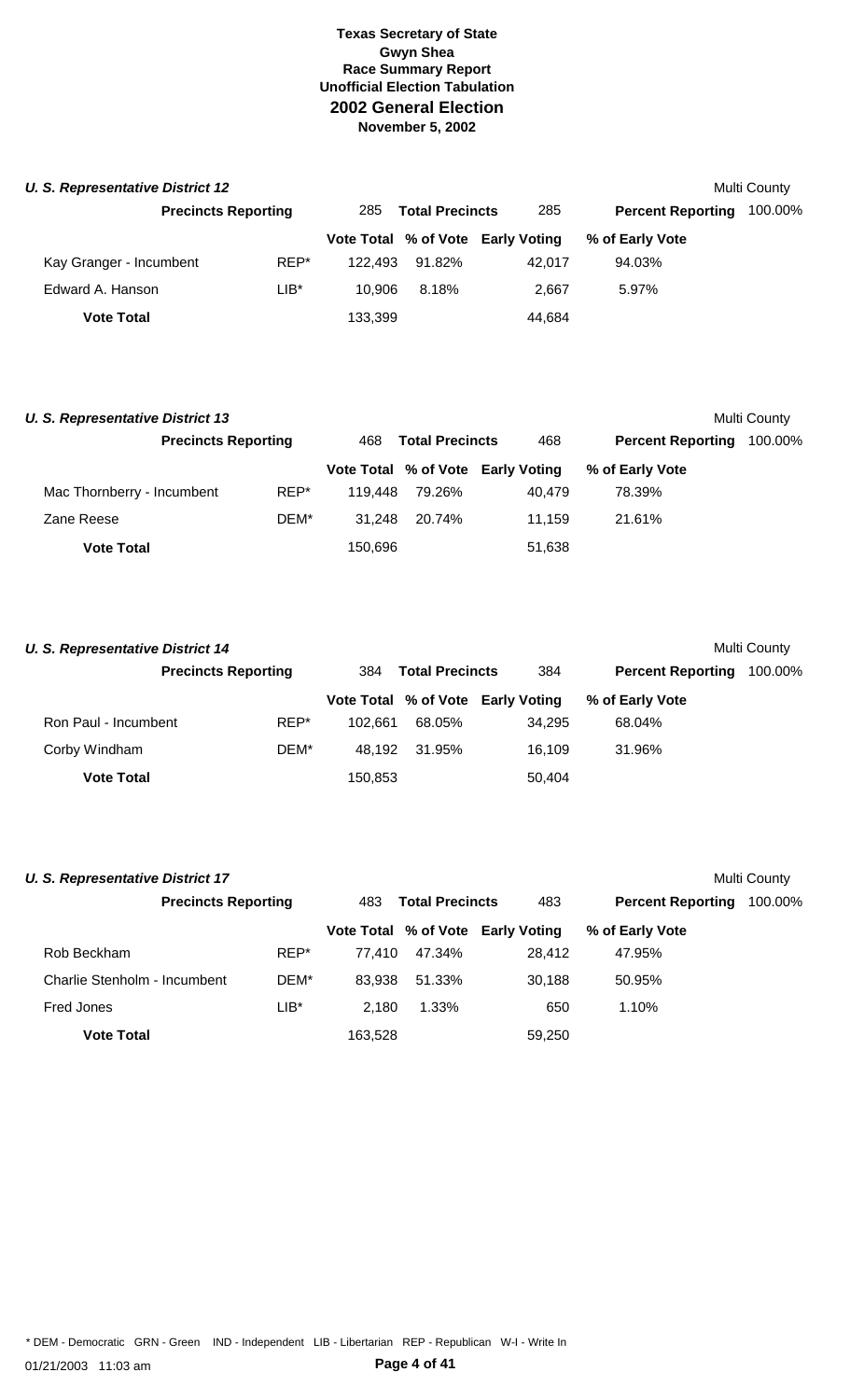| <b>U. S. Representative District 18</b> |                            |        |                               |        |                                   |                          | Single County |
|-----------------------------------------|----------------------------|--------|-------------------------------|--------|-----------------------------------|--------------------------|---------------|
|                                         | <b>Precincts Reporting</b> |        | <b>Total Precincts</b><br>234 |        | 234                               | <b>Percent Reporting</b> | 100.00%       |
|                                         |                            |        |                               |        | Vote Total % of Vote Early Voting | % of Early Vote          |               |
| Phillip J. Abbott                       |                            | REP*   | 27.461                        | 21.54% | 6.793                             | 20.50%                   |               |
| Sheila Jackson Lee - Incumbent          |                            | DEM*   | 98.240                        | 77.06% | 26.010                            | 78.49%                   |               |
| <b>Brent Sullivan</b>                   |                            | $LIB*$ | 1.778                         | 1.39%  | 334                               | 1.01%                    |               |
| <b>Vote Total</b>                       |                            |        | 127.479                       |        | 33,137                            |                          |               |

| <b>U. S. Representative District 19</b> |                            |         |                               |                                   |                          | Multi County |
|-----------------------------------------|----------------------------|---------|-------------------------------|-----------------------------------|--------------------------|--------------|
|                                         | <b>Precincts Reporting</b> |         | <b>Total Precincts</b><br>323 |                                   | <b>Percent Reporting</b> | 100.00%      |
|                                         |                            |         |                               | Vote Total % of Vote Early Voting | % of Early Vote          |              |
| Larry Combest - Incumbent               | REP*                       | 117.085 | 91.64%                        | 48.717                            | 92.49%                   |              |
| Larry Johnson                           | $LIB^*$                    | 10.683  | 8.36%                         | 3.957                             | 7.51%                    |              |
| <b>Vote Total</b>                       |                            | 127.768 |                               | 52.674                            |                          |              |

| U. S. Representative District 21 |                            |        |                               |        |                                   |                          | Multi County |
|----------------------------------|----------------------------|--------|-------------------------------|--------|-----------------------------------|--------------------------|--------------|
|                                  | <b>Precincts Reporting</b> |        | <b>Total Precincts</b><br>325 |        | 325                               | <b>Percent Reporting</b> | 100.00%      |
|                                  |                            |        |                               |        | Vote Total % of Vote Early Voting | % of Early Vote          |              |
| Lamar Smith - Incumbent          |                            | REP*   | 161.665                       | 72.88% | 75,369                            | 74.26%                   |              |
| John Courage                     |                            | DEM*   | 56.116                        | 25.30% | 24.713                            | 24.35%                   |              |
| DG Roberts                       |                            | $LIB*$ | 4.044                         | 1.82%  | 1.410                             | 1.39%                    |              |
| <b>Vote Total</b>                |                            |        | 221,825                       |        | 101,492                           |                          |              |

| <b>U. S. Representative District 22</b> |                            |        |                               |          |                                   |                          | Multi County |
|-----------------------------------------|----------------------------|--------|-------------------------------|----------|-----------------------------------|--------------------------|--------------|
|                                         | <b>Precincts Reporting</b> |        | <b>Total Precincts</b><br>209 |          | 209                               | <b>Percent Reporting</b> | 100.00%      |
|                                         |                            |        |                               |          | Vote Total % of Vote Early Voting | % of Early Vote          |              |
| Tom DeLay - Incumbent                   |                            | REP*   | 100.024                       | 63.12%   | 32,608                            | 65.95%                   |              |
| <b>Tim Riley</b>                        |                            | DEM*   | 55.570                        | 35.07%   | 16,063                            | 32.49%                   |              |
| Gerald W. "Jerry" LaFleur               |                            | $LIB*$ | 1.609                         | $1.02\%$ | 454                               | 0.92%                    |              |
| Joel West                               |                            | GRN*   | 1.256                         | 0.79%    | 322                               | 0.65%                    |              |
| <b>Vote Total</b>                       |                            |        | 158,459                       |          | 49,447                            |                          |              |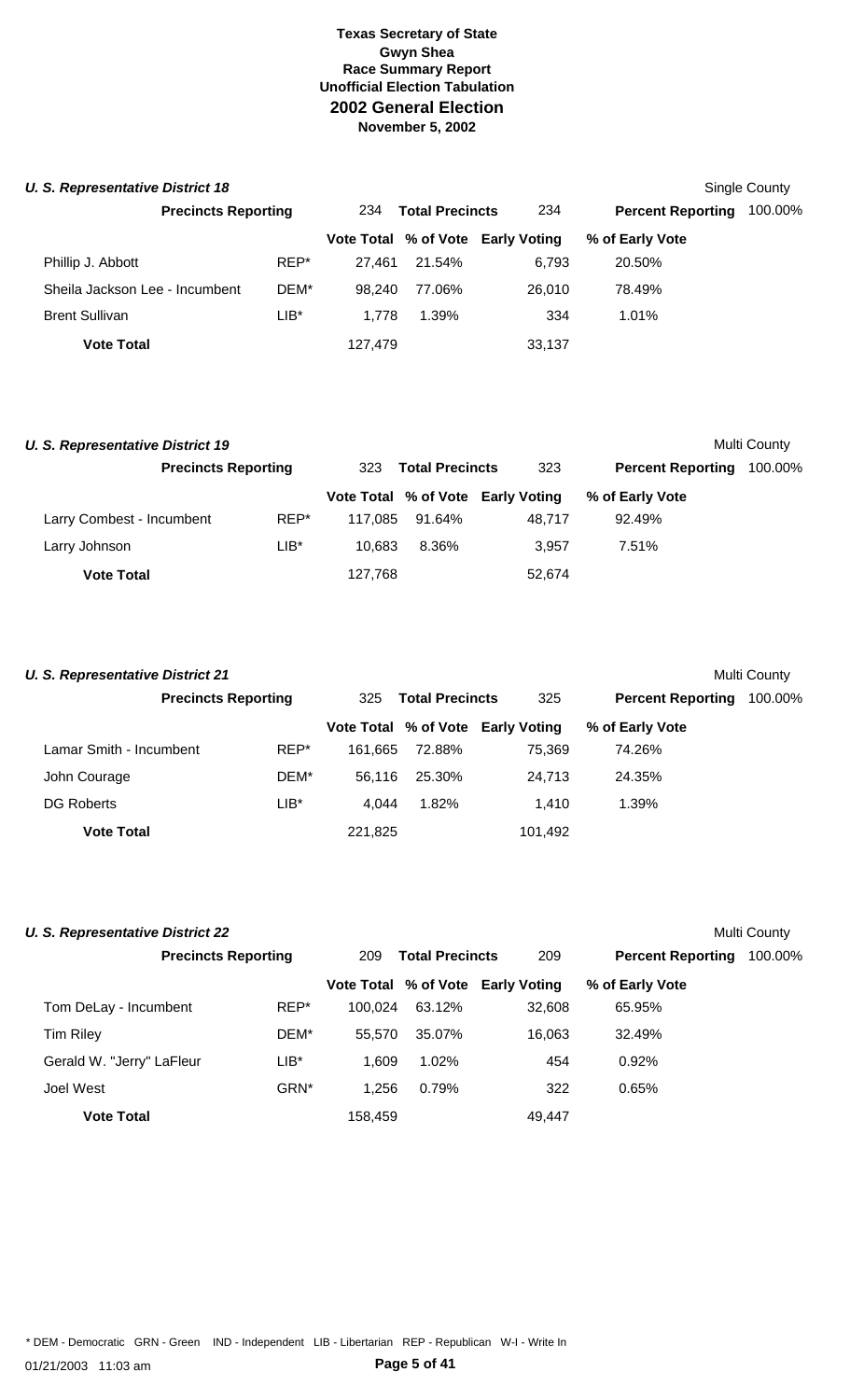| <b>U. S. Representative District 23</b> |                            |         |                        |                                   |                          | Multi County |
|-----------------------------------------|----------------------------|---------|------------------------|-----------------------------------|--------------------------|--------------|
|                                         | <b>Precincts Reporting</b> | 339     | <b>Total Precincts</b> |                                   | <b>Percent Reporting</b> | 100.00%      |
|                                         |                            |         |                        | Vote Total % of Vote Early Voting | % of Early Vote          |              |
| Henry Bonilla - Incumbent               | REP*                       | 77.541  | 51.53%                 | 37,212                            | 47.86%                   |              |
| Henry Cuellar                           | DEM*                       | 71.014  | 47.20%                 | 39,698                            | 51.06%                   |              |
| Jeffrey C. Blunt                        | $LIB*$                     | 1.106   | 0.74%                  | 487                               | 0.63%                    |              |
| Ed Scharf                               | GRN*                       | 805     | 0.54%                  | 347                               | 0.45%                    |              |
| <b>Vote Total</b>                       |                            | 150.466 |                        | 77,744                            |                          |              |

| <b>U. S. Representative District 24</b> |                            |      |                               |        |                                   |                          | Multi County |
|-----------------------------------------|----------------------------|------|-------------------------------|--------|-----------------------------------|--------------------------|--------------|
|                                         | <b>Precincts Reporting</b> |      | <b>Total Precincts</b><br>238 |        | 238                               | <b>Percent Reporting</b> | 100.00%      |
|                                         |                            |      |                               |        | Vote Total % of Vote Early Voting | % of Early Vote          |              |
| Mike Rivera Ortega                      |                            | REP* | 38.276                        | 33.95% | 14.354                            | 34.88%                   |              |
| Martin Frost - Incumbent                |                            | DEM* | 72.918                        | 64.67% | 26.378                            | 64.10%                   |              |
| Ken Ashby                               |                            | LIB* | 1.560                         | 1.38%  | 422                               | 1.03%                    |              |
| <b>Vote Total</b>                       |                            |      | 112.754                       |        | 41,154                            |                          |              |

| <b>U. S. Representative District 25</b> |                            |         |                        |                                   |                          | Multi County |
|-----------------------------------------|----------------------------|---------|------------------------|-----------------------------------|--------------------------|--------------|
|                                         | <b>Precincts Reporting</b> | 169     | <b>Total Precincts</b> |                                   | <b>Percent Reporting</b> | 100.00%      |
|                                         |                            |         |                        | Vote Total % of Vote Early Voting | % of Early Vote          |              |
| <b>Tom Reiser</b>                       | REP*                       | 48.319  | 42.51%                 | 14.436                            | 47.04%                   |              |
| Chris Bell                              | DEM*                       | 62.869  | 55.31%                 | 15.759                            | 51.35%                   |              |
| Guy McLendon                            | LIB*                       | 1,089   | 0.96%                  | 223                               | 0.73%                    |              |
| George Reiter                           | GRN*                       | 1,384   | 1.22%                  | 269                               | 0.88%                    |              |
| <b>Vote Total</b>                       |                            | 113,661 |                        | 30,687                            |                          |              |

| <b>U. S. Representative District 26</b> |                            |         |                        |                                   |                          | Multi County |
|-----------------------------------------|----------------------------|---------|------------------------|-----------------------------------|--------------------------|--------------|
|                                         | <b>Precincts Reporting</b> | 222     | <b>Total Precincts</b> |                                   | <b>Percent Reporting</b> | 100.00%      |
|                                         |                            |         |                        | Vote Total % of Vote Early Voting | % of Early Vote          |              |
| Michael C. Burgess                      | REP*                       | 123.739 | 74.84%                 | 48,535                            | 76.25%                   |              |
| Paul William LeBon                      | DEM*                       | 37.584  | 22.73%                 | 13.979                            | 21.96%                   |              |
| David Wallace Croft                     | $LIB^*$                    | 2.370   | 1.43%                  | 676                               | 1.06%                    |              |
| Gary R. Page                            | GRN*                       | 1.636   | 0.99%                  | 466                               | 0.73%                    |              |
| <b>Vote Total</b>                       |                            | 165.329 |                        | 63,656                            |                          |              |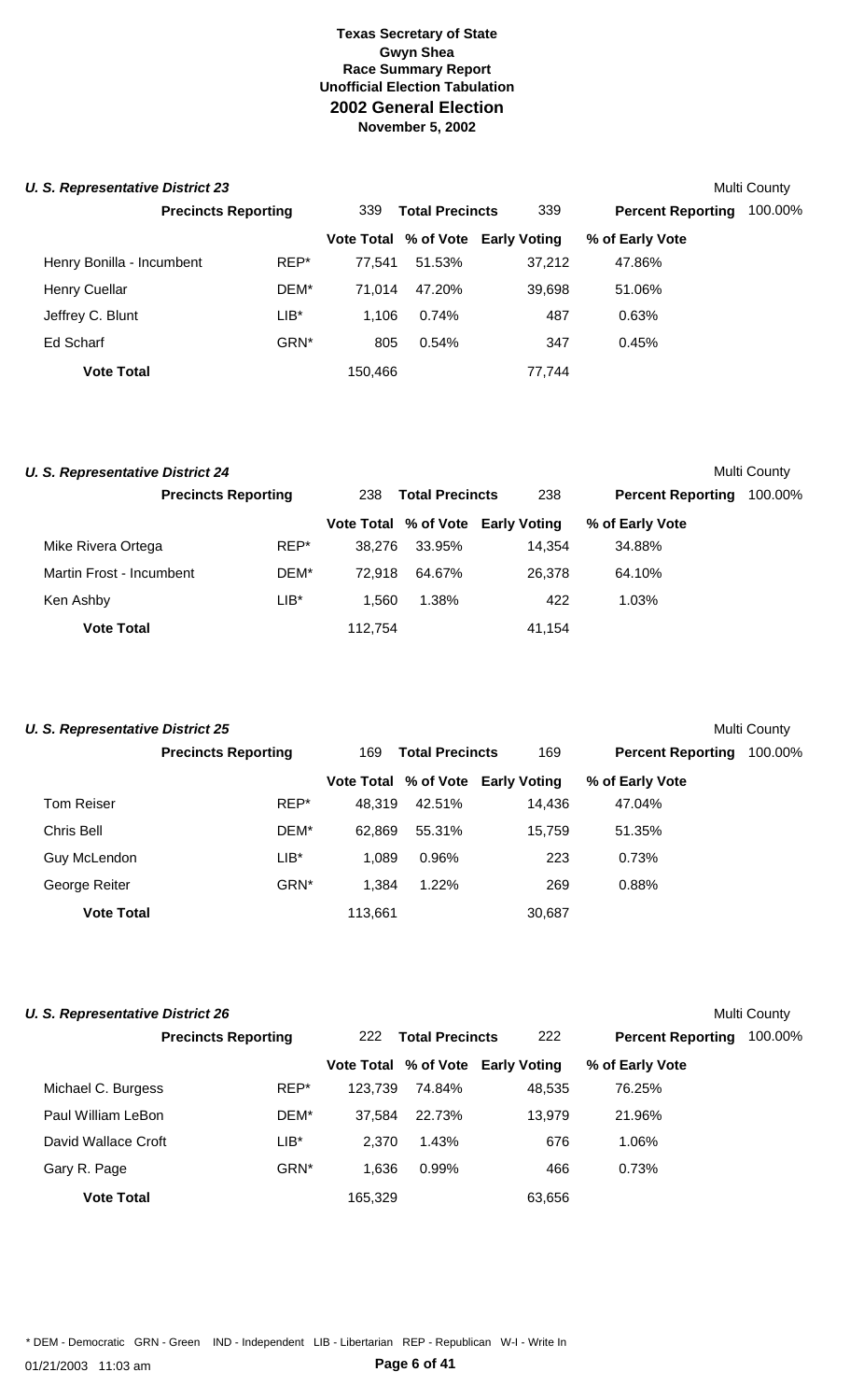| U. S. Representative District 27 |                            |      |                               |        |                                   |                          | Multi County |
|----------------------------------|----------------------------|------|-------------------------------|--------|-----------------------------------|--------------------------|--------------|
|                                  | <b>Precincts Reporting</b> |      | <b>Total Precincts</b><br>232 |        | 232                               | <b>Percent Reporting</b> | 100.00%      |
|                                  |                            |      |                               |        | Vote Total % of Vote Early Voting | % of Early Vote          |              |
| Pat Ahumada                      |                            | REP* | 40.872                        | 36.47% | 16.834                            | 39.89%                   |              |
| Solomon P. Ortiz - Incumbent     |                            | DEM* | 68.554                        | 61.17% | 24.347                            | 57.69%                   |              |
| Christopher J. Claytor           |                            | LIB* | 2.641                         | 2.36%  | 1.019                             | 2.41%                    |              |
| <b>Vote Total</b>                |                            |      | 112.067                       |        | 42,200                            |                          |              |

| <b>U. S. Representative District 28</b> |                            |      |         |                        |                                   |                          | Multi County |  |
|-----------------------------------------|----------------------------|------|---------|------------------------|-----------------------------------|--------------------------|--------------|--|
|                                         | <b>Precincts Reporting</b> |      | 290     | <b>Total Precincts</b> | 290                               | <b>Percent Reporting</b> | 100.00%      |  |
|                                         |                            |      |         |                        | Vote Total % of Vote Early Voting | % of Early Vote          |              |  |
| Gabriel Perales, Jr.                    |                            | REP* | 26.975  | 26.86%                 | 11.076                            | 28.14%                   |              |  |
| Ciro D. Rodriguez - Incumbent           |                            | DEM* | 71.385  | 71.09%                 | 27.535                            | 69.95%                   |              |  |
| William A. "Bill" Stallknecht           |                            | LIB* | 2.054   | 2.05%                  | 755                               | $1.92\%$                 |              |  |
| <b>Vote Total</b>                       |                            |      | 100.414 |                        | 39,366                            |                          |              |  |

| U. S. Representative District 29 |                            |                               |        |                                   |                          | Single County |
|----------------------------------|----------------------------|-------------------------------|--------|-----------------------------------|--------------------------|---------------|
|                                  | <b>Precincts Reporting</b> | <b>Total Precincts</b><br>143 |        | 143                               | <b>Percent Reporting</b> | 100.00%       |
|                                  |                            |                               |        | Vote Total % of Vote Early Voting | % of Early Vote          |               |
| Gene Green - Incumbent           | DEM*                       | 54.619                        | 95.13% | 11.606                            | 95.28%                   |               |
| Paul Hansen                      | $LIB*$                     | 2.799                         | 4.87%  | 575                               | 4.72%                    |               |
| <b>Vote Total</b>                |                            | 57.418                        |        | 12.181                            |                          |               |

| <b>U. S. Representative District 30</b><br><b>Single County</b> |                            |        |                               |        |                                   |                          |         |  |  |
|-----------------------------------------------------------------|----------------------------|--------|-------------------------------|--------|-----------------------------------|--------------------------|---------|--|--|
|                                                                 | <b>Precincts Reporting</b> |        | <b>Total Precincts</b><br>227 |        | 227                               | <b>Percent Reporting</b> | 100.00% |  |  |
|                                                                 |                            |        |                               |        | Vote Total % of Vote Early Voting | % of Early Vote          |         |  |  |
| Ron Bush                                                        |                            | REP*   | 28.981                        | 24.19% | 11.279                            | 31.19%                   |         |  |  |
| Eddie Bernice Johnson - Incumbent                               |                            | DEM*   | 88.976                        | 74.26% | 24.485                            | 67.71%                   |         |  |  |
| Lance Flores                                                    |                            | $LIB*$ | 1.855                         | 1.55%  | 396                               | 1.10%                    |         |  |  |
| <b>Vote Total</b>                                               |                            |        | 119.812                       |        | 36.160                            |                          |         |  |  |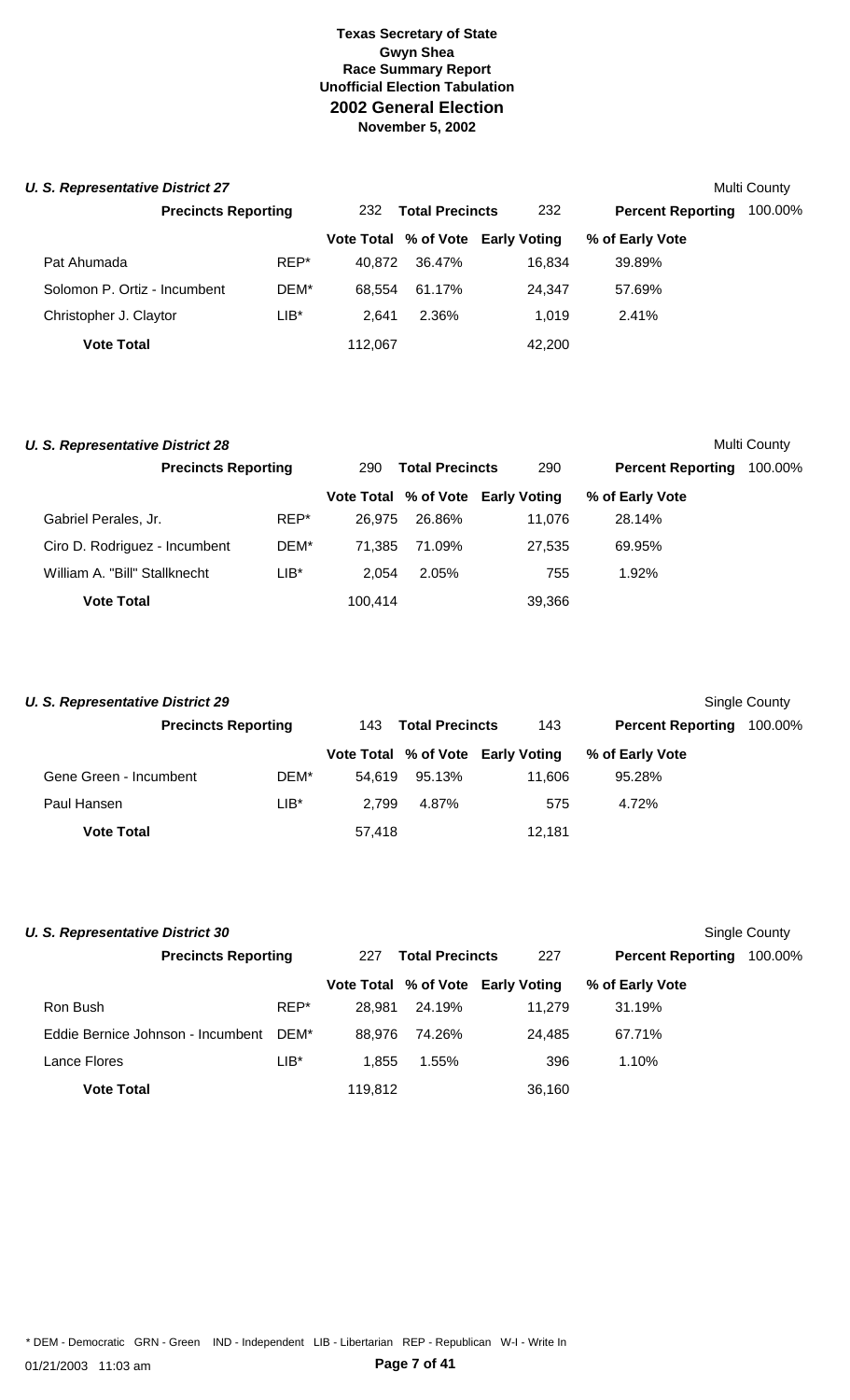| <b>U.S. Representative, District 31</b> |                            |         |                        |                                   |                          | Multi County |
|-----------------------------------------|----------------------------|---------|------------------------|-----------------------------------|--------------------------|--------------|
|                                         | <b>Precincts Reporting</b> | 288     | <b>Total Precincts</b> |                                   | <b>Percent Reporting</b> | 100.00%      |
|                                         |                            |         |                        | Vote Total % of Vote Early Voting | % of Early Vote          |              |
| John R. Carter                          | REP*                       | 111.186 | 69.03%                 | 36.381                            | 70.35%                   |              |
| David Bagley                            | DEM*                       | 44.134  | 27.40%                 | 13,853                            | 26.79%                   |              |
| <b>Clark Simmons</b>                    | $LIB^*$                    | 2.034   | 1.26%                  | 556                               | 1.08%                    |              |
| John S. Petersen                        | GRN <sup>*</sup>           | 1,992   | 1.24%                  | 481                               | 0.93%                    |              |
| R.C. Crawford                           | IND <sup>*</sup>           | 1.714   | 1.06%                  | 446                               | 0.86%                    |              |
| <b>Vote Total</b>                       |                            | 161,060 |                        | 51,717                            |                          |              |

| <b>U.S. Representative, District 32</b> |                            |         |                        |                                   |                          | Single County |
|-----------------------------------------|----------------------------|---------|------------------------|-----------------------------------|--------------------------|---------------|
|                                         | <b>Precincts Reporting</b> | 186     | <b>Total Precincts</b> | 186                               | <b>Percent Reporting</b> | 100.00%       |
|                                         |                            |         |                        | Vote Total % of Vote Early Voting | % of Early Vote          |               |
| Pete Sessions                           | REP*                       | 100.221 | 67.77%                 | 33,185                            | 71.33%                   |               |
| Pauline K. Dixon                        | DEM*                       | 44.883  | 30.35%                 | 12,758                            | 27.42%                   |               |
| <b>Steve Martin</b>                     | $LIB^*$                    | 1.581   | 1.07%                  | 325                               | 0.70%                    |               |
| Carla Hubbell                           | GRN <sup>*</sup>           | 1,208   | 0.82%                  | 257                               | 0.55%                    |               |
| <b>Vote Total</b>                       |                            | 147,893 |                        | 46,525                            |                          |               |

#### *Governor*

| <b>Precincts Reporting</b> |      | 8,554       | <b>Total Precincts</b> | 8,554                             | <b>Percent Reporting</b>                | 100.00% |
|----------------------------|------|-------------|------------------------|-----------------------------------|-----------------------------------------|---------|
|                            |      |             |                        | Vote Total % of Vote Early Voting | % of Early Vote                         |         |
| Rick Perry - Incumbent     | REP* | 2.617.106   | 57.81%                 | 959,081                           | 58.73%                                  |         |
| <b>Tony Sanchez</b>        | DEM* | 1,809,915   | 39.98%                 | 643,425                           | 39.40%                                  |         |
| Jeff Daiell                | LIB* | 66.100      | 1.46%                  | 20,049                            | 1.23%                                   |         |
| Rahul Mahajan              | GRN* | 32,094      | 0.71%                  | 9,734                             | 0.60%                                   |         |
| Elaine Eure Henderson      | W-I* | 1,268       | 0.03%                  | 510                               | 0.03%                                   |         |
| Earl W. (Bill) O'Neil      | W-I* | 585         | 0.01%                  | 258                               | 0.02%                                   |         |
| <b>Vote Total</b>          |      | 4,527,068   |                        |                                   | 1,633,057 Voter Registration 12,563,459 |         |
|                            |      | % VR Voting | 36.03%                 |                                   | % Voting Early                          | 13.00%  |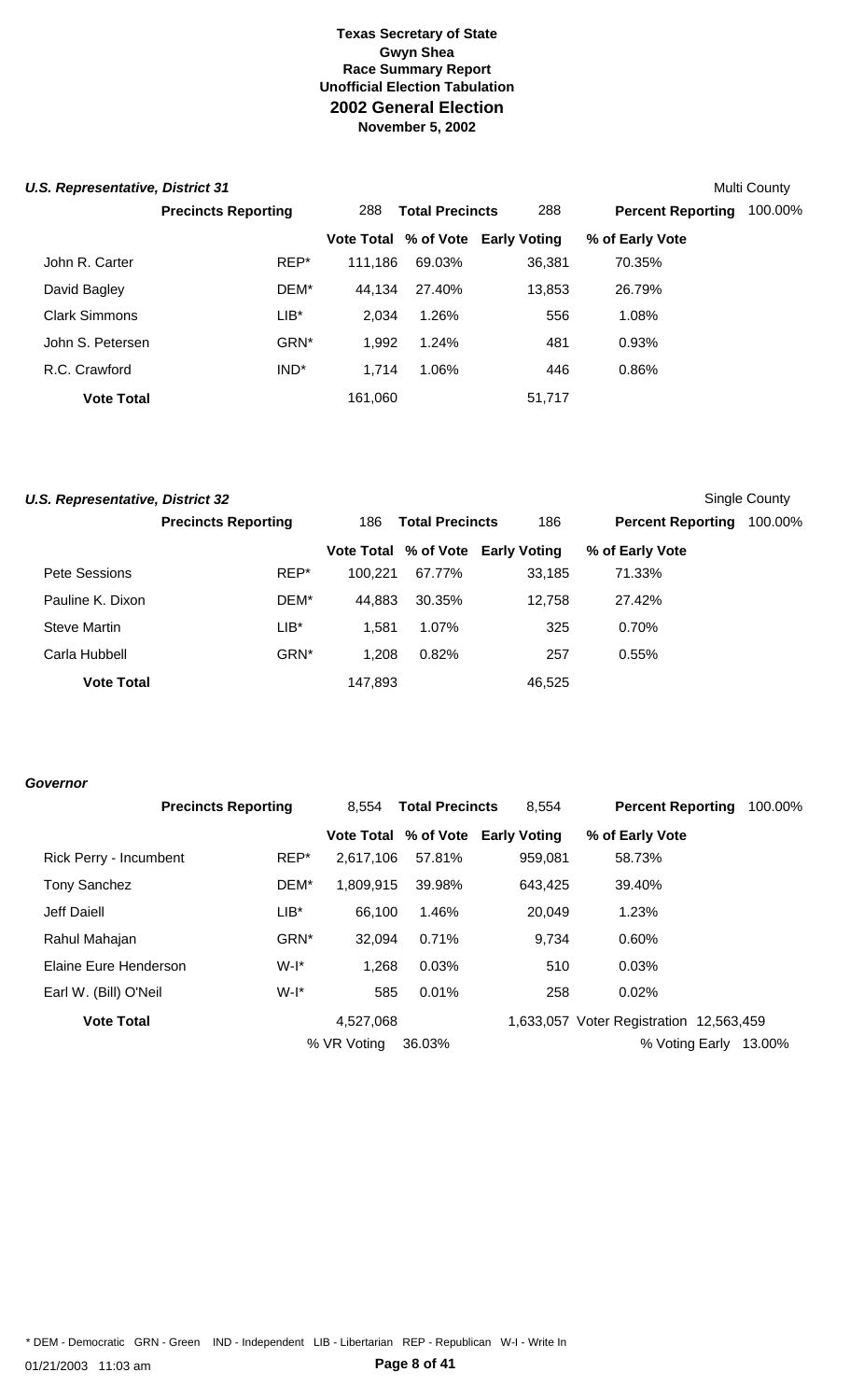#### *Lieutenant Governor*

| <b>Precincts Reporting</b> |         | 8.554       | <b>Total Precincts</b> |                                   | 8.554<br><b>Percent Reporting</b>       |        |
|----------------------------|---------|-------------|------------------------|-----------------------------------|-----------------------------------------|--------|
|                            |         |             |                        | Vote Total % of Vote Early Voting | % of Early Vote                         |        |
| David Dewhurst             | REP*    | 2.327.803   | 51.75%                 | 840,968                           | 51.70%                                  |        |
| John Sharp                 | DEM*    | 2.071.860   | 46.06%                 | 757.815                           | 46.59%                                  |        |
| Mark David Gessner         | $LIB^*$ | 54.165      | 1.20%                  | 15,465                            | 0.95%                                   |        |
| Nathalie Paravicini        | GRN*    | 43.964      | 0.98%                  | 12.457                            | $0.77\%$                                |        |
| <b>Vote Total</b>          |         | 4,497,792   |                        |                                   | 1,626,705 Voter Registration 12,563,459 |        |
|                            |         | % VR Voting | 35.80%                 |                                   | % Voting Early                          | 12.95% |

#### *Attorney General*

|                   | <b>Precincts Reporting</b> | 8,554       | <b>Total Precincts</b> | 8,554                             | <b>Percent Reporting</b>                | 100.00% |
|-------------------|----------------------------|-------------|------------------------|-----------------------------------|-----------------------------------------|---------|
|                   |                            |             |                        | Vote Total % of Vote Early Voting | % of Early Vote                         |         |
| Greg Abbott       | REP*                       | 2.527.077   | 56.75%                 | 910,959                           | 56.52%                                  |         |
| Kirk Watson       | DEM*                       | 1.828.467   | 41.06%                 | 672,567                           | 41.73%                                  |         |
| Jon Roland        | LIB*                       | 56.253      | 1.26%                  | 16,259                            | $1.01\%$                                |         |
| David Keith Cobb  | GRN*                       | 41.013      | 0.92%                  | 11.819                            | 0.73%                                   |         |
| <b>Vote Total</b> |                            | 4,452,810   |                        |                                   | 1,611,604 Voter Registration 12,563,459 |         |
|                   |                            | % VR Voting | 35.44%                 |                                   | % Voting Early                          | 12.83%  |

# *Comptroller of Public Accounts*

| <b>Precincts Reporting</b>              |                  | 8.554       | <b>Total Precincts</b> | 8,554                             | <b>Percent Reporting</b>                | 100.00% |  |
|-----------------------------------------|------------------|-------------|------------------------|-----------------------------------|-----------------------------------------|---------|--|
|                                         |                  |             |                        | Vote Total % of Vote Early Voting | % of Early Vote                         |         |  |
| Carole Keeton Rylander - Incumbent REP* |                  | 2,862,752   | 64.16%                 | 1,034,930                         | 64.09%                                  |         |  |
| <b>Marty Akins</b>                      | DEM*             | 1.469.362   | 32.93%                 | 541,250                           | 33.52%                                  |         |  |
| Bowie Ibarra                            | $LIB*$           | 53.091      | 1.19%                  | 15,824                            | 0.98%                                   |         |  |
| Ruben L. Reyes                          | GRN <sup>*</sup> | 76.546      | 1.72%                  | 22.751                            | 1.41%                                   |         |  |
| <b>Vote Total</b>                       |                  | 4,461,751   |                        |                                   | 1,614,755 Voter Registration 12,563,459 |         |  |
|                                         |                  | % VR Voting | 35.51%                 |                                   | % Voting Early                          | 12.85%  |  |

# *Commissioner of the General Land Office*

|                      | <b>Precincts Reporting</b> |        | <b>Total Precincts</b><br>8.554 |        | 8.554                             | 100.00%<br><b>Percent Reporting</b>     |        |
|----------------------|----------------------------|--------|---------------------------------|--------|-----------------------------------|-----------------------------------------|--------|
|                      |                            |        |                                 |        | Vote Total % of Vote Early Voting | % of Early Vote                         |        |
| Jerry Patterson      |                            | REP*   | 2,317,923                       | 53.14% | 865.418                           | 54.63%                                  |        |
| David Bernsen        |                            | DEM*   | 1.810.175                       | 41.50% | 651.218                           | 41.11%                                  |        |
| Barbara A. Hernandez |                            | $LIB*$ | 180.196                         | 4.13%  | 51.800                            | 3.27%                                   |        |
| Michael B. McInerney |                            | GRN*   | 53.810                          | 1.23%  | 15.807                            | $1.00\%$                                |        |
| <b>Vote Total</b>    |                            |        | 4,362,104                       |        |                                   | 1,584,243 Voter Registration 12,563,459 |        |
|                      |                            |        | % VR Voting                     | 34.72% |                                   | % Voting Early                          | 12.61% |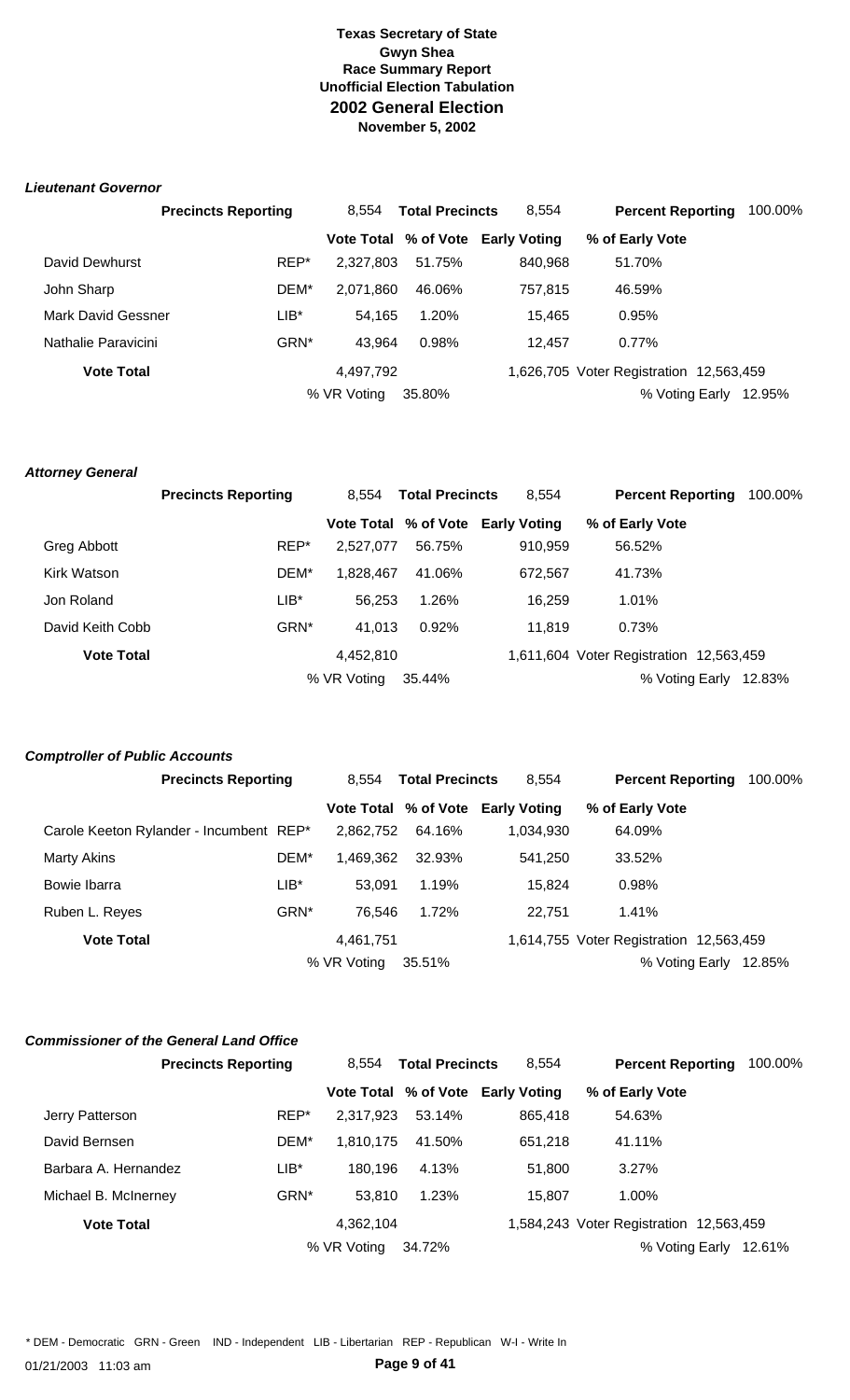#### *Commissioner of Agriculture*

| <b>Precincts Reporting</b> |                  | <b>Total Precincts</b><br>8.554 |        | 8,554                             | <b>Percent Reporting</b>                |        |
|----------------------------|------------------|---------------------------------|--------|-----------------------------------|-----------------------------------------|--------|
|                            |                  |                                 |        | Vote Total % of Vote Early Voting | % of Early Vote                         |        |
| Susan Combs - Incumbent    | REP*             | 2.621.128                       | 59.54% | 945,725                           | 59.28%                                  |        |
| Tom Ramsay                 | DEM*             | 1.665.323                       | 37.83% | 614.324                           | 38.51%                                  |        |
| Vincent J. May             | $LIB^*$          | 51.547                          | 1.17%  | 15.824                            | 0.99%                                   |        |
| Jane Woodward Elioseff     | GRN <sup>*</sup> | 64.465                          | 1.46%  | 19.507                            | 1.22%                                   |        |
| <b>Vote Total</b>          |                  | 4,402,463                       |        |                                   | 1,595,380 Voter Registration 12,563,459 |        |
|                            |                  | % VR Voting                     | 35.04% |                                   | % Voting Early                          | 12.70% |

#### *Railroad Commissioner*

|                                 | <b>Precincts Reporting</b> |             | <b>Total Precincts</b><br>8.554 |                                   | <b>Percent Reporting</b>                |  | 100.00% |
|---------------------------------|----------------------------|-------------|---------------------------------|-----------------------------------|-----------------------------------------|--|---------|
|                                 |                            |             |                                 | Vote Total % of Vote Early Voting | % of Early Vote                         |  |         |
| Michael L. Williams - Incumbent | REP*                       | 2.392.211   | 54.79%                          | 884.327                           | 55.75%                                  |  |         |
| <b>Sherry Boyles</b>            | DEM*                       | 1.812.887   | 41.52%                          | 654,036                           | 41.23%                                  |  |         |
| Nazirite R. Flores Perez        | $LIB^*$                    | 109.293     | 2.50%                           | 32,292                            | 2.04%                                   |  |         |
| Charles L. Mauch                | GRN*                       | 51.876      | 1.19%                           | 15,559                            | 0.98%                                   |  |         |
| <b>Vote Total</b>               |                            | 4,366,267   |                                 |                                   | 1,586,214 Voter Registration 12,563,459 |  |         |
|                                 |                            | % VR Voting | 34.75%                          |                                   | % Voting Early                          |  | 12.63%  |

| <b>Chief Justice, Supreme Court</b> |                            |             |                                 |                                   |                                         |         |
|-------------------------------------|----------------------------|-------------|---------------------------------|-----------------------------------|-----------------------------------------|---------|
|                                     | <b>Precincts Reporting</b> |             | <b>Total Precincts</b><br>8.554 |                                   | <b>Percent Reporting</b>                | 100.00% |
|                                     |                            |             |                                 | Vote Total % of Vote Early Voting | % of Early Vote                         |         |
| Tom Phillips - Incumbent            | REP*                       | 2.510.411   | 57.63%                          | 928,660                           | 58.66%                                  |         |
| Richard G. Baker                    | DEM*                       | 1.766.156   | 40.55%                          | 632.012                           | 39.93%                                  |         |
| Eugene J. Flynn                     | $LIB*$                     | 79.435      | 1.82%                           | 22,319                            | 1.41%                                   |         |
| <b>Vote Total</b>                   |                            | 4,356,002   |                                 |                                   | 1,582,991 Voter Registration 12,563,459 |         |
|                                     |                            | % VR Voting | 34.67%                          |                                   | % Voting Early                          | 12.60%  |

| Justice, Supreme Court, Place 1 |                            |             |                        |                                   |                                         |         |
|---------------------------------|----------------------------|-------------|------------------------|-----------------------------------|-----------------------------------------|---------|
|                                 | <b>Precincts Reporting</b> | 8.554       | <b>Total Precincts</b> |                                   | <b>Percent Reporting</b>                | 100.00% |
|                                 |                            |             |                        | Vote Total % of Vote Early Voting | % of Early Vote                         |         |
| Mike Schneider                  | REP*                       | 2.425.932   | 55.97%                 | 898,078                           | 57.04%                                  |         |
| Linda Yanez                     | DEM*                       | 1.806.681   | 41.68%                 | 646.524                           | 41.06%                                  |         |
| Quanah Parker                   | $LIB*$                     | 101.942     | 2.35%                  | 29.971                            | 1.90%                                   |         |
| <b>Vote Total</b>               |                            | 4,334,555   |                        |                                   | 1,574,573 Voter Registration 12,563,459 |         |
|                                 |                            | % VR Voting | 34.50%                 |                                   | % Voting Early                          | 12.53%  |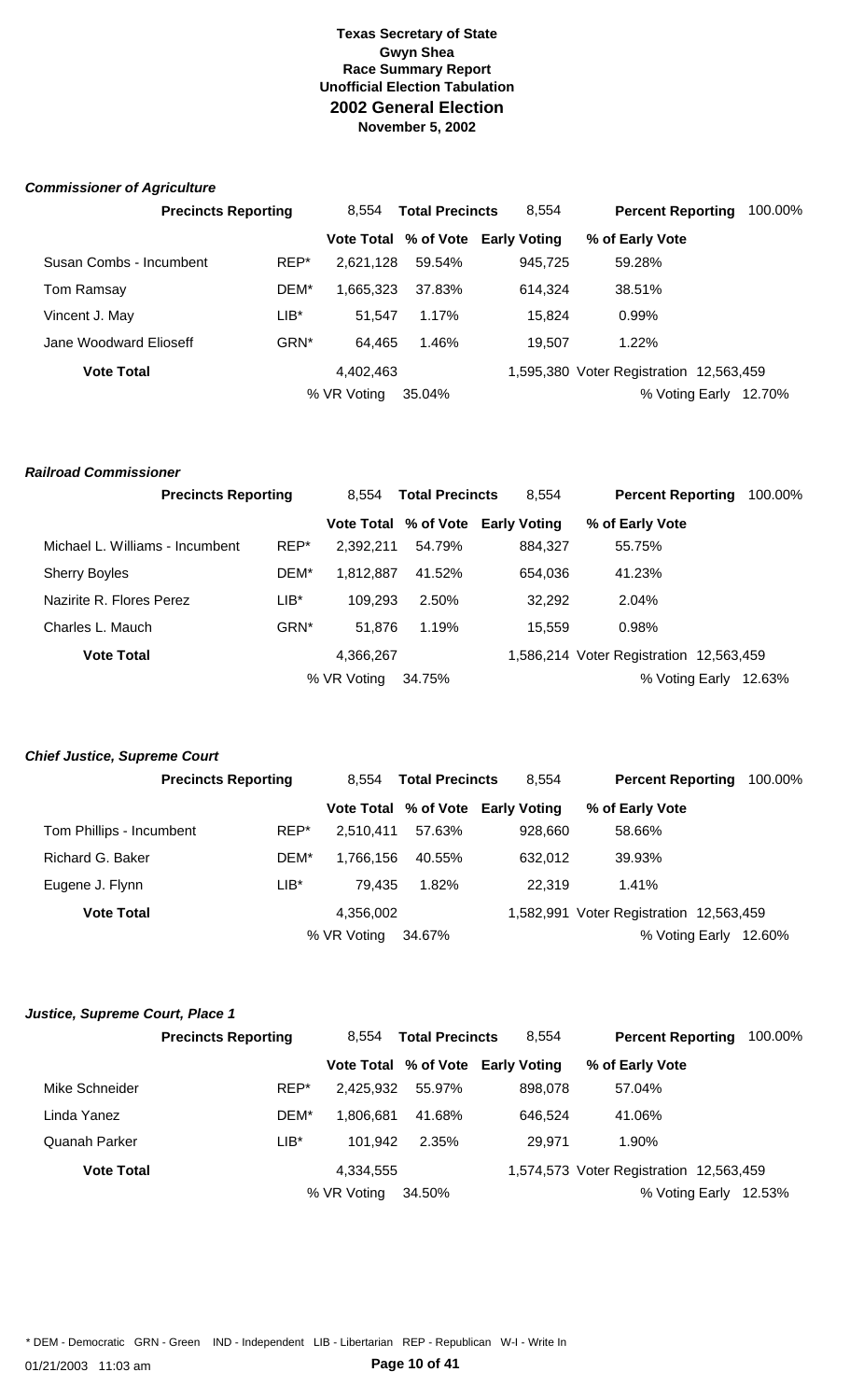## *Justice, Supreme Court, Place 2*

|                      | <b>Precincts Reporting</b> | 8.554       | <b>Total Precincts</b> | 8.554                             | <b>Percent Reporting</b>                | 100.00%               |
|----------------------|----------------------------|-------------|------------------------|-----------------------------------|-----------------------------------------|-----------------------|
|                      |                            |             |                        | Vote Total % of Vote Early Voting | % of Early Vote                         |                       |
| Dale Wainwright      | REP*                       | 2.426.031   | 56.34%                 | 896.519                           | 57.23%                                  |                       |
| Jim Parsons          | DEM*                       | 1.805.008   | 41.91%                 | 648.325                           | 41.39%                                  |                       |
| <b>Brad Rockwell</b> | GRN <sup>*</sup>           | 75.377      | 1.75%                  | 21.639                            | 1.38%                                   |                       |
| <b>Vote Total</b>    |                            | 4,306,416   |                        |                                   | 1,566,483 Voter Registration 12,563,459 |                       |
|                      |                            | % VR Voting | 34.28%                 |                                   |                                         | % Voting Early 12.47% |

## *Justice, Supreme Court, Place 3 - Unexpired Term*

|                                  | <b>Precincts Reporting</b> |             | 8.554 Total Precincts |                                   | <b>Percent Reporting</b>                | 100.00%               |
|----------------------------------|----------------------------|-------------|-----------------------|-----------------------------------|-----------------------------------------|-----------------------|
|                                  |                            |             |                       | Vote Total % of Vote Early Voting | % of Early Vote                         |                       |
| Wallace B. Jefferson - Incumbent | REP*                       | 2.427.328   | 56.72%                | 898.401                           | 57.69%                                  |                       |
| William E. Moody                 | DEM*                       | 1.851.878   | 43.28%                | 659.015                           | 42.31%                                  |                       |
| <b>Vote Total</b>                |                            | 4,279,206   |                       |                                   | 1,557,416 Voter Registration 12,563,459 |                       |
|                                  |                            | % VR Voting | 34.06%                |                                   |                                         | % Voting Early 12.40% |

#### *Justice, Supreme Court, Place 4 - Unexpired Term*

|                    | <b>Precincts Reporting</b> |             | <b>Total Precincts</b><br>8.554 |                                   | <b>Percent Reporting</b>                | 100.00% |
|--------------------|----------------------------|-------------|---------------------------------|-----------------------------------|-----------------------------------------|---------|
|                    |                            |             |                                 | Vote Total % of Vote Early Voting | % of Early Vote                         |         |
| Steven Wayne Smith | REP*                       | 2.316.940   | 54.07%                          | 852.781                           | 54.68%                                  |         |
| Margaret Mirabal   | DEM*                       | 1.968.178   | 45.93%                          | 706.809                           | 45.32%                                  |         |
| <b>Vote Total</b>  |                            | 4,285,118   |                                 |                                   | 1,559,590 Voter Registration 12,563,459 |         |
|                    |                            | % VR Voting | 34.11%                          |                                   | % Voting Early 12.41%                   |         |

### *Judge, Court of Criminal Appeals Place 1*

|                       | <b>Precincts Reporting</b> |                  | 8.554<br><b>Total Precincts</b> |        | 8,554                             | <b>Percent Reporting</b>                |  | 100.00% |
|-----------------------|----------------------------|------------------|---------------------------------|--------|-----------------------------------|-----------------------------------------|--|---------|
|                       |                            |                  |                                 |        | Vote Total % of Vote Early Voting | % of Early Vote                         |  |         |
| Tom Price - Incumbent |                            | REP*             | 2,478,463                       | 57.65% | 914,777                           | 58.47%                                  |  |         |
| John W. Bull          |                            | DEM*             | 1.684.260                       | 39.18% | 609,852                           | 38.98%                                  |  |         |
| Stephan Kinsella      |                            | $LIB^*$          | 70.719                          | 1.64%  | 20.284                            | 1.30%                                   |  |         |
| Robert C. (Rob) Owen  |                            | GRN <sup>*</sup> | 65.782                          | 1.53%  | 19.678                            | 1.26%                                   |  |         |
| <b>Vote Total</b>     |                            |                  | 4,299,224                       |        |                                   | 1,564,591 Voter Registration 12,563,459 |  |         |
|                       |                            |                  | % VR Voting                     | 34.22% |                                   | % Voting Early                          |  | 12.45%  |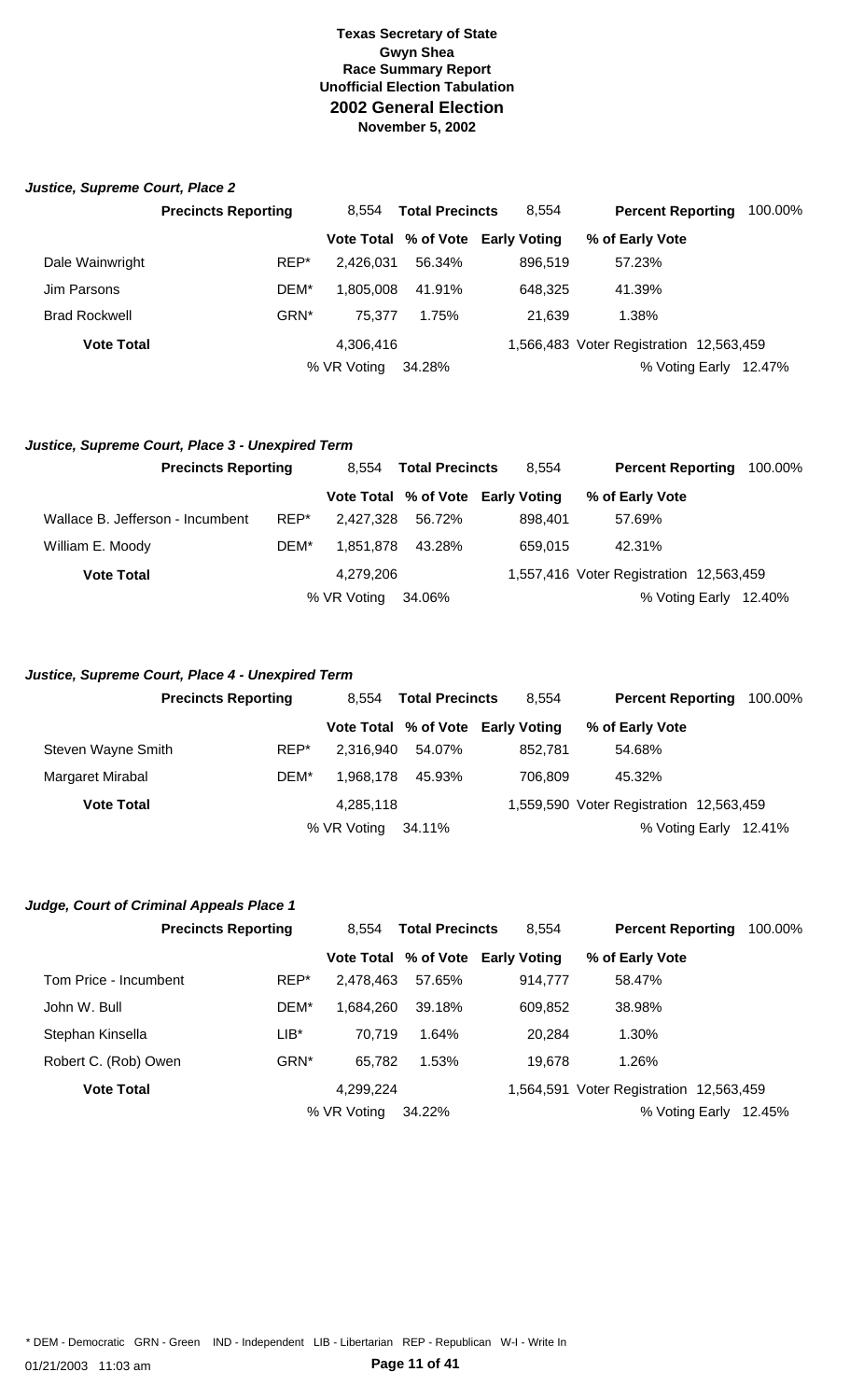| Judge, Court of Criminal Appeals Place 2 |                            |      |                                 |        |                                   |                                         |         |
|------------------------------------------|----------------------------|------|---------------------------------|--------|-----------------------------------|-----------------------------------------|---------|
|                                          | <b>Precincts Reporting</b> |      | <b>Total Precincts</b><br>8.554 |        | 8.554                             | <b>Percent Reporting</b>                | 100.00% |
|                                          |                            |      |                                 |        | Vote Total % of Vote Early Voting | % of Early Vote                         |         |
| Paul Womack - Incumbent                  |                            | REP* | 2.448.321                       | 57.37% | 902.702                           | 58.13%                                  |         |
| Pat Montgomery                           |                            | DEM* | 1.819.387                       | 42.63% | 650.090                           | 41.87%                                  |         |
| <b>Vote Total</b>                        |                            |      | 4,267,708                       |        |                                   | 1,552,792 Voter Registration 12,563,459 |         |
|                                          |                            |      | % VR Voting                     | 33.97% |                                   | % Voting Early                          | 12.36%  |

# *Judge, Court of Criminal Appeals Place 3*

|                           | <b>Precincts Reporting</b> | 8.554       | <b>Total Precincts</b> |                                   | <b>Percent Reporting</b>                | 100.00%               |
|---------------------------|----------------------------|-------------|------------------------|-----------------------------------|-----------------------------------------|-----------------------|
|                           |                            |             |                        | Vote Total % of Vote Early Voting | % of Early Vote                         |                       |
| Cathy Cochran - Incumbent | REP*                       | 2.496.410   | 58.23%                 | 920.122                           | 59.02%                                  |                       |
| J.R. Molina               | DEM*                       | 1.716.347   | 40.04%                 | 617.104                           | 39.58%                                  |                       |
| Ollie Ruth Jefferson      | GRN*                       | 74.198      | 1.73%                  | 21.891                            | 1.40%                                   |                       |
| <b>Vote Total</b>         |                            | 4,286,955   |                        |                                   | 1,559,117 Voter Registration 12,563,459 |                       |
|                           |                            | % VR Voting | 34.12%                 |                                   |                                         | % Voting Early 12.41% |

|                        | <b>Member, State Board of Education, District 1</b> |                               |        |                                   |                          | Multi County |
|------------------------|-----------------------------------------------------|-------------------------------|--------|-----------------------------------|--------------------------|--------------|
|                        | <b>Precincts Reporting</b>                          | <b>Total Precincts</b><br>548 |        | 548                               | <b>Percent Reporting</b> | 100.00%      |
|                        |                                                     |                               |        | Vote Total % of Vote Early Voting | % of Early Vote          |              |
| Trini Munoz            | REP*                                                | 89.576                        | 37.08% | 41.915                            | 36.32%                   |              |
| Rene Nunez - Incumbent | DEM*                                                | 137.935                       | 57.11% | 67.445                            | 58.44%                   |              |
| Catherine F. Harrell   | $LIB^*$                                             | 14.033                        | 5.81%  | 6.046                             | 5.24%                    |              |
| <b>Vote Total</b>      |                                                     | 241.544                       |        | 115.406                           |                          |              |

| <b>Member, State Board of Education, District 4</b> |                            |        |         |                               |                                   |                          | Multi County |
|-----------------------------------------------------|----------------------------|--------|---------|-------------------------------|-----------------------------------|--------------------------|--------------|
|                                                     | <b>Precincts Reporting</b> |        |         | <b>Total Precincts</b><br>388 |                                   | <b>Percent Reporting</b> | 100.00%      |
|                                                     |                            |        |         |                               | Vote Total % of Vote Early Voting | % of Early Vote          |              |
| Alma A. Allen - Incumbent                           |                            | DEM*   | 165.332 | 94.11%                        | 41.397                            | 94.87%                   |              |
| Kurt R. Kessler                                     |                            | $LIB*$ | 10.355  | 5.89%                         | 2.240                             | 5.13%                    |              |
| <b>Vote Total</b>                                   |                            |        | 175.687 |                               | 43,637                            |                          |              |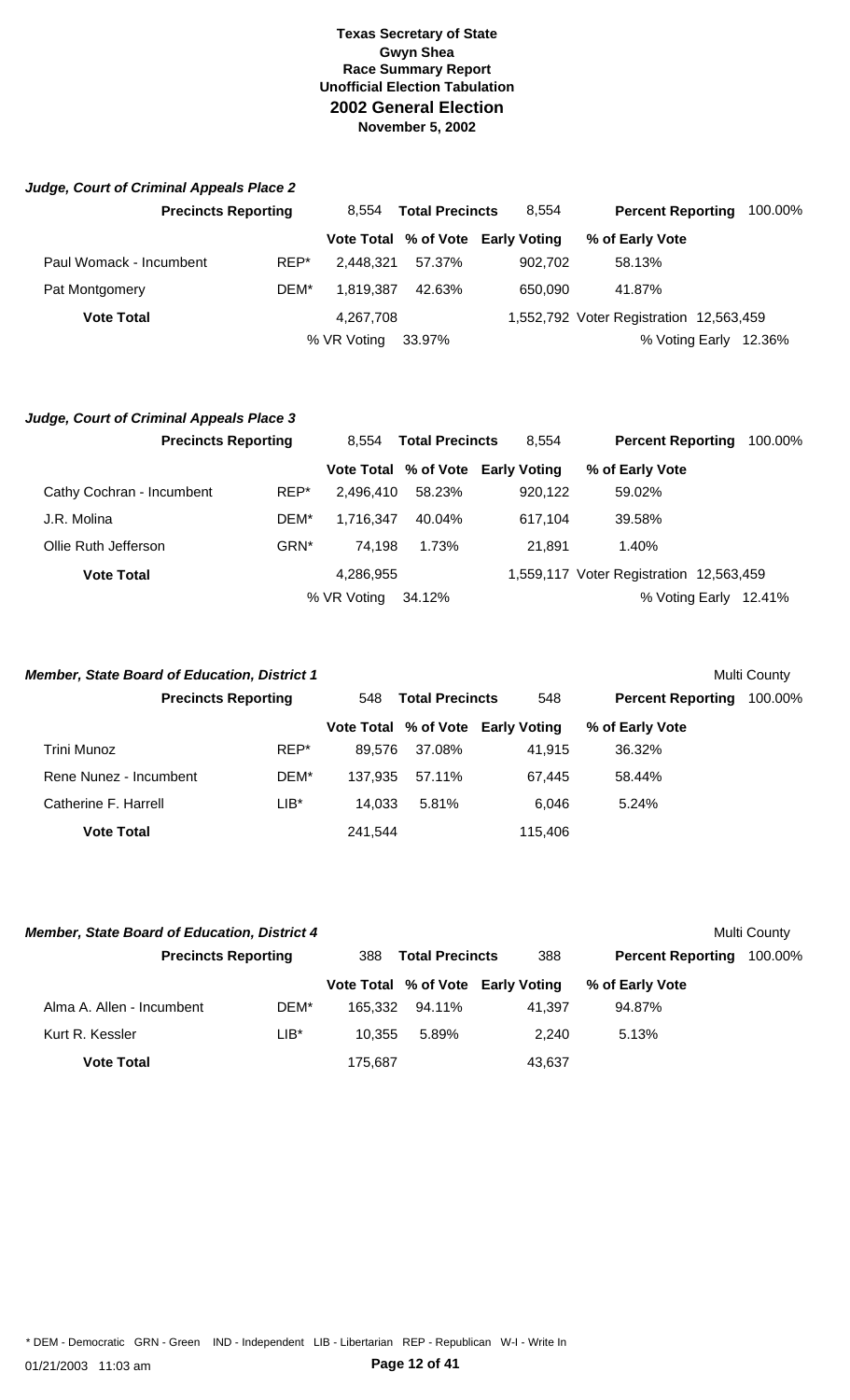| <b>Member, State Board of Education, District 5</b> |                            |      |                               |        |                                   |                          | Multi County |
|-----------------------------------------------------|----------------------------|------|-------------------------------|--------|-----------------------------------|--------------------------|--------------|
|                                                     | <b>Precincts Reporting</b> |      | <b>Total Precincts</b><br>566 |        | 566                               | <b>Percent Reporting</b> | 100.00%      |
|                                                     |                            |      |                               |        | Vote Total % of Vote Early Voting | % of Early Vote          |              |
| Dan Montgomery - Incumbent                          |                            | REP* | 206.216                       | 58.93% | 95.911                            | 60.64%                   |              |
| Donna Howard                                        |                            | DEM* | 132.205                       | 37.78% | 58.126                            | 36.75%                   |              |
| Irene Meyer Scharf                                  |                            | GRN* | 11.533                        | 3.30%  | 4.137                             | 2.62%                    |              |
| <b>Vote Total</b>                                   |                            |      | 349.954                       |        | 158,174                           |                          |              |

| <b>Member, State Board of Education, District 7</b> |                            |         |                               |                                   |                          | Multi County |
|-----------------------------------------------------|----------------------------|---------|-------------------------------|-----------------------------------|--------------------------|--------------|
|                                                     | <b>Precincts Reporting</b> |         | <b>Total Precincts</b><br>460 |                                   | <b>Percent Reporting</b> | 100.00%      |
|                                                     |                            |         |                               | Vote Total % of Vote Early Voting | % of Early Vote          |              |
| David Bradley - Incumbent                           | REP*                       | 168.965 | 57.74%                        | 59.499                            | 56.39%                   |              |
| <b>Richard Hargrove</b>                             | DEM*                       | 119,202 | 40.73%                        | 44.872                            | 42.52%                   |              |
| William J. McNicoll                                 | LIB*                       | 4.468   | 1.53%                         | 1.151                             | 1.09%                    |              |
| <b>Vote Total</b>                                   |                            | 292,635 |                               | 105,522                           |                          |              |

| <b>Member, State Board of Education, District 9</b> |                            | <b>Multi County</b> |                               |                                   |                          |         |
|-----------------------------------------------------|----------------------------|---------------------|-------------------------------|-----------------------------------|--------------------------|---------|
|                                                     | <b>Precincts Reporting</b> |                     | <b>Total Precincts</b><br>763 |                                   | <b>Percent Reporting</b> | 100.00% |
|                                                     |                            |                     |                               | Vote Total % of Vote Early Voting | % of Early Vote          |         |
| Don McLeroy - Incumbent                             | REP*                       | 193.240             | 61.54%                        | 66.193                            | 62.74%                   |         |
| Dean W. Woodard                                     | DEM*                       | 111.559             | 35.53%                        | 36,873                            | 34.95%                   |         |
| Nicole Lightner                                     | $LIB^*$                    | 9.186               | 2.93%                         | 2.433                             | 2.31%                    |         |
| <b>Vote Total</b>                                   |                            | 313.985             |                               | 105.499                           |                          |         |

| <b>Member, State Board of Education, District 10</b> |                            |      |                               |        |                                   |                          | Multi County |
|------------------------------------------------------|----------------------------|------|-------------------------------|--------|-----------------------------------|--------------------------|--------------|
|                                                      | <b>Precincts Reporting</b> |      | <b>Total Precincts</b><br>593 |        | 593                               | <b>Percent Reporting</b> | 100.00%      |
|                                                      |                            |      |                               |        | Vote Total % of Vote Early Voting | % of Early Vote          |              |
| Cynthia A. Thornton - Incumbent                      |                            | REP* | 227.746                       | 78.25% | 86.891                            | 79.56%                   |              |
| Lesley Nicole Ramsey                                 |                            | GRN* | 63.320                        | 21.75% | 22.329                            | 20.44%                   |              |
| <b>Vote Total</b>                                    |                            |      | 291.066                       |        | 109,220                           |                          |              |

01/21/2003 11:03 am \* DEM - Democratic GRN - Green IND - Independent LIB - Libertarian REP - Republican W-I - Write In **Page 13 of 41**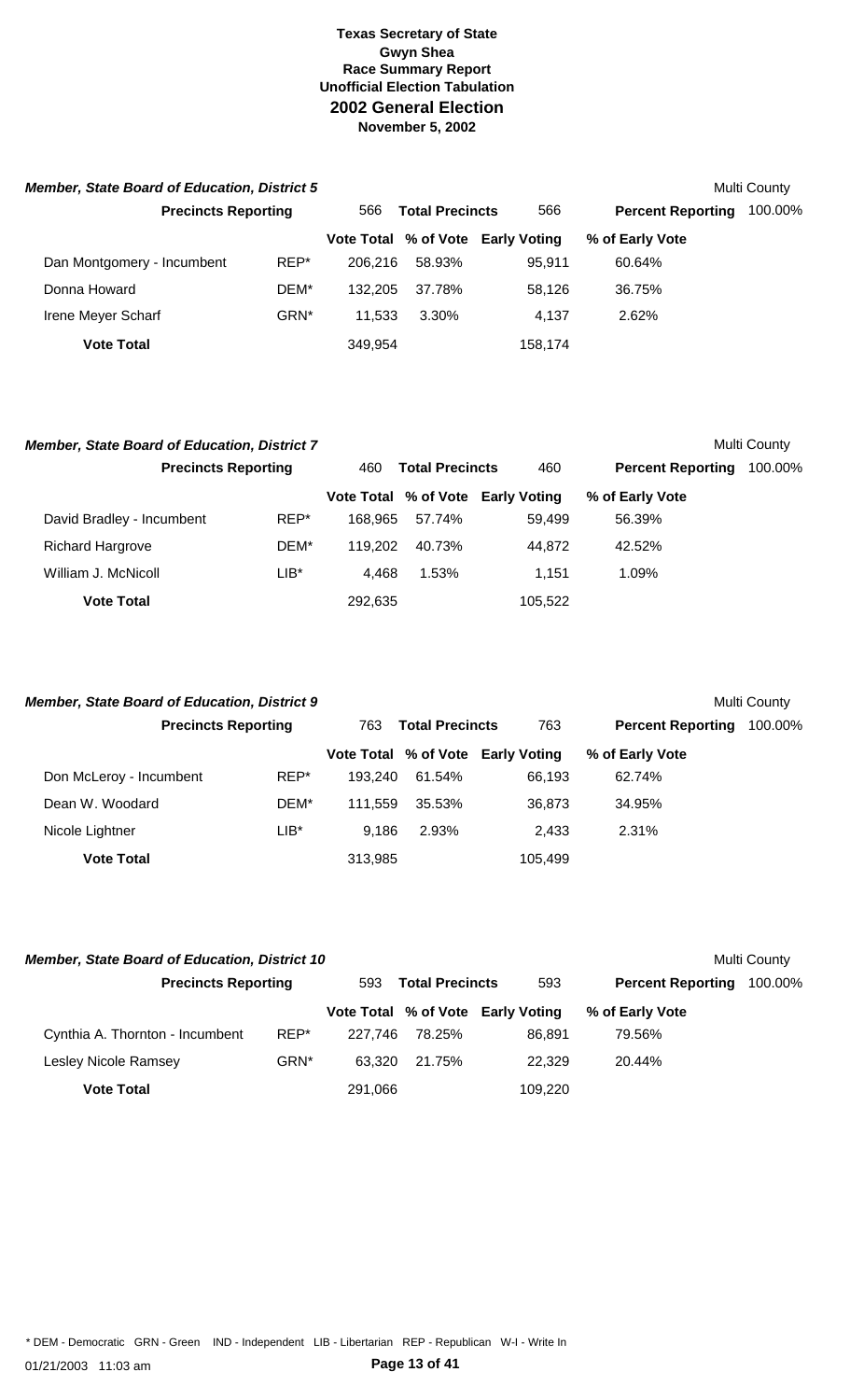| <b>Member, State Board of Education, District 12</b><br>Multi County |                            |         |                               |                                   |                          |         |  |  |  |
|----------------------------------------------------------------------|----------------------------|---------|-------------------------------|-----------------------------------|--------------------------|---------|--|--|--|
|                                                                      | <b>Precincts Reporting</b> |         | <b>Total Precincts</b><br>390 |                                   | <b>Percent Reporting</b> | 100.00% |  |  |  |
|                                                                      |                            |         |                               | Vote Total % of Vote Early Voting | % of Early Vote          |         |  |  |  |
| Geraldine "Tincy" Miller - Incumbent REP*                            |                            | 217.475 | 86.37%                        | 72.572                            | 89.44%                   |         |  |  |  |
| Mark Wilson                                                          | $LIB^*$                    | 34.329  | 13.63%                        | 8.571                             | 10.56%                   |         |  |  |  |
| <b>Vote Total</b>                                                    |                            | 251.804 |                               | 81,143                            |                          |         |  |  |  |

| <b>Member, State Board of Education, District 15</b> |                            |         |                               |        |                                   |                          | Multi County |
|------------------------------------------------------|----------------------------|---------|-------------------------------|--------|-----------------------------------|--------------------------|--------------|
|                                                      | <b>Precincts Reporting</b> |         | <b>Total Precincts</b><br>945 |        | 945                               | <b>Percent Reporting</b> | 100.00%      |
|                                                      |                            |         |                               |        | Vote Total % of Vote Early Voting | % of Early Vote          |              |
| <b>Bob Craig</b>                                     |                            | REP*    | 201.526                       | 66.71% | 76.879                            | 67.99%                   |              |
| David Schaeffer                                      |                            | DEM*    | 94.614                        | 31.32% | 34.415                            | 30.43%                   |              |
| Brent A. Russenberger                                |                            | $LIB^*$ | 5.936                         | 1.97%  | 1.785                             | 1.58%                    |              |
| <b>Vote Total</b>                                    |                            |         | 302.076                       |        | 113.079                           |                          |              |

| <b>State Senator, District 1</b> |                            |         |                     |                                   |                          | Multi County |
|----------------------------------|----------------------------|---------|---------------------|-----------------------------------|--------------------------|--------------|
|                                  | <b>Precincts Reporting</b> |         | 372 Total Precincts |                                   | <b>Percent Reporting</b> | 100.00%      |
|                                  |                            |         |                     | Vote Total % of Vote Early Voting | % of Early Vote          |              |
| Bill Ratliff - Incumbent         | REP*                       | 111.933 | 68.29%              | 39.116                            | 68.82%                   |              |
| <b>B.D. Blount</b>               | DEM*                       | 51.976  | 31.71%              | 17.720                            | 31.18%                   |              |
| <b>Vote Total</b>                |                            | 163,909 |                     | 56,836                            |                          |              |

| <b>State Senator, District 2</b> |                            |        |                               |        |                                   |                          | Multi County |
|----------------------------------|----------------------------|--------|-------------------------------|--------|-----------------------------------|--------------------------|--------------|
|                                  | <b>Precincts Reporting</b> |        | 304<br><b>Total Precincts</b> |        | 304                               | <b>Percent Reporting</b> | 100.00%      |
|                                  |                            |        |                               |        | Vote Total % of Vote Early Voting | % of Early Vote          |              |
| <b>Bob Deuell</b>                |                            | REP*   | 80.068                        | 53.94% | 22,082                            | 52.35%                   |              |
| David Cain - Incumbent           |                            | DEM*   | 66.151                        | 44.56% | 19.704                            | 46.71%                   |              |
| <b>Robert Parker</b>             |                            | $LIB*$ | 2.219                         | 1.49%  | 395                               | 0.94%                    |              |
| <b>Vote Total</b>                |                            |        | 148.438                       |        | 42.181                            |                          |              |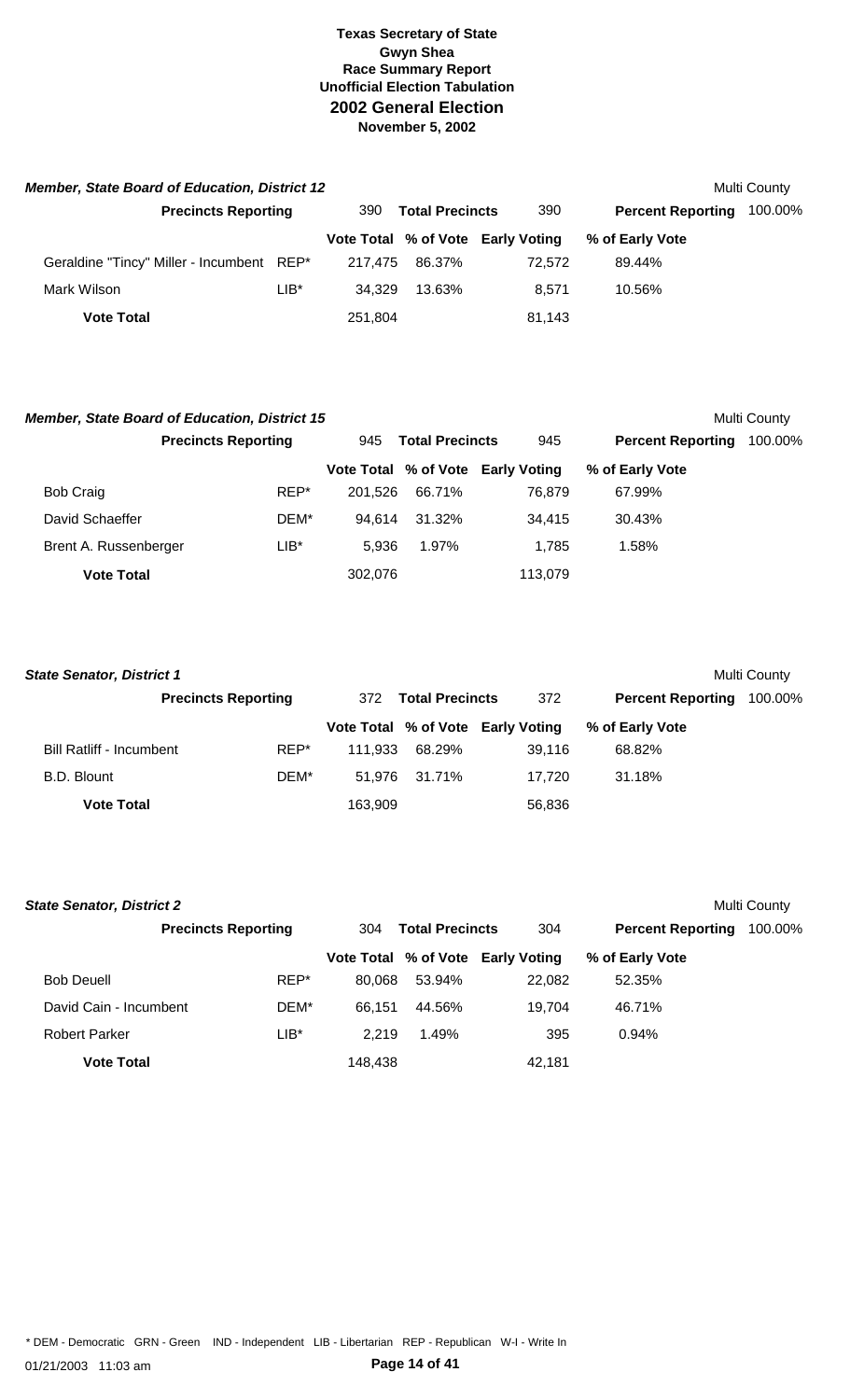| <b>State Senator, District 3</b> |                            |      |                               |        |                                   |                          | Multi County |
|----------------------------------|----------------------------|------|-------------------------------|--------|-----------------------------------|--------------------------|--------------|
|                                  | <b>Precincts Reporting</b> |      | <b>Total Precincts</b><br>368 |        | 368                               | <b>Percent Reporting</b> | 100.00%      |
|                                  |                            |      |                               |        | Vote Total % of Vote Early Voting | % of Early Vote          |              |
| <b>Todd Staples - Incumbent</b>  |                            | REP* | 119.929                       | 88.23% | 44.486                            | 89.42%                   |              |
| Michael Carter                   |                            | LIB* | 15.994                        | 11.77% | 5.265                             | 10.58%                   |              |
| <b>Vote Total</b>                |                            |      | 135,923                       |        | 49,751                            |                          |              |

| <b>State Senator, District 4</b> |                            |         |                        |                                   |                          | Multi County |
|----------------------------------|----------------------------|---------|------------------------|-----------------------------------|--------------------------|--------------|
|                                  | <b>Precincts Reporting</b> | 237     | <b>Total Precincts</b> |                                   | <b>Percent Reporting</b> | 100.00%      |
|                                  |                            |         |                        | Vote Total % of Vote Early Voting | % of Early Vote          |              |
| Tommy Williams                   | REP*                       | 96.938  | 63.48%                 | 36.311                            | 62.07%                   |              |
| Mike Smith                       | DEM*                       | 55.769  | 36.52%                 | 22.188                            | 37.93%                   |              |
| <b>Vote Total</b>                |                            | 152,707 |                        | 58,499                            |                          |              |

| <b>State Senator, District 5</b> |                            |         |                               |        |                                   |                          | <b>Multi County</b> |
|----------------------------------|----------------------------|---------|-------------------------------|--------|-----------------------------------|--------------------------|---------------------|
|                                  | <b>Precincts Reporting</b> |         | 373<br><b>Total Precincts</b> |        | 373                               | <b>Percent Reporting</b> | 100.00%             |
|                                  |                            |         |                               |        | Vote Total % of Vote Early Voting | % of Early Vote          |                     |
| Steve Ogden - Incumbent          |                            | REP*    | 121.173                       | 86.76% | 45.800                            | 88.32%                   |                     |
| Randall Barfield                 |                            | $LIB^*$ | 18.494                        | 13.24% | 6.055                             | 11.68%                   |                     |
| <b>Vote Total</b>                |                            |         | 139,667                       |        | 51,855                            |                          |                     |

| <b>State Senator, District 7</b> |                            |                               |        |                                   |                          | Single County |
|----------------------------------|----------------------------|-------------------------------|--------|-----------------------------------|--------------------------|---------------|
|                                  | <b>Precincts Reporting</b> | <b>Total Precincts</b><br>164 |        | 164                               | <b>Percent Reporting</b> | 100.00%       |
|                                  |                            |                               |        | Vote Total % of Vote Early Voting | % of Early Vote          |               |
| Jon Lindsay - Incumbent          | REP*                       | 136.592                       | 91.22% | 34.502                            | 92.22%                   |               |
| Edgar L. Buchanan                | LIB*                       | 13.140                        | 8.78%  | 2.912                             | 7.78%                    |               |
| <b>Vote Total</b>                |                            | 149,732                       |        | 37,414                            |                          |               |

| <b>State Senator, District 8</b> |                            |      |         |                        |                                   |                          | Multi County |
|----------------------------------|----------------------------|------|---------|------------------------|-----------------------------------|--------------------------|--------------|
|                                  | <b>Precincts Reporting</b> |      | 203     | <b>Total Precincts</b> |                                   | <b>Percent Reporting</b> | 100.00%      |
|                                  |                            |      |         |                        | Vote Total % of Vote Early Voting | % of Early Vote          |              |
| Florence Shapiro - Incumbent     |                            | REP* | 135.740 | 89.74%                 | 52.243                            | 90.87%                   |              |
| David Spaller                    |                            | LIB* | 15.513  | 10.26%                 | 5.246                             | 9.13%                    |              |
| <b>Vote Total</b>                |                            |      | 151.253 |                        | 57,489                            |                          |              |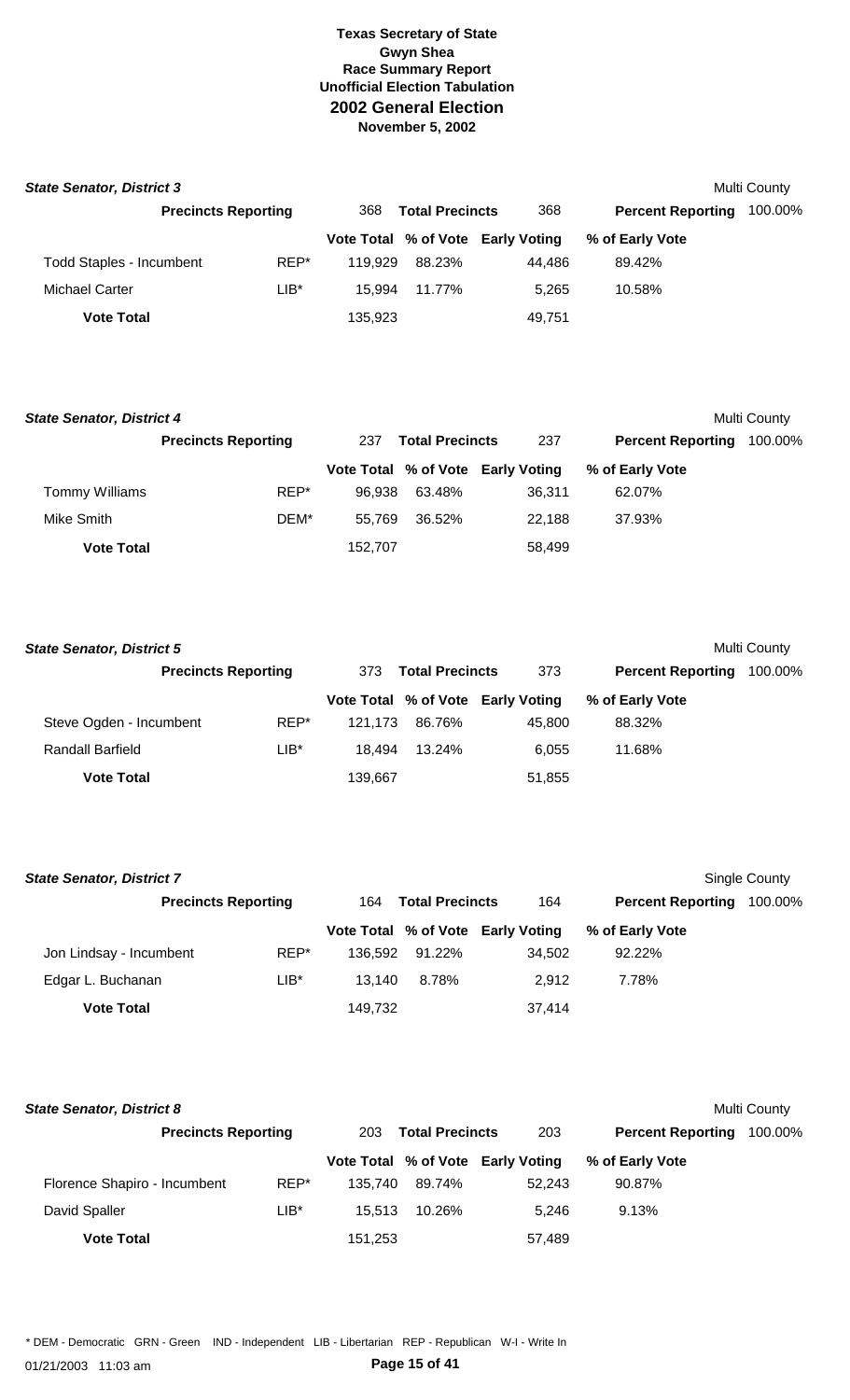| <b>State Senator, District 9</b> |                            |        |        |                        |                                   |                          | Multi County |
|----------------------------------|----------------------------|--------|--------|------------------------|-----------------------------------|--------------------------|--------------|
|                                  | <b>Precincts Reporting</b> |        | 211    | <b>Total Precincts</b> | 211                               | <b>Percent Reporting</b> | 100.00%      |
|                                  |                            |        |        |                        | Vote Total % of Vote Early Voting | % of Early Vote          |              |
| Chris Harris - Incumbent         |                            | REP*   | 82.406 | 86.53%                 | 28,872                            | 89.54%                   |              |
| David C. Pepperdine              |                            | $LIB*$ | 12.825 | 13.47%                 | 3.373                             | 10.46%                   |              |
| <b>Vote Total</b>                |                            |        | 95,231 |                        | 32,245                            |                          |              |

| <b>State Senator, District 10</b> |                            |         |                        |                                   |                          | Single County |
|-----------------------------------|----------------------------|---------|------------------------|-----------------------------------|--------------------------|---------------|
|                                   | <b>Precincts Reporting</b> | 301     | <b>Total Precincts</b> |                                   | <b>Percent Reporting</b> | 100.00%       |
|                                   |                            |         |                        | Vote Total % of Vote Early Voting | % of Early Vote          |               |
| Kim Brimer                        | REP*                       | 103.713 | 59.02%                 | 39.022                            | 57.95%                   |               |
| Hal Ray                           | DEM*                       | 69.606  | 39.61%                 | 27.701                            | 41.14%                   |               |
| John Paul Robinson                | $LIB*$                     | 2.410   | 1.37%                  | 612                               | $0.91\%$                 |               |
| <b>Vote Total</b>                 |                            | 175.729 |                        | 67,335                            |                          |               |

| <b>State Senator, District 11</b> |                            |         |                               |                                   |                          | Multi County |
|-----------------------------------|----------------------------|---------|-------------------------------|-----------------------------------|--------------------------|--------------|
|                                   | <b>Precincts Reporting</b> |         | <b>Total Precincts</b><br>219 |                                   | <b>Percent Reporting</b> | 100.00%      |
|                                   |                            |         |                               | Vote Total % of Vote Early Voting | % of Early Vote          |              |
| Mike Jackson - Incumbent          | REP*                       | 102.127 | 86.22%                        | 35.644                            | 88.31%                   |              |
| Michael Rubin                     | $LIB^*$                    | 16.325  | 13.78%                        | 4.720                             | 11.69%                   |              |
| <b>Vote Total</b>                 |                            | 118.452 |                               | 40,364                            |                          |              |

| <b>State Senator, District 12</b><br>Multi County |                            |      |                               |        |                                   |                          |  |  |  |
|---------------------------------------------------|----------------------------|------|-------------------------------|--------|-----------------------------------|--------------------------|--|--|--|
|                                                   | <b>Precincts Reporting</b> |      | 254<br><b>Total Precincts</b> |        | 254                               | <b>Percent Reporting</b> |  |  |  |
|                                                   |                            |      |                               |        | Vote Total % of Vote Early Voting | % of Early Vote          |  |  |  |
| Jane Nelson - Incumbent                           |                            | REP* | 123.120                       | 89.75% | 45.136                            | 92.24%                   |  |  |  |
| Steve Rushton                                     | $LIB*$                     |      | 14.056                        | 10.25% | 3.796                             | 7.76%                    |  |  |  |
| <b>Vote Total</b>                                 |                            |      | 137.176                       |        | 48,932                            |                          |  |  |  |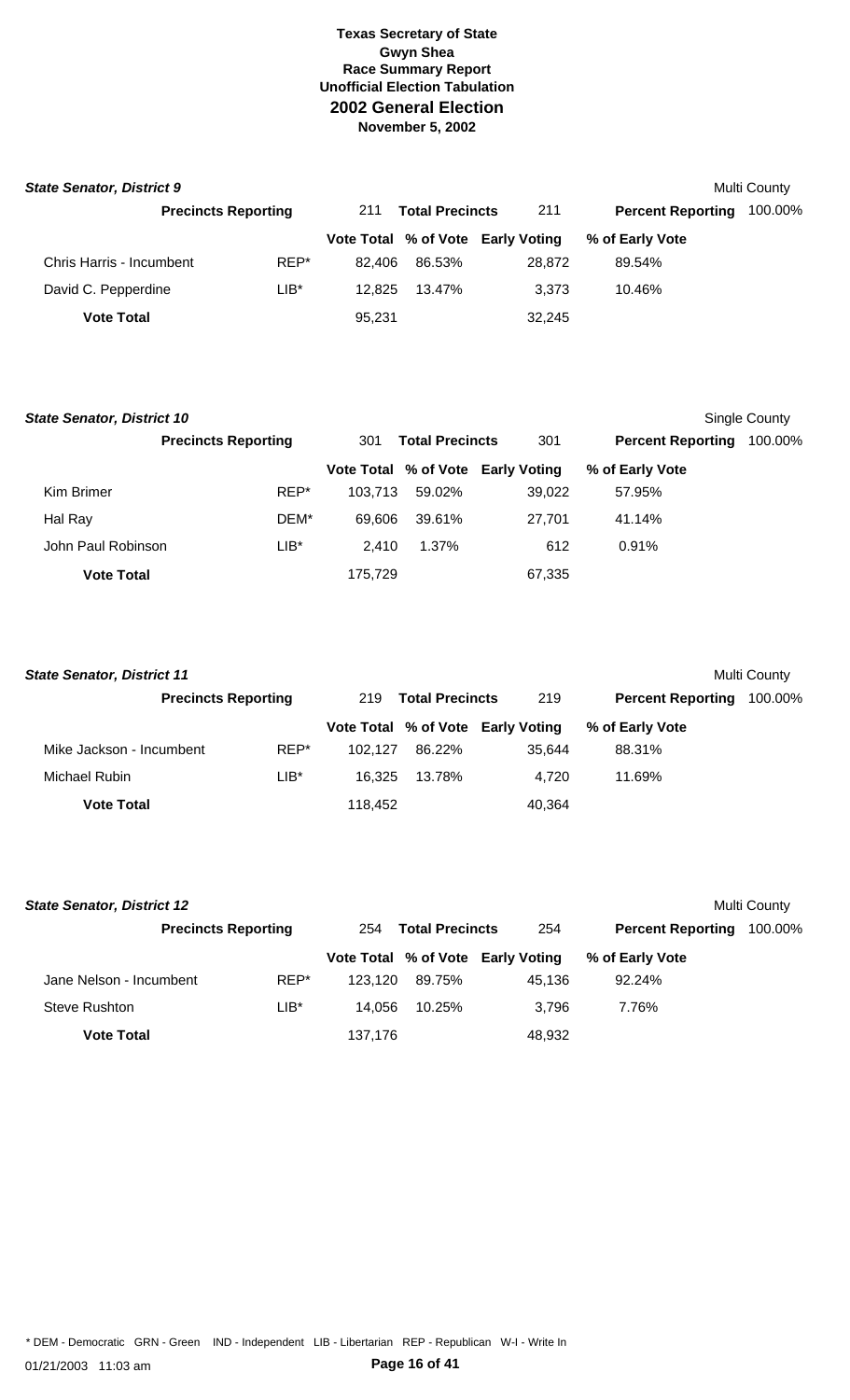| <b>State Senator, District 14</b> |                            |        |                               |        |                                   |                          | Single County |
|-----------------------------------|----------------------------|--------|-------------------------------|--------|-----------------------------------|--------------------------|---------------|
|                                   | <b>Precincts Reporting</b> |        | <b>Total Precincts</b><br>212 |        | 212                               | <b>Percent Reporting</b> | 100.00%       |
|                                   |                            |        |                               |        | Vote Total % of Vote Early Voting | % of Early Vote          |               |
| <b>Ben Bentzin</b>                |                            | REP*   | 76.431                        | 43.03% | 36.105                            | 43.03%                   |               |
| Gonzalo Barrientos - Incumbent    |                            | DEM*   | 93.783                        | 52.79% | 45,356                            | 54.06%                   |               |
| Marianne Robbins                  |                            | $LIB*$ | 7.429                         | 4.18%  | 2.438                             | 2.91%                    |               |
| <b>Vote Total</b>                 |                            |        | 177.643                       |        | 83,899                            |                          |               |

| <b>State Senator, District 15</b> |                            |                               |        |                                   |                          | Single County |
|-----------------------------------|----------------------------|-------------------------------|--------|-----------------------------------|--------------------------|---------------|
|                                   | <b>Precincts Reporting</b> | <b>Total Precincts</b><br>180 |        | 180                               | <b>Percent Reporting</b> | 100.00%       |
|                                   |                            |                               |        | Vote Total % of Vote Early Voting | % of Early Vote          |               |
| Michael P. Wolfe                  | REP*                       | 40.106                        | 39.35% | 10.633                            | 42.69%                   |               |
| John Whitmire - Incumbent         | DEM*                       | 61.827                        | 60.65% | 14.276                            | 57.31%                   |               |
| <b>Vote Total</b>                 |                            | 101,933                       |        | 24,909                            |                          |               |

| <b>State Senator, District 16</b> |                            |         |                               |                                   |                          | <b>Single County</b> |
|-----------------------------------|----------------------------|---------|-------------------------------|-----------------------------------|--------------------------|----------------------|
|                                   | <b>Precincts Reporting</b> |         | <b>Total Precincts</b><br>199 |                                   | <b>Percent Reporting</b> | 100.00%              |
|                                   |                            |         |                               | Vote Total % of Vote Early Voting | % of Early Vote          |                      |
| John Carona - Incumbent           | REP*                       | 95.843  | 64.07%                        | 32.130                            | 68.78%                   |                      |
| Jan Erik Frederiksen              | DEM*                       | 50.894  | 34.02%                        | 13.954                            | 29.87%                   |                      |
| Jack Thompson                     | $LIB*$                     | 2.857   | 1.91%                         | 627                               | 1.34%                    |                      |
| <b>Vote Total</b>                 |                            | 149.594 |                               | 46,711                            |                          |                      |

| <b>State Senator, District 17</b><br>Multi County |                            |         |                        |                                   |                          |         |  |  |  |
|---------------------------------------------------|----------------------------|---------|------------------------|-----------------------------------|--------------------------|---------|--|--|--|
|                                                   | <b>Precincts Reporting</b> | 194     | <b>Total Precincts</b> |                                   | <b>Percent Reporting</b> | 100.00% |  |  |  |
|                                                   |                            |         |                        | Vote Total % of Vote Early Voting | % of Early Vote          |         |  |  |  |
| Kyle Janek                                        | REP*                       | 86.743  | 61.16%                 | 27.122                            | 61.22%                   |         |  |  |  |
| Ronnie Ellen Harrison                             | DEM*                       | 55.080  | 38.84%                 | 17.177                            | 38.78%                   |         |  |  |  |
| <b>Vote Total</b>                                 |                            | 141.823 |                        | 44,299                            |                          |         |  |  |  |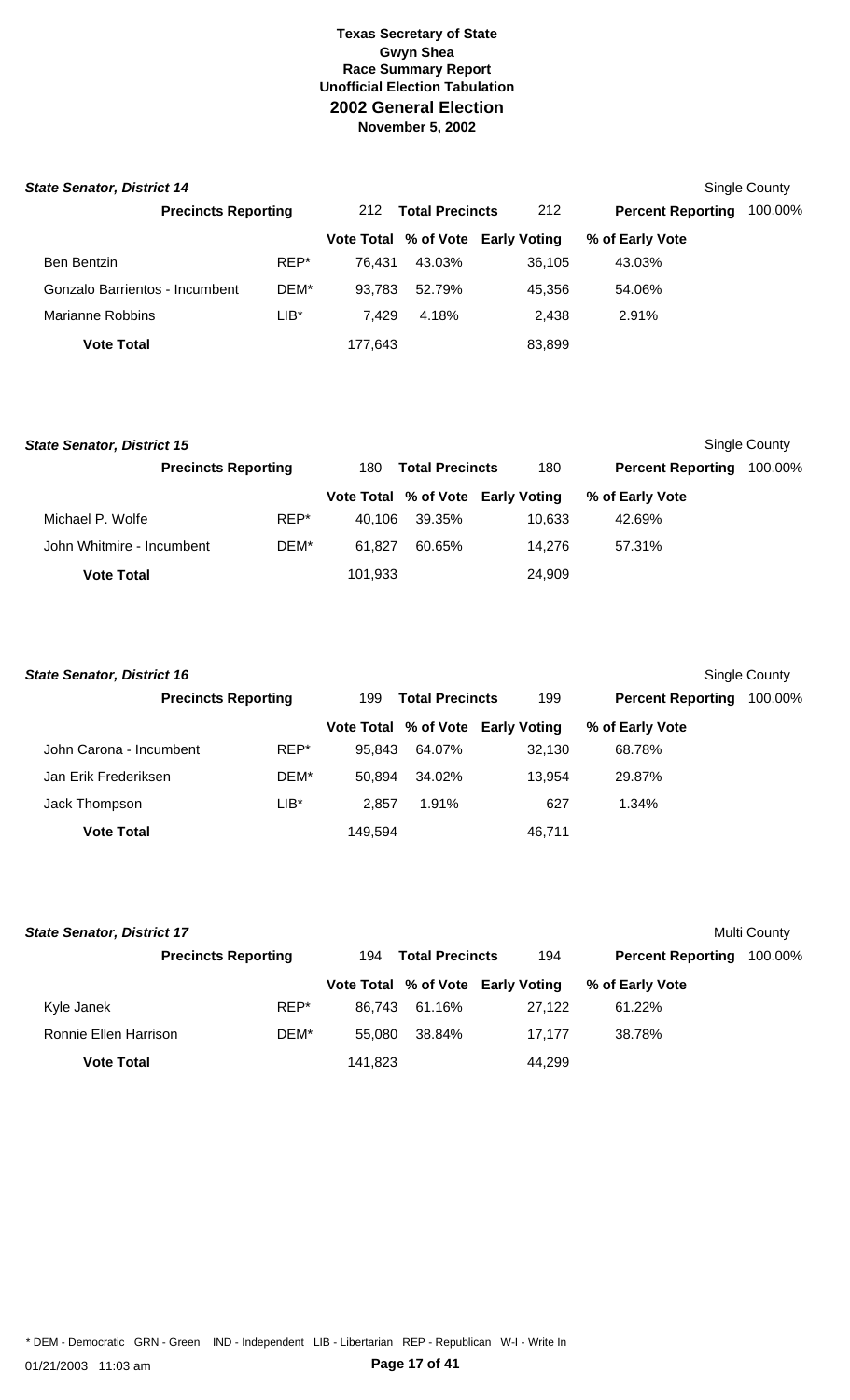| <b>State Senator, District 18</b> |                            |      |                               |        |                                   |                          | Multi County |
|-----------------------------------|----------------------------|------|-------------------------------|--------|-----------------------------------|--------------------------|--------------|
|                                   | <b>Precincts Reporting</b> |      | <b>Total Precincts</b><br>395 |        | 395                               | <b>Percent Reporting</b> | 100.00%      |
|                                   |                            |      |                               |        | Vote Total % of Vote Early Voting | % of Early Vote          |              |
| Lester Phipps                     |                            | REP* | 72.250                        | 45.08% | 23,782                            | 46.71%                   |              |
| Ken Armbrister - Incumbent        |                            | DEM* | 85.510                        | 53.35% | 26,518                            | 52.08%                   |              |
| Horace Henley                     |                            | LIB* | 2.510                         | 1.57%  | 614                               | 1.21%                    |              |
| <b>Vote Total</b>                 |                            |      | 160,270                       |        | 50,914                            |                          |              |

| <b>State Senator, District 21</b> |                            |         |                               |                                   |                          | Multi County |
|-----------------------------------|----------------------------|---------|-------------------------------|-----------------------------------|--------------------------|--------------|
|                                   | <b>Precincts Reporting</b> |         | <b>Total Precincts</b><br>335 |                                   | <b>Percent Reporting</b> | 100.00%      |
|                                   |                            |         |                               | Vote Total % of Vote Early Voting | % of Early Vote          |              |
| Judith Zaffirini - Incumbent      | DEM*                       | 95.585  | 89.12%                        | 42.737                            | 88.62%                   |              |
| <b>Jeff Carruthers</b>            | $LIB*$                     | 11.668  | 10.88%                        | 5.488                             | 11.38%                   |              |
| <b>Vote Total</b>                 |                            | 107,253 |                               | 48,225                            |                          |              |

| <b>State Senator, District 22</b>  |                            |      |                               |        |                                   |                          | Multi County |
|------------------------------------|----------------------------|------|-------------------------------|--------|-----------------------------------|--------------------------|--------------|
|                                    | <b>Precincts Reporting</b> |      | <b>Total Precincts</b><br>310 |        | 310                               | <b>Percent Reporting</b> | 100.00%      |
|                                    |                            |      |                               |        | Vote Total % of Vote Early Voting | % of Early Vote          |              |
| Kip Averitt                        |                            | REP* | 100.290                       | 67.42% | 36.708                            | 67.22%                   |              |
| Richard (Richie) J. Renschler, Jr. |                            | DEM* | 48.461                        | 32.58% | 17.901                            | 32.78%                   |              |
| <b>Vote Total</b>                  |                            |      | 148,751                       |        | 54,609                            |                          |              |

| <b>State Senator, District 24</b><br>Multi County |                            |         |                        |                                   |                          |         |  |  |  |
|---------------------------------------------------|----------------------------|---------|------------------------|-----------------------------------|--------------------------|---------|--|--|--|
|                                                   | <b>Precincts Reporting</b> |         | <b>Total Precincts</b> | 334                               | <b>Percent Reporting</b> | 100.00% |  |  |  |
|                                                   |                            |         |                        | Vote Total % of Vote Early Voting | % of Early Vote          |         |  |  |  |
| Troy Fraser - Incumbent                           | REP*                       | 121.793 | 90.45%                 | 52.095                            | 91.12%                   |         |  |  |  |
| Steve Kirby                                       | $LIB*$                     | 12.854  | 9.55%                  | 5.076                             | 8.88%                    |         |  |  |  |
| <b>Vote Total</b>                                 |                            | 134,647 |                        | 57,171                            |                          |         |  |  |  |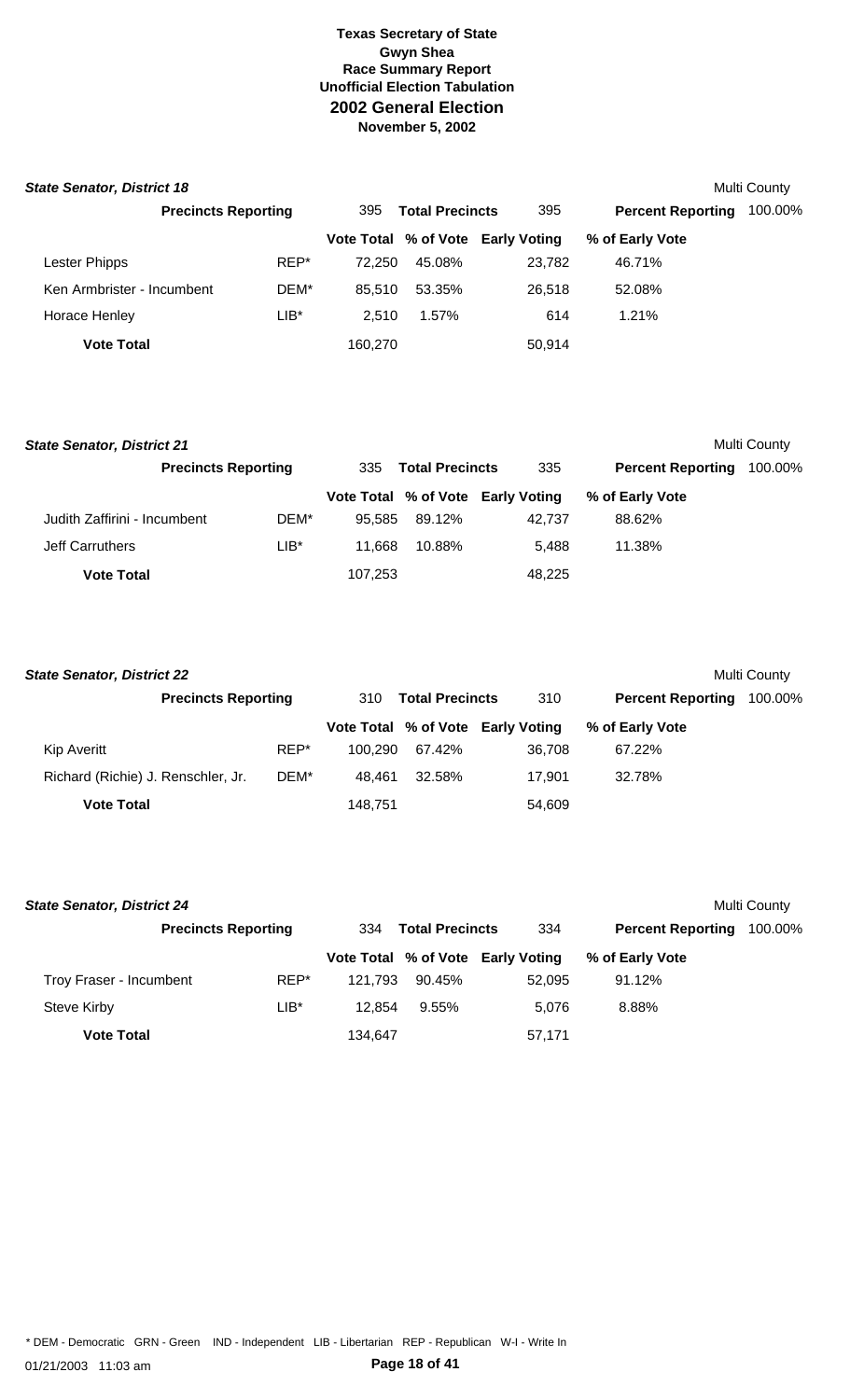| <b>State Senator, District 25</b> |                            |         |                               |                                   |                          | Multi County |
|-----------------------------------|----------------------------|---------|-------------------------------|-----------------------------------|--------------------------|--------------|
|                                   | <b>Precincts Reporting</b> |         | <b>Total Precincts</b><br>303 |                                   | <b>Percent Reporting</b> | 100.00%      |
|                                   |                            |         |                               | Vote Total % of Vote Early Voting | % of Early Vote          |              |
| Jeff Wentworth - Incumbent        | REP*                       | 136.763 | 66.74%                        | 61.454                            | 68.17%                   |              |
| Joseph (Joe) P. Sullivan          | DEM*                       | 61.869  | 30.19%                        | 26.368                            | 29.25%                   |              |
| <b>Rex Black</b>                  | $LIB*$                     | 6.291   | 3.07%                         | 2.326                             | 2.58%                    |              |
| <b>Vote Total</b>                 |                            | 204,923 |                               | 90,148                            |                          |              |

| <b>State Senator, District 28</b> |                            |         |                               |                                   |                          | Multi County |
|-----------------------------------|----------------------------|---------|-------------------------------|-----------------------------------|--------------------------|--------------|
|                                   | <b>Precincts Reporting</b> |         | <b>Total Precincts</b><br>585 |                                   | <b>Percent Reporting</b> | 100.00%      |
|                                   |                            |         |                               | Vote Total % of Vote Early Voting | % of Early Vote          |              |
| Robert Duncan - Incumbent         | REP*                       | 119.239 | 91.38%                        | 43.912                            | 92.22%                   |              |
| Jon Ensor                         | LIB*                       | 11.252  | 8.62%                         | 3.702                             | 7.78%                    |              |
| <b>Vote Total</b>                 |                            | 130.491 |                               | 47.614                            |                          |              |

| <b>State Senator, District 30</b> |                            |         |                               |                                   |                          | <b>Multi County</b> |
|-----------------------------------|----------------------------|---------|-------------------------------|-----------------------------------|--------------------------|---------------------|
|                                   | <b>Precincts Reporting</b> |         | <b>Total Precincts</b><br>384 |                                   | <b>Percent Reporting</b> | 100.00%             |
|                                   |                            |         |                               | Vote Total % of Vote Early Voting | % of Early Vote          |                     |
| Craig Estes - Incumbent           | REP*                       | 109.420 | 67.55%                        | 35.217                            | 65.65%                   |                     |
| Donald R. Acheson                 | DEM*                       | 48.228  | 29.78%                        | 17.306                            | 32.26%                   |                     |
| Diane Wilson                      | $LIB^*$                    | 4.325   | 2.67%                         | 1.120                             | 2.09%                    |                     |
| <b>Vote Total</b>                 |                            | 161.973 |                               | 53,643                            |                          |                     |

| <b>State Representative District 1</b> |                            |      |                              |        |                                   |                          | Multi County |
|----------------------------------------|----------------------------|------|------------------------------|--------|-----------------------------------|--------------------------|--------------|
|                                        | <b>Precincts Reporting</b> |      | <b>Total Precincts</b><br>84 |        | 84                                | <b>Percent Reporting</b> | 100.00%      |
|                                        |                            |      |                              |        | Vote Total % of Vote Early Voting | % of Early Vote          |              |
| Dan Teafatiller                        |                            | REP* | 11.936                       | 38.10% | 2.420                             | 33.06%                   |              |
| Barry B. Telford - Incumbent           |                            | DEM* | 19.388                       | 61.90% | 4.899                             | 66.94%                   |              |
| <b>Vote Total</b>                      |                            |      | 31.324                       |        | 7,319                             |                          |              |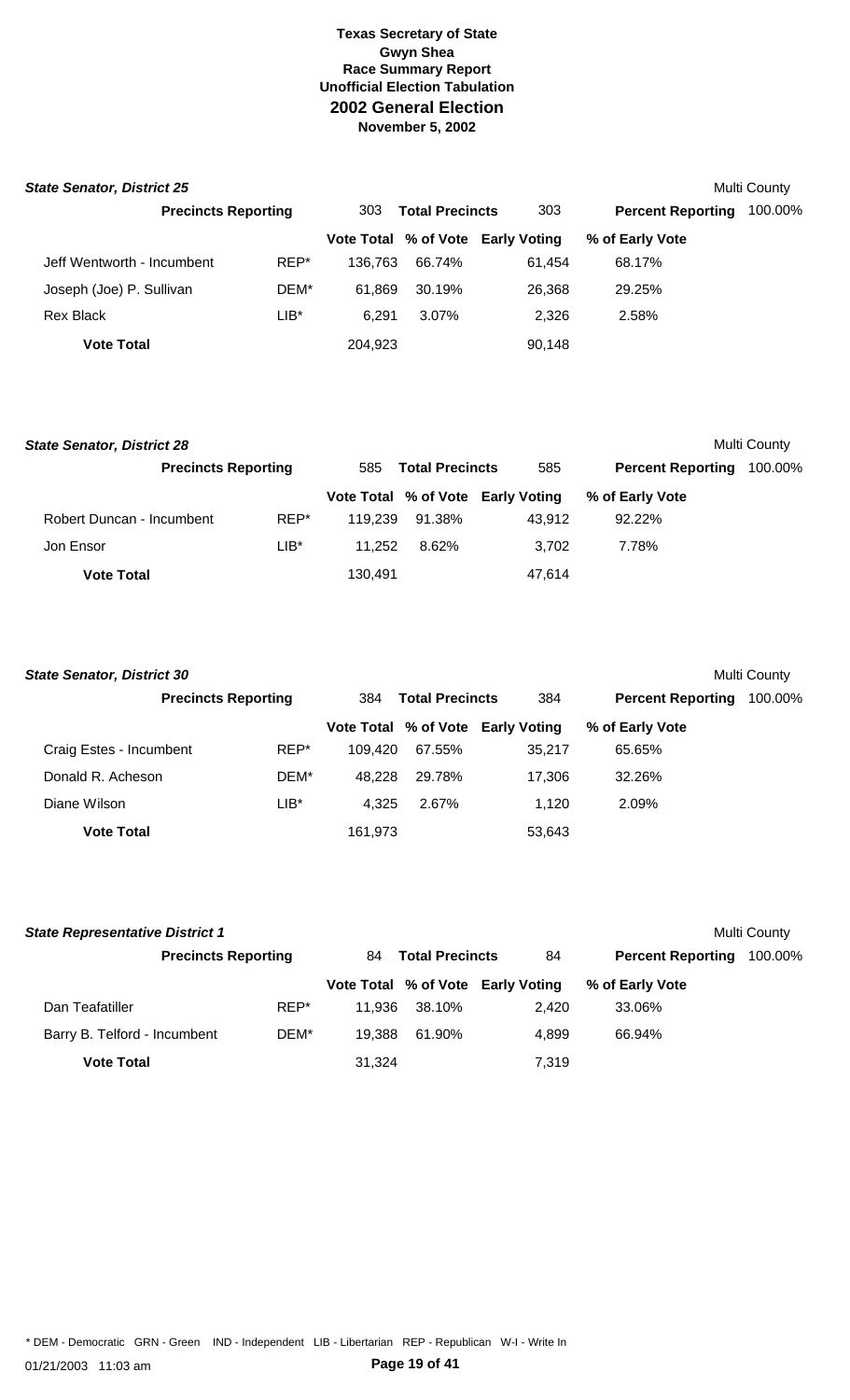| <b>State Representative District 2</b> |                            |                              |        |                                   |                          | Multi County |
|----------------------------------------|----------------------------|------------------------------|--------|-----------------------------------|--------------------------|--------------|
|                                        | <b>Precincts Reporting</b> | <b>Total Precincts</b><br>74 |        | 74                                | <b>Percent Reporting</b> | 100.00%      |
|                                        |                            |                              |        | Vote Total % of Vote Early Voting | % of Early Vote          |              |
| Dan Flynn                              | REP*                       | 18.870                       | 58.50% | 5.024                             | 58.53%                   |              |
| Danny Duncan                           | DEM*                       | 13.384                       | 41.50% | 3.559                             | 41.47%                   |              |
| <b>Vote Total</b>                      |                            | 32,254                       |        | 8,583                             |                          |              |

| <b>State Representative District 4</b> |                            |      |                              |        |                                   |                          | Multi County |
|----------------------------------------|----------------------------|------|------------------------------|--------|-----------------------------------|--------------------------|--------------|
|                                        | <b>Precincts Reporting</b> |      | <b>Total Precincts</b><br>75 |        | 75                                | <b>Percent Reporting</b> | 100.00%      |
|                                        |                            |      |                              |        | Vote Total % of Vote Early Voting | % of Early Vote          |              |
| Betty Brown - Incumbent                |                            | REP* | 22.313                       | 59.71% | 8.111                             | 58.06%                   |              |
| Mike Head                              |                            | DEM* | 15.058                       | 40.29% | 5.859                             | 41.94%                   |              |
| <b>Vote Total</b>                      |                            |      | 37,371                       |        | 13,970                            |                          |              |

| <b>State Representative District 5</b> |                            |      |                              |        |                                   |                          | <b>Multi County</b> |
|----------------------------------------|----------------------------|------|------------------------------|--------|-----------------------------------|--------------------------|---------------------|
|                                        | <b>Precincts Reporting</b> |      | <b>Total Precincts</b><br>77 |        | 77                                | <b>Percent Reporting</b> | 100.00%             |
|                                        |                            |      |                              |        | Vote Total % of Vote Early Voting | % of Early Vote          |                     |
| Bryan Hughes                           |                            | REP* | 20,290                       | 52.41% | 7.335                             | 51.38%                   |                     |
| Bob Glaze - Incumbent                  |                            | DEM* | 18.426                       | 47.59% | 6.941                             | 48.62%                   |                     |
| <b>Vote Total</b>                      |                            |      | 38,716                       |        | 14,276                            |                          |                     |

| <b>State Representative District 8</b> |                            |                              |        |                                   |                          | Multi County |
|----------------------------------------|----------------------------|------------------------------|--------|-----------------------------------|--------------------------|--------------|
|                                        | <b>Precincts Reporting</b> | <b>Total Precincts</b><br>97 |        | 97                                | <b>Percent Reporting</b> | 100.00%      |
|                                        |                            |                              |        | Vote Total % of Vote Early Voting | % of Early Vote          |              |
| <b>Byron Cook</b>                      | REP*                       | 17.408                       | 55.20% | 5.908                             | 53.88%                   |              |
| George M. Robinson                     | DEM*                       | 14.126                       | 44.80% | 5.057                             | 46.12%                   |              |
| <b>Vote Total</b>                      |                            | 31,534                       |        | 10,965                            |                          |              |

| <b>State Representative District 9</b> |                            |      |        |                        |                                   |                          | Multi County |
|----------------------------------------|----------------------------|------|--------|------------------------|-----------------------------------|--------------------------|--------------|
|                                        | <b>Precincts Reporting</b> |      | 89     | <b>Total Precincts</b> |                                   | <b>Percent Reporting</b> | 100.00%      |
|                                        |                            |      |        |                        | Vote Total % of Vote Early Voting | % of Early Vote          |              |
| Wayne Christian - Incumbent            |                            | REP* | 17.811 | 54.88%                 | 6.457                             | 53.44%                   |              |
| Robin L. Moore                         |                            | DEM* | 14.645 | 45.12%                 | 5.626                             | 46.56%                   |              |
| <b>Vote Total</b>                      |                            |      | 32.456 |                        | 12,083                            |                          |              |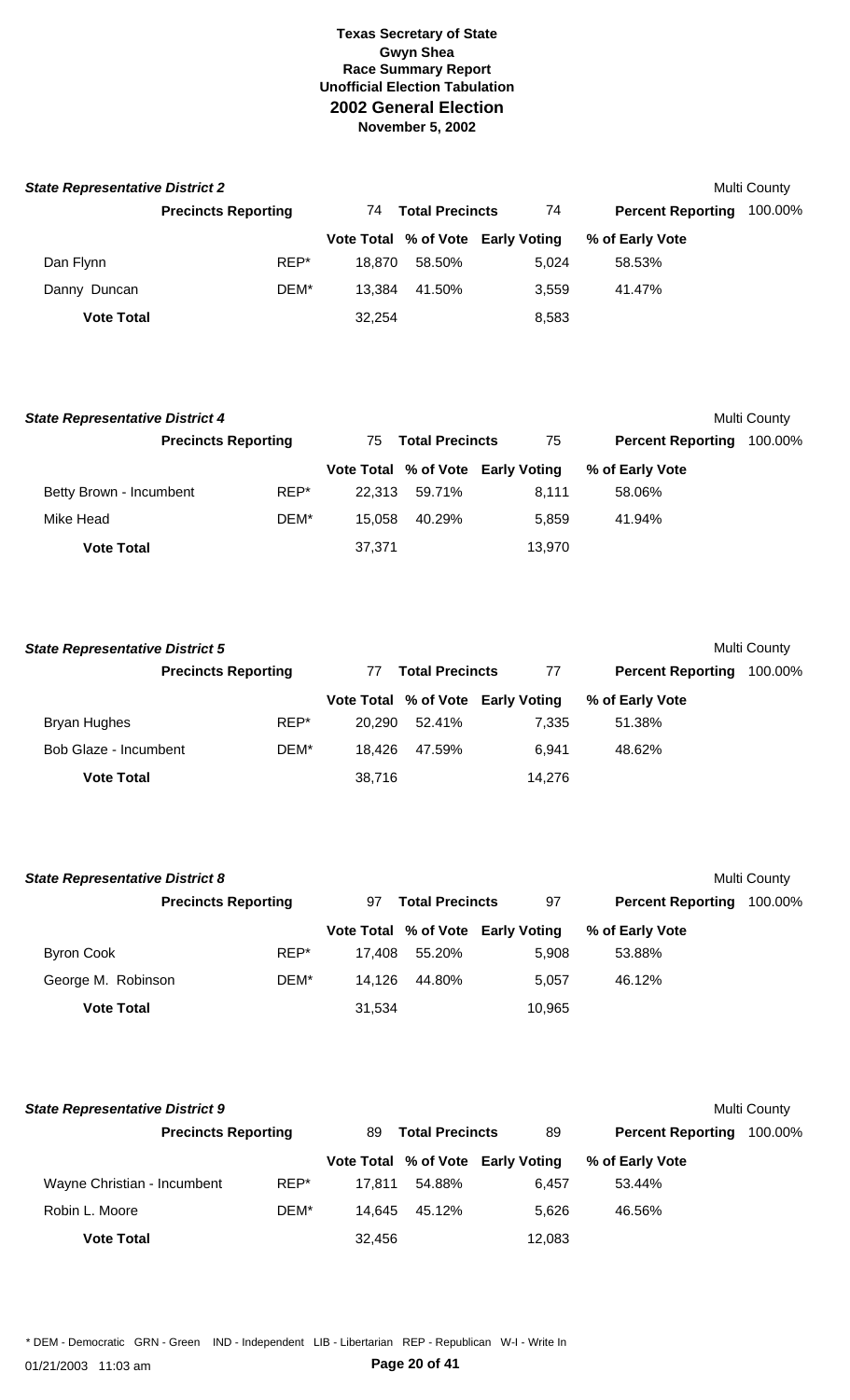| <b>State Representative District 12</b> |                            |      |                              |        |                                   |                          | <b>Multi County</b> |
|-----------------------------------------|----------------------------|------|------------------------------|--------|-----------------------------------|--------------------------|---------------------|
|                                         | <b>Precincts Reporting</b> |      | <b>Total Precincts</b><br>96 |        | 96                                | <b>Percent Reporting</b> | 100.00%             |
|                                         |                            |      |                              |        | Vote Total % of Vote Early Voting | % of Early Vote          |                     |
| Dale Ingle                              |                            | REP* | 12.736                       | 38.85% | 5.158                             | 39.33%                   |                     |
| Jim McReynolds - Incumbent              |                            | DEM* | 20.045                       | 61.15% | 7.956                             | 60.67%                   |                     |
| <b>Vote Total</b>                       |                            |      | 32,781                       |        | 13,114                            |                          |                     |

| <b>State Representative District 14</b> |                            |         |                              |        |                                   |                          | Single County |
|-----------------------------------------|----------------------------|---------|------------------------------|--------|-----------------------------------|--------------------------|---------------|
|                                         | <b>Precincts Reporting</b> |         | <b>Total Precincts</b><br>64 |        | 64                                | <b>Percent Reporting</b> | 100.00%       |
|                                         |                            |         |                              |        | Vote Total % of Vote Early Voting | % of Early Vote          |               |
| Fred Brown - Incumbent                  |                            | REP*    | 20,950                       | 87.86% | 7.541                             | 89.61%                   |               |
| Bruce W. Rose                           |                            | $LIB^*$ | 2.894                        | 12.14% | 874                               | 10.39%                   |               |
| <b>Vote Total</b>                       |                            |         | 23,844                       |        | 8.415                             |                          |               |

| <b>State Representative District 15</b> |                            |                              |        |                                   |                          | Single County |
|-----------------------------------------|----------------------------|------------------------------|--------|-----------------------------------|--------------------------|---------------|
|                                         | <b>Precincts Reporting</b> | <b>Total Precincts</b><br>39 |        | 39                                | <b>Percent Reporting</b> | 100.00%       |
|                                         |                            |                              |        | Vote Total % of Vote Early Voting | % of Early Vote          |               |
| Rob Eissler                             | REP*                       | 33.108                       | 91.01% | 13.024                            | 91.91%                   |               |
| <b>Brian Drake</b>                      | $LIB*$                     | 3.270                        | 8.99%  | 1.147                             | 8.09%                    |               |
| <b>Vote Total</b>                       |                            | 36,378                       |        | 14,171                            |                          |               |

| <b>State Representative District 17</b> |                            |                               |        |                                   |                          | Multi County |
|-----------------------------------------|----------------------------|-------------------------------|--------|-----------------------------------|--------------------------|--------------|
|                                         | <b>Precincts Reporting</b> | <b>Total Precincts</b><br>108 |        | 108                               | <b>Percent Reporting</b> | 100.00%      |
|                                         |                            |                               |        | Vote Total % of Vote Early Voting | % of Early Vote          |              |
| Jean Killgore                           | REP*                       | 16.022                        | 41.76% | 4.608                             | 44.89%                   |              |
| Robby Cook - Incumbent                  | DEM*                       | 21.630                        | 56.38% | 5.507                             | 53.64%                   |              |
| Darrell R. Grear                        | $LIB*$                     | 715                           | 1.86%  | 151                               | 1.47%                    |              |
| <b>Vote Total</b>                       |                            | 38.367                        |        | 10.266                            |                          |              |

01/21/2003 11:03 am \* DEM - Democratic GRN - Green IND - Independent LIB - Libertarian REP - Republican W-I - Write In **Page 21 of 41**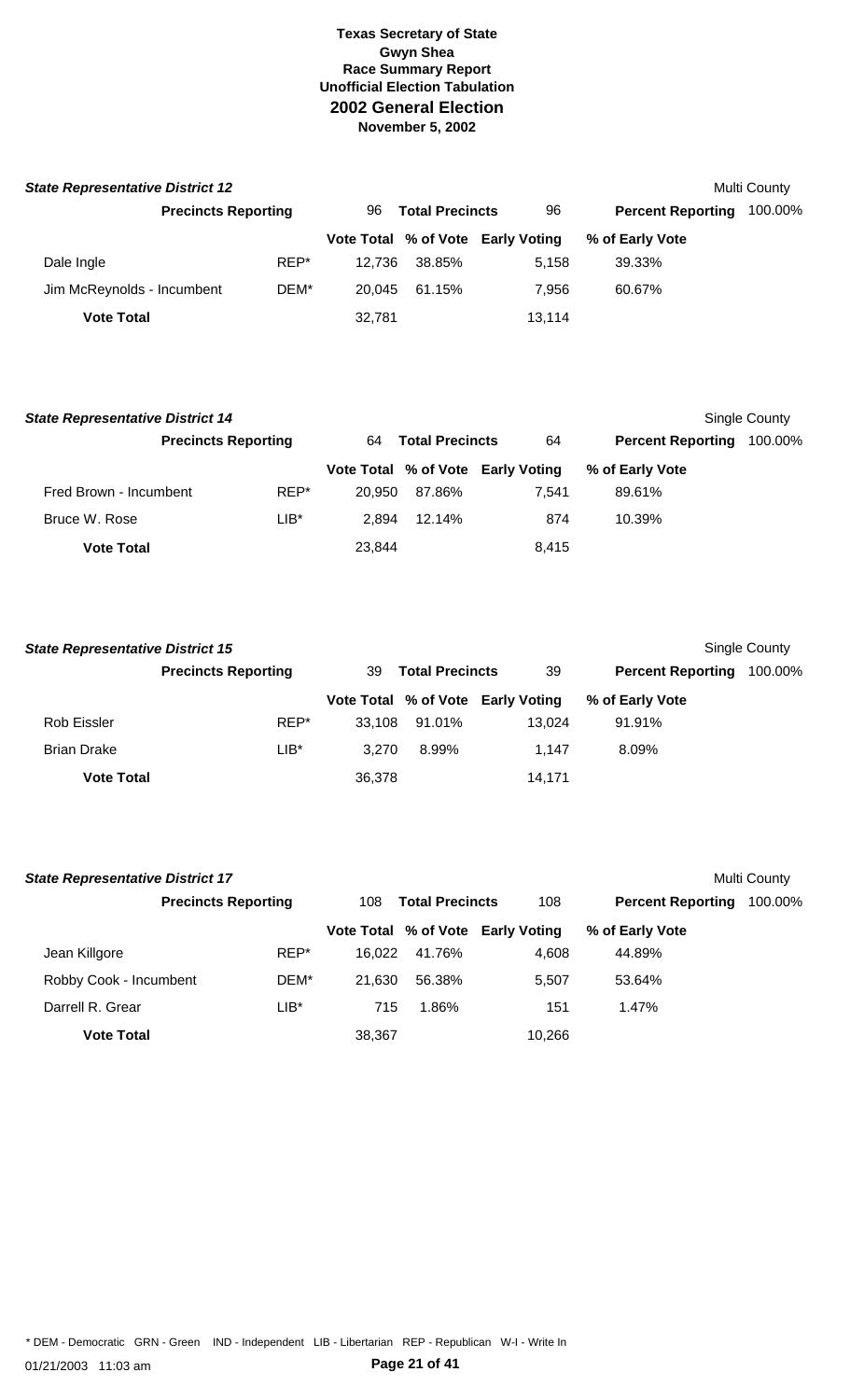| <b>State Representative District 18</b><br><b>Multi County</b> |                            |        |                              |                                   |                          |         |  |  |  |
|----------------------------------------------------------------|----------------------------|--------|------------------------------|-----------------------------------|--------------------------|---------|--|--|--|
|                                                                | <b>Precincts Reporting</b> |        | <b>Total Precincts</b><br>59 |                                   | <b>Percent Reporting</b> | 100.00% |  |  |  |
|                                                                |                            |        |                              | Vote Total % of Vote Early Voting | % of Early Vote          |         |  |  |  |
| <b>Eddie Shauberger</b>                                        | REP*                       | 13.013 | 46.95%                       | 4.800                             | 46.53%                   |         |  |  |  |
| Dan Ellis - Incumbent                                          | DEM*                       | 14.703 | 53.05%                       | 5.516                             | 53.47%                   |         |  |  |  |
| <b>Vote Total</b>                                              |                            | 27,716 |                              | 10,316                            |                          |         |  |  |  |

| <b>State Representative District 19</b> |                            |      |                              |        |                                   |                          | Multi County |
|-----------------------------------------|----------------------------|------|------------------------------|--------|-----------------------------------|--------------------------|--------------|
|                                         | <b>Precincts Reporting</b> |      | <b>Total Precincts</b><br>71 |        | 71                                | <b>Percent Reporting</b> | 100.00%      |
|                                         |                            |      |                              |        | Vote Total % of Vote Early Voting | % of Early Vote          |              |
| Mike "Tuffy" Hamilton                   |                            | REP* | 15.971                       | 55.42% | 4.366                             | 52.80%                   |              |
| Paul D. Clayton                         |                            | DEM* | 12.846                       | 44.58% | 3.903                             | 47.20%                   |              |
| <b>Vote Total</b>                       |                            |      | 28,817                       |        | 8,269                             |                          |              |

| <b>State Representative District 21</b> |                            |      |                              |        |                                   |                          | Single County |
|-----------------------------------------|----------------------------|------|------------------------------|--------|-----------------------------------|--------------------------|---------------|
|                                         | <b>Precincts Reporting</b> |      | <b>Total Precincts</b><br>56 |        | 56                                | <b>Percent Reporting</b> | 100.00%       |
|                                         |                            |      |                              |        | Vote Total % of Vote Early Voting | % of Early Vote          |               |
| Rife Scott Kimler                       |                            | REP* | 10.031                       | 30.27% | 4.552                             | 29.08%                   |               |
| Allan B. Ritter - Incumbent             |                            | DEM* | 23.108                       | 69.73% | 11.103                            | 70.92%                   |               |
| <b>Vote Total</b>                       |                            |      | 33,139                       |        | 15,655                            |                          |               |

| Single County<br><b>State Representative District 24</b> |                            |                              |        |                                   |                          |         |  |  |
|----------------------------------------------------------|----------------------------|------------------------------|--------|-----------------------------------|--------------------------|---------|--|--|
|                                                          | <b>Precincts Reporting</b> | <b>Total Precincts</b><br>52 |        | 52                                | <b>Percent Reporting</b> | 100.00% |  |  |
|                                                          |                            |                              |        | Vote Total % of Vote Early Voting | % of Early Vote          |         |  |  |
| Larry Taylor                                             | REP*                       | 20.673                       | 58.37% | 9.005                             | 57.81%                   |         |  |  |
| Tony Buzbee                                              | DEM*                       | 14.746                       | 41.63% | 6.573                             | 42.19%                   |         |  |  |
| <b>Vote Total</b>                                        |                            | 35.419                       |        | 15,578                            |                          |         |  |  |

| <b>State Representative District 25</b><br>Single County |  |      |                        |        |                                   |                 |  |  |  |
|----------------------------------------------------------|--|------|------------------------|--------|-----------------------------------|-----------------|--|--|--|
| <b>Precincts Reporting</b>                               |  | 49.  | <b>Total Precincts</b> |        | <b>Percent Reporting</b>          | 100.00%         |  |  |  |
|                                                          |  |      |                        |        | Vote Total % of Vote Early Voting | % of Early Vote |  |  |  |
| Dennis Bonnen - Incumbent                                |  | REP* | 19.147                 | 69.03% | 6.808                             | 69.42%          |  |  |  |
| <b>Rick Ertell</b>                                       |  | DEM* | 8.592                  | 30.97% | 2.999                             | 30.58%          |  |  |  |
| <b>Vote Total</b>                                        |  |      | 27.739                 |        | 9,807                             |                 |  |  |  |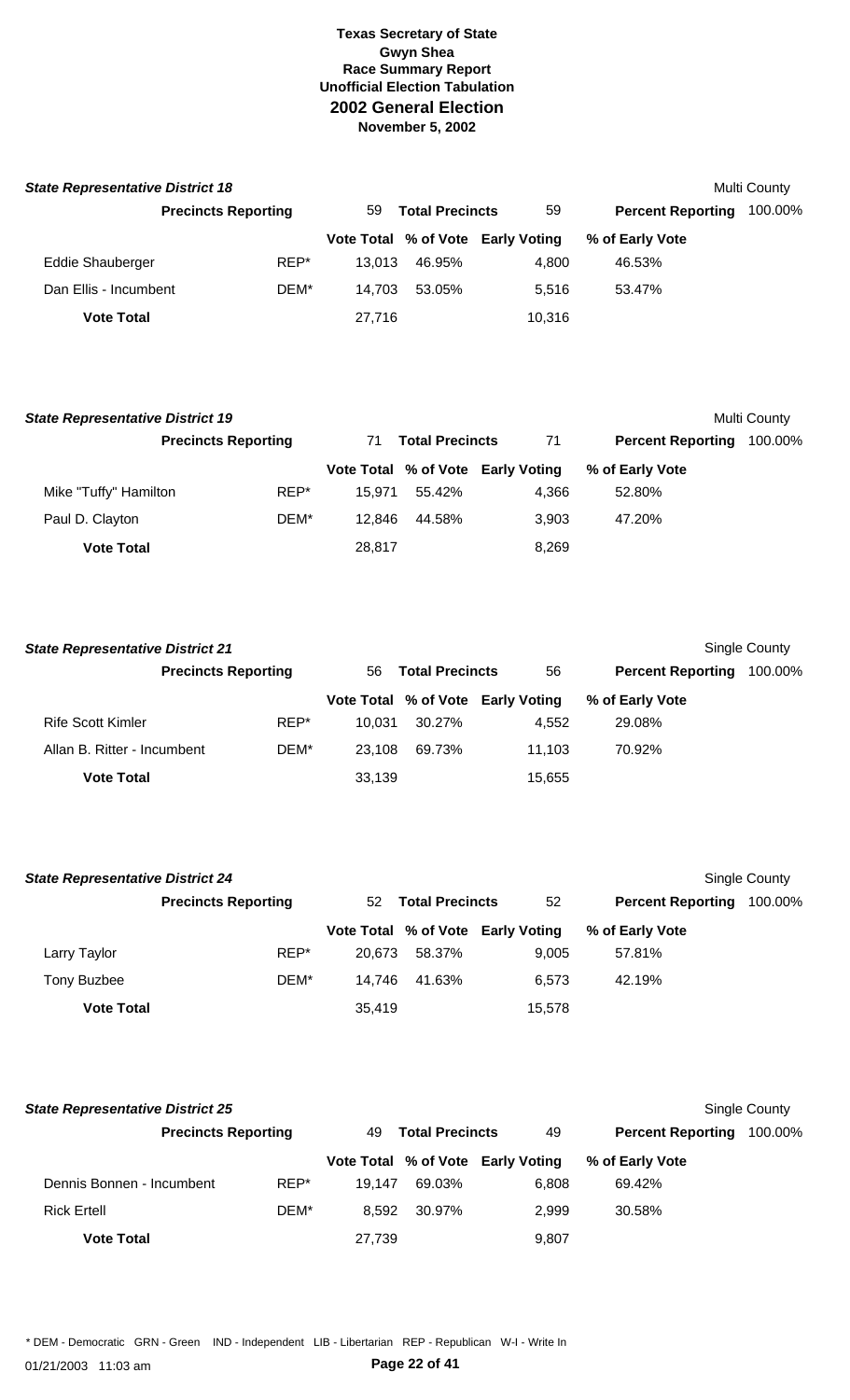| <b>State Representative District 27</b><br>Single County |                            |        |                        |                                   |                          |         |  |  |
|----------------------------------------------------------|----------------------------|--------|------------------------|-----------------------------------|--------------------------|---------|--|--|
|                                                          | <b>Precincts Reporting</b> | 55     | <b>Total Precincts</b> |                                   | <b>Percent Reporting</b> | 100.00% |  |  |
|                                                          |                            |        |                        | Vote Total % of Vote Early Voting | % of Early Vote          |         |  |  |
| Mark A. Rubal                                            | REP*                       | 12.033 | 37.33%                 | 3.945                             | 42.49%                   |         |  |  |
| Dora Olivo - Incumbent                                   | DEM*                       | 20,200 | 62.67%                 | 5.339                             | 57.51%                   |         |  |  |
| <b>Vote Total</b>                                        |                            | 32,233 |                        | 9.284                             |                          |         |  |  |

| <b>State Representative District 29</b> |                            |      |        |                        |                                   |                          | Multi County |
|-----------------------------------------|----------------------------|------|--------|------------------------|-----------------------------------|--------------------------|--------------|
|                                         | <b>Precincts Reporting</b> |      | 48.    | <b>Total Precincts</b> |                                   | <b>Percent Reporting</b> | 100.00%      |
|                                         |                            |      |        |                        | Vote Total % of Vote Early Voting | % of Early Vote          |              |
| Glenda Dawson                           |                            | REP* | 18.725 | 57.40%                 | 6.002                             | 59.09%                   |              |
| D.R. (Tom) Uher - Incumbent             |                            | DEM* | 13.899 | 42.60%                 | 4.155                             | 40.91%                   |              |
| <b>Vote Total</b>                       |                            |      | 32,624 |                        | 10,157                            |                          |              |

| <b>State Representative District 32</b> |                            |      |                               |        |                                   |                          | Multi County |
|-----------------------------------------|----------------------------|------|-------------------------------|--------|-----------------------------------|--------------------------|--------------|
|                                         | <b>Precincts Reporting</b> |      | <b>Total Precincts</b><br>82. |        | 82                                | <b>Percent Reporting</b> | 100.00%      |
|                                         |                            |      |                               |        | Vote Total % of Vote Early Voting | % of Early Vote          |              |
| Gene Seaman - Incumbent                 |                            | REP* | 18.926                        | 53.35% | 7.358                             | 56.32%                   |              |
| Josephine W. Miller                     |                            | DEM* | 16.548                        | 46.65% | 5.706                             | 43.68%                   |              |
| <b>Vote Total</b>                       |                            |      | 35,474                        |        | 13,064                            |                          |              |

| <b>State Representative District 33</b> |                            |                              |        |                                   |                          | Single County |
|-----------------------------------------|----------------------------|------------------------------|--------|-----------------------------------|--------------------------|---------------|
|                                         | <b>Precincts Reporting</b> | <b>Total Precincts</b><br>45 |        | 45                                | <b>Percent Reporting</b> | 100.00%       |
|                                         |                            |                              |        | Vote Total % of Vote Early Voting | % of Early Vote          |               |
| Lauro Cuellar                           | REP*                       | 9.379                        | 33.13% | 3.741                             | 33.91%                   |               |
| Vilma Luna - Incumbent                  | DEM*                       | 18.929                       | 66.87% | 7.291                             | 66.09%                   |               |
| <b>Vote Total</b>                       |                            | 28,308                       |        | 11,032                            |                          |               |

| <b>State Representative District 34</b><br>Single County |                            |        |                        |                                   |                          |         |  |  |  |
|----------------------------------------------------------|----------------------------|--------|------------------------|-----------------------------------|--------------------------|---------|--|--|--|
|                                                          | <b>Precincts Reporting</b> | 71     | <b>Total Precincts</b> |                                   | <b>Percent Reporting</b> | 100.00% |  |  |  |
|                                                          |                            |        |                        | Vote Total % of Vote Early Voting | % of Early Vote          |         |  |  |  |
| <b>Robert Pate</b>                                       | REP*                       | 12.993 | 46.34%                 | 5.471                             | 49.14%                   |         |  |  |  |
| Jaime Capelo - Incumbent                                 | DEM*                       | 15.048 | 53.66%                 | 5.663                             | 50.86%                   |         |  |  |  |
| <b>Vote Total</b>                                        |                            | 28.041 |                        | 11.134                            |                          |         |  |  |  |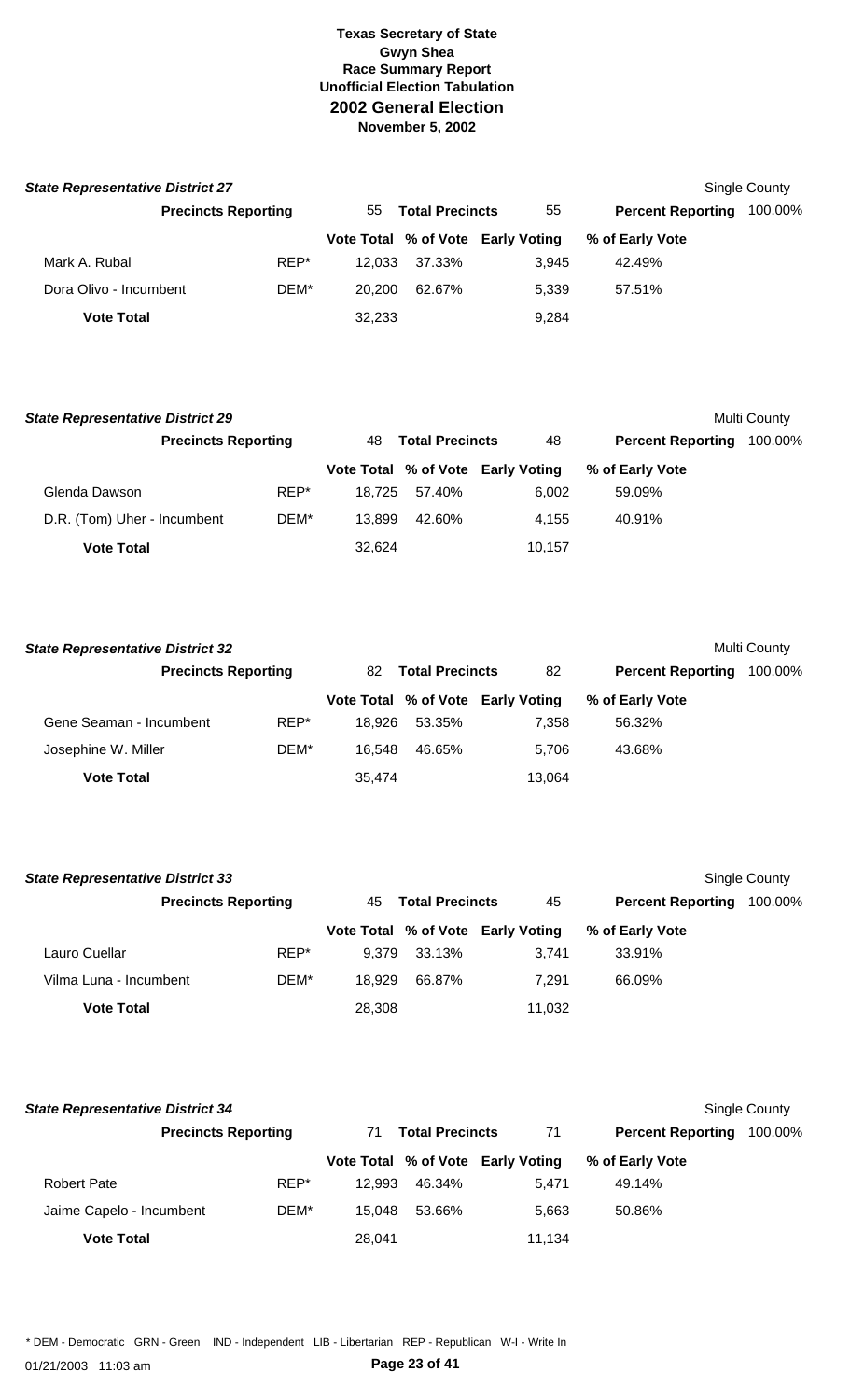| <b>State Representative District 35</b> |                            |        |                        |                                   |                          | <b>Multi County</b> |
|-----------------------------------------|----------------------------|--------|------------------------|-----------------------------------|--------------------------|---------------------|
|                                         | <b>Precincts Reporting</b> | 113    | <b>Total Precincts</b> |                                   | <b>Percent Reporting</b> | 100.00%             |
|                                         |                            |        |                        | Vote Total % of Vote Early Voting | % of Early Vote          |                     |
| Clark Welder                            | REP*                       | 15.522 | 47.61%                 | 4.702                             | 45.96%                   |                     |
| Gabi Canales                            | DEM*                       | 17.079 | 52.39%                 | 5.529                             | 54.04%                   |                     |
| <b>Vote Total</b>                       |                            | 32,601 |                        | 10,231                            |                          |                     |

| <b>State Representative District 38</b> |                            |      |                              |        |                                   |                          | Single County |
|-----------------------------------------|----------------------------|------|------------------------------|--------|-----------------------------------|--------------------------|---------------|
|                                         | <b>Precincts Reporting</b> |      | <b>Total Precincts</b><br>36 |        | 36                                | <b>Percent Reporting</b> | 100.00%       |
|                                         |                            |      |                              |        | Vote Total % of Vote Early Voting | % of Early Vote          |               |
| Humberto Zamora                         |                            | REP* | 6.081                        | 32.00% | 2.070                             | 30.56%                   |               |
| Jim Solis - Incumbent                   |                            | DEM* | 12.922                       | 68.00% | 4.704                             | 69.44%                   |               |
| <b>Vote Total</b>                       |                            |      | 19,003                       |        | 6,774                             |                          |               |

| <b>State Representative District 43</b> |                            |      |                              |        |                                   |                          | Multi County |
|-----------------------------------------|----------------------------|------|------------------------------|--------|-----------------------------------|--------------------------|--------------|
|                                         | <b>Precincts Reporting</b> |      | <b>Total Precincts</b><br>91 |        | 91                                | <b>Percent Reporting</b> | 100.00%      |
|                                         |                            |      |                              |        | Vote Total % of Vote Early Voting | % of Early Vote          |              |
| Ed Cyganiewicz                          |                            | REP* | 9.317                        | 38.42% | 3.196                             | 40.87%                   |              |
| Irma Rangel - Incumbent                 |                            | DEM* | 14.935                       | 61.58% | 4.623                             | 59.13%                   |              |
| <b>Vote Total</b>                       |                            |      | 24,252                       |        | 7,819                             |                          |              |

| <b>Multi County</b><br><b>State Representative District 45</b> |                            |        |                              |                                   |                          |         |  |  |  |
|----------------------------------------------------------------|----------------------------|--------|------------------------------|-----------------------------------|--------------------------|---------|--|--|--|
|                                                                | <b>Precincts Reporting</b> |        | <b>Total Precincts</b><br>65 |                                   | <b>Percent Reporting</b> | 100.00% |  |  |  |
|                                                                |                            |        |                              | Vote Total % of Vote Early Voting | % of Early Vote          |         |  |  |  |
| Rick Green - Incumbent                                         | REP*                       | 18.258 | 47.91%                       | 6.793                             | 49.84%                   |         |  |  |  |
| Patrick M. Rose                                                | DEM*                       | 18.618 | 48.85%                       | 6.515                             | 47.80%                   |         |  |  |  |
| John D. Schmidt                                                | GRN*                       | 1,236  | $3.24\%$                     | 321                               | 2.36%                    |         |  |  |  |
| <b>Vote Total</b>                                              |                            | 38,112 |                              | 13,629                            |                          |         |  |  |  |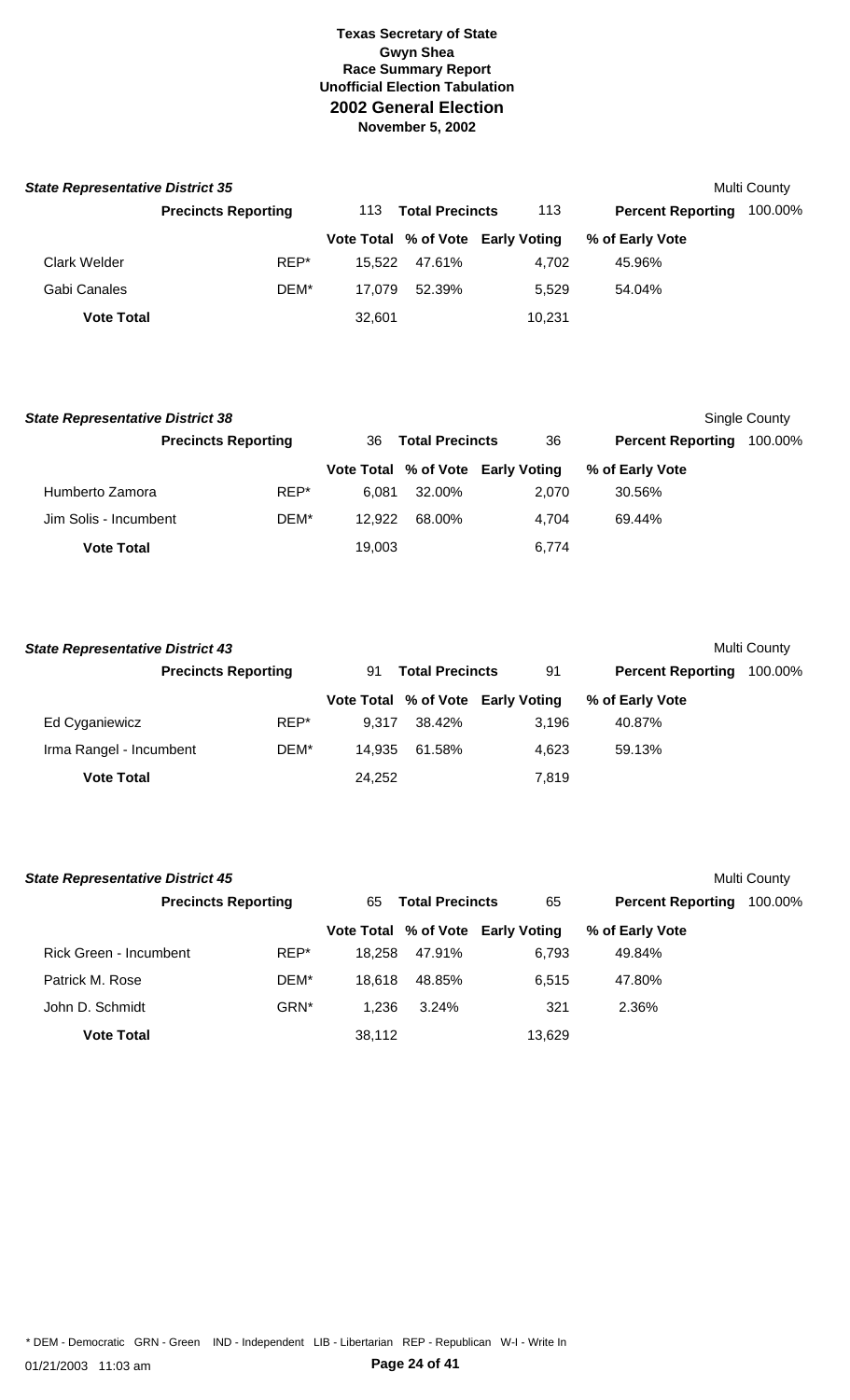| <b>State Representative District 46</b> |                            |      |                              |        |                                   |                          | Single County |
|-----------------------------------------|----------------------------|------|------------------------------|--------|-----------------------------------|--------------------------|---------------|
|                                         | <b>Precincts Reporting</b> |      | <b>Total Precincts</b><br>34 |        | 34                                | <b>Percent Reporting</b> | 100.00%       |
|                                         |                            |      |                              |        | Vote Total % of Vote Early Voting | % of Early Vote          |               |
| Dawnna Dukes - Incumbent                |                            | DEM* | 19.090                       | 88.31% | 9.408                             | 91.18%                   |               |
| Dave Nalle                              |                            | LIB* | 2.526                        | 11.69% | 910                               | 8.82%                    |               |
| <b>Vote Total</b>                       |                            |      | 21,616                       |        | 10,318                            |                          |               |

| <b>State Representative District 47</b> |                            |                  |                              |        |                                   |                          | Single County |
|-----------------------------------------|----------------------------|------------------|------------------------------|--------|-----------------------------------|--------------------------|---------------|
|                                         | <b>Precincts Reporting</b> |                  | <b>Total Precincts</b><br>43 |        | 43                                | <b>Percent Reporting</b> | 100.00%       |
|                                         |                            |                  |                              |        | Vote Total % of Vote Early Voting | % of Early Vote          |               |
| Terry Keel - Incumbent                  |                            | REP*             | 29.964                       | 63.18% | 14.787                            | 63.94%                   |               |
| <b>Bill Martin</b>                      |                            | DEM*             | 15.501                       | 32.69% | 7.613                             | 32.92%                   |               |
| Sarah DuBose                            |                            | GRN <sup>*</sup> | 1.959                        | 4.13%  | 728                               | 3.15%                    |               |
| <b>Vote Total</b>                       |                            |                  | 47.424                       |        | 23,128                            |                          |               |

| <b>State Representative District 48</b> |                            |                              |        |                                   |                          | Single County |
|-----------------------------------------|----------------------------|------------------------------|--------|-----------------------------------|--------------------------|---------------|
|                                         | <b>Precincts Reporting</b> | <b>Total Precincts</b><br>46 |        | 46                                | <b>Percent Reporting</b> | 100.00%       |
|                                         |                            |                              |        | Vote Total % of Vote Early Voting | % of Early Vote          |               |
| <b>Todd Baxter</b>                      | REP*                       | 25.130                       | 52.38% | 12.516                            | 53.33%                   |               |
| Ann Kitchen - Incumbent                 | DEM*                       | 21.768                       | 45.38% | 10.620                            | 45.26%                   |               |
| Michael Badnarik                        | $LIB*$                     | 1.075                        | 2.24%  | 331                               | 1.41%                    |               |
| <b>Vote Total</b>                       |                            | 47.973                       |        | 23,467                            |                          |               |

| <b>State Representative District 49</b> |                            |        |                              |        |                                   |                          | Single County |
|-----------------------------------------|----------------------------|--------|------------------------------|--------|-----------------------------------|--------------------------|---------------|
|                                         | <b>Precincts Reporting</b> |        | <b>Total Precincts</b><br>47 |        | 47                                | <b>Percent Reporting</b> | 100.00%       |
|                                         |                            |        |                              |        | Vote Total % of Vote Early Voting | % of Early Vote          |               |
| Andrew Pacetti                          |                            | REP*   | 9.074                        | 23.48% | 4.284                             | 24.42%                   |               |
| Elliott Naishtat - Incumbent            |                            | DEM*   | 27.339                       | 70.73% | 12.512                            | 71.33%                   |               |
| Robert "Rock" Howard                    |                            | $LIB*$ | 2.238                        | 5.79%  | 744                               | 4.24%                    |               |
| <b>Vote Total</b>                       |                            |        | 38,651                       |        | 17.540                            |                          |               |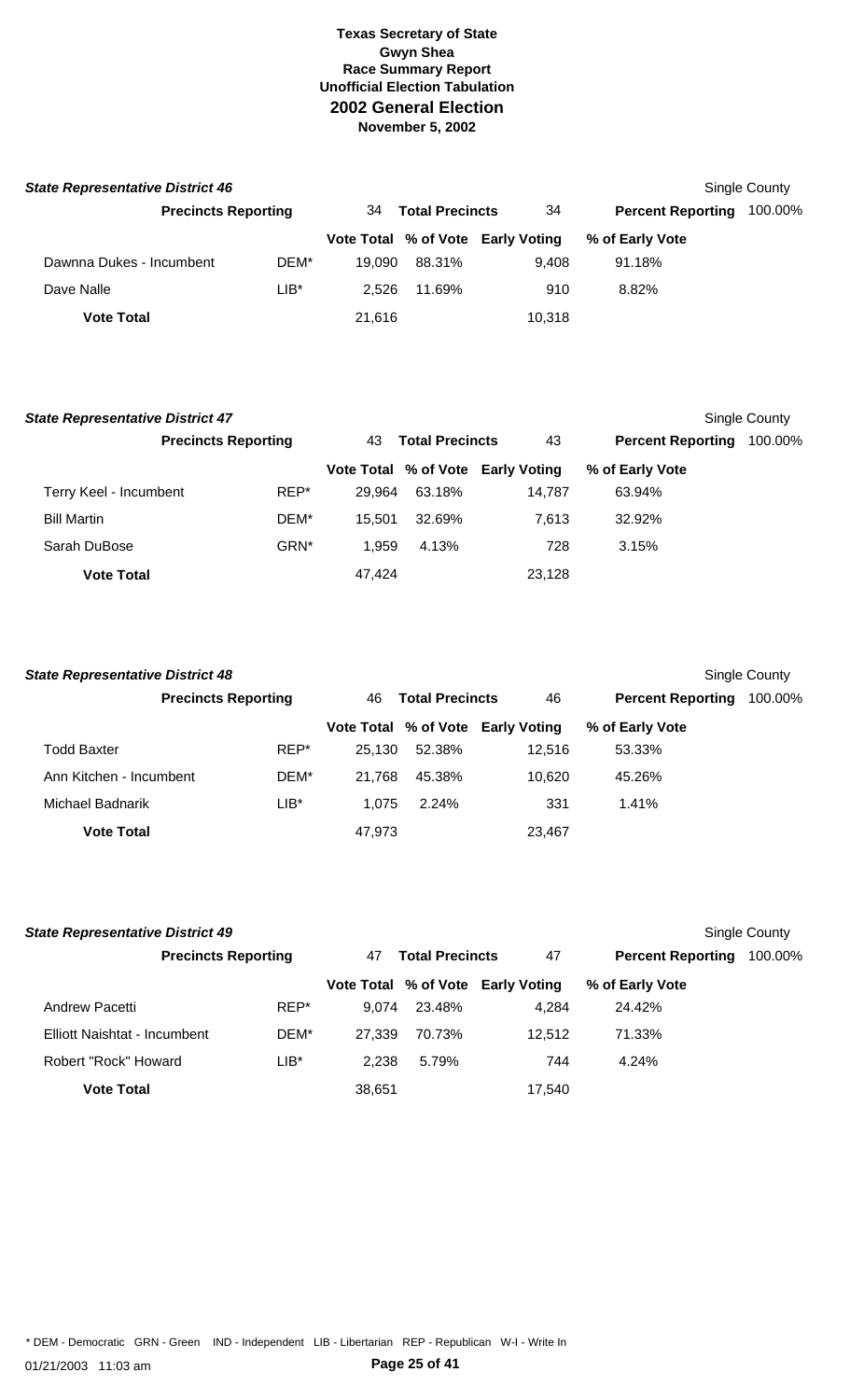| <b>State Representative District 50</b><br>Single County |                            |                              |        |                                   |                          |         |  |  |  |
|----------------------------------------------------------|----------------------------|------------------------------|--------|-----------------------------------|--------------------------|---------|--|--|--|
|                                                          | <b>Precincts Reporting</b> | <b>Total Precincts</b><br>43 |        | 43                                | <b>Percent Reporting</b> | 100.00% |  |  |  |
|                                                          |                            |                              |        | Vote Total % of Vote Early Voting | % of Early Vote          |         |  |  |  |
| Jack Stick                                               | REP*                       | 20.554                       | 56.03% | 8.955                             | 55.56%                   |         |  |  |  |
| James Sylvester                                          | DEM*                       | 14.985                       | 40.85% | 6,831                             | 42.38%                   |         |  |  |  |
| Rob LeGrand                                              | $LIB*$                     | 1.146                        | 3.12%  | 332                               | 2.06%                    |         |  |  |  |
| <b>Vote Total</b>                                        |                            | 36,685                       |        | 16,118                            |                          |         |  |  |  |

| <b>State Representative District 51</b> |                            |        |                              |        |                                   |                          | Single County |
|-----------------------------------------|----------------------------|--------|------------------------------|--------|-----------------------------------|--------------------------|---------------|
|                                         | <b>Precincts Reporting</b> |        | <b>Total Precincts</b><br>35 |        | 35                                | <b>Percent Reporting</b> | 100.00%       |
|                                         |                            |        |                              |        | Vote Total % of Vote Early Voting | % of Early Vote          |               |
| Eddie Rodriguez                         |                            | DEM*   | 14.373                       | 82.28% | 6.825                             | 84.29%                   |               |
| Marjory Staehle Glowka                  |                            | $LIB*$ | 1.790                        | 10.25% | 733                               | 9.05%                    |               |
| Darren Scharf                           |                            | GRN*   | 1.306                        | 7.48%  | 539                               | 6.66%                    |               |
| <b>Vote Total</b>                       |                            |        | 17.469                       |        | 8,097                             |                          |               |

| <b>State Representative District 52</b> |                            | Single County                |        |                                   |                          |         |
|-----------------------------------------|----------------------------|------------------------------|--------|-----------------------------------|--------------------------|---------|
|                                         | <b>Precincts Reporting</b> | <b>Total Precincts</b><br>46 |        | 46                                | <b>Percent Reporting</b> | 100.00% |
|                                         |                            |                              |        | Vote Total % of Vote Early Voting | % of Early Vote          |         |
| Mike Krusee - Incumbent                 | REP*                       | 22.433                       | 64.56% | 8,898                             | 65.88%                   |         |
| Eric Freeman                            | DEM*                       | 10.979                       | 31.60% | 4.207                             | 31.15%                   |         |
| Lillian Simmons                         | $LIB*$                     | 1.336                        | 3.84%  | 401                               | 2.97%                    |         |
| <b>Vote Total</b>                       |                            | 34,748                       |        | 13,506                            |                          |         |

| <b>State Representative District 53</b> |                            |      |                                |        |                                   |                          | Multi County |
|-----------------------------------------|----------------------------|------|--------------------------------|--------|-----------------------------------|--------------------------|--------------|
|                                         | <b>Precincts Reporting</b> |      | <b>Total Precincts</b><br>138. |        | 138                               | <b>Percent Reporting</b> | 100.00%      |
|                                         |                            |      |                                |        | Vote Total % of Vote Early Voting | % of Early Vote          |              |
| Harvey Hilderbran - Incumbent           |                            | REP* | 31.630                         | 90.50% | 13.644                            | 92.74%                   |              |
| James E. Harrell                        |                            | LIB* | 3.322                          | 9.50%  | 1.068                             | 7.26%                    |              |
| <b>Vote Total</b>                       |                            |      | 34,952                         |        | 14,712                            |                          |              |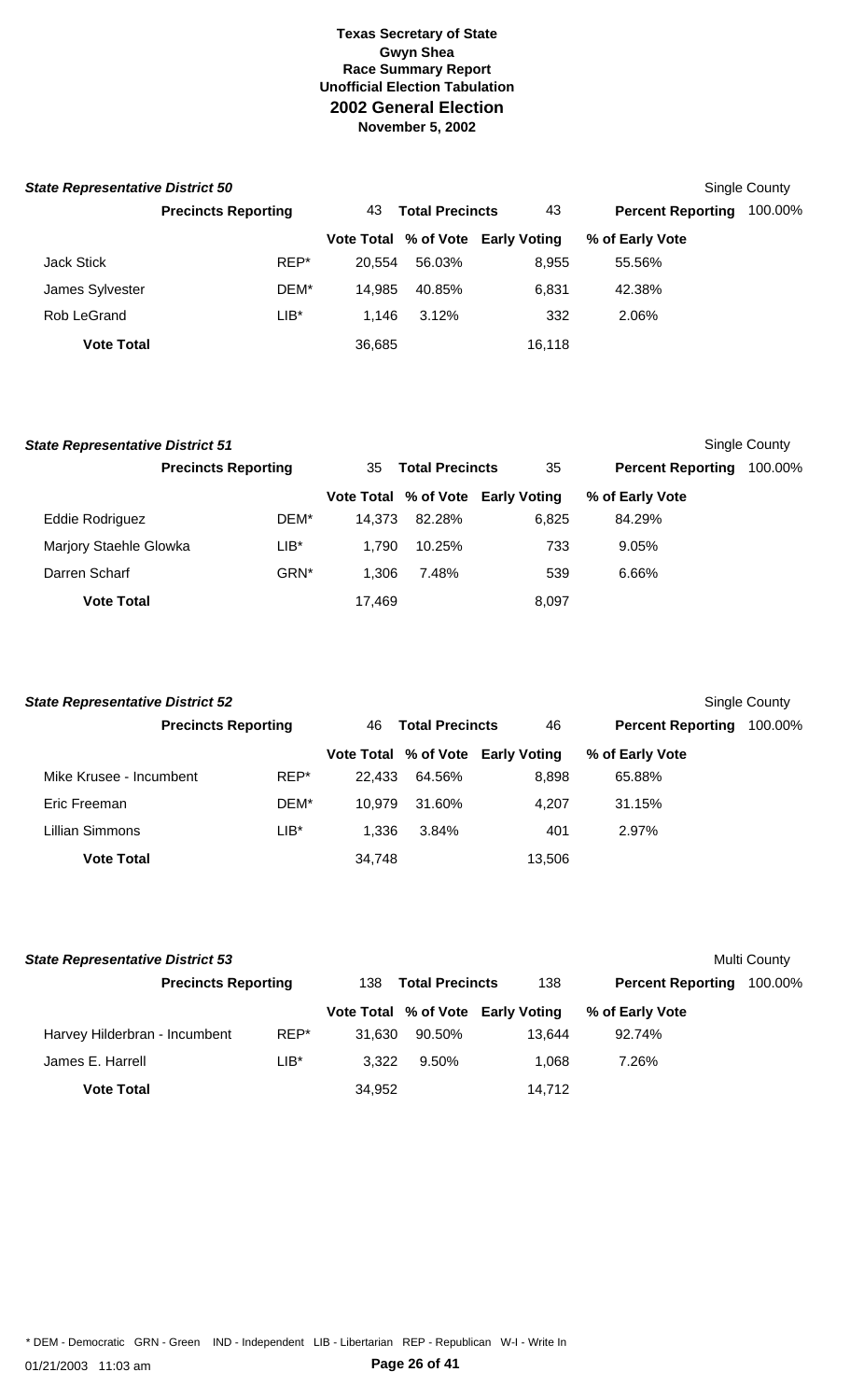| <b>State Representative District 56</b> |                            |                              |        |                                   |                          | Single County |
|-----------------------------------------|----------------------------|------------------------------|--------|-----------------------------------|--------------------------|---------------|
|                                         | <b>Precincts Reporting</b> | <b>Total Precincts</b><br>56 |        | 56                                | <b>Percent Reporting</b> | 100.00%       |
|                                         |                            |                              |        | Vote Total % of Vote Early Voting | % of Early Vote          |               |
| Holt Getterman                          | REP*                       | 18.977                       | 48.56% | 6.818                             | 49.99%                   |               |
| John Mabry                              | DEM*                       | 20.104                       | 51.44% | 6.822                             | 50.01%                   |               |
| <b>Vote Total</b>                       |                            | 39,081                       |        | 13,640                            |                          |               |

| <b>State Representative District 57</b> |                            |      |                              |        |                                   |                          | Multi County |
|-----------------------------------------|----------------------------|------|------------------------------|--------|-----------------------------------|--------------------------|--------------|
|                                         | <b>Precincts Reporting</b> |      | <b>Total Precincts</b><br>91 |        | 91                                | <b>Percent Reporting</b> | 100.00%      |
|                                         |                            |      |                              |        | Vote Total % of Vote Early Voting | % of Early Vote          |              |
| Jeffrey T. Hibbs                        |                            | REP* | 11.375                       | 39.67% | 2.754                             | 30.05%                   |              |
| Jim Dunnam - Incumbent                  |                            | DEM* | 17.299                       | 60.33% | 6.412                             | 69.95%                   |              |
| <b>Vote Total</b>                       |                            |      | 28,674                       |        | 9,166                             |                          |              |

| <b>State Representative District 58</b> |                            |      |                              |        |                                   |                          | Multi County |
|-----------------------------------------|----------------------------|------|------------------------------|--------|-----------------------------------|--------------------------|--------------|
|                                         | <b>Precincts Reporting</b> |      | <b>Total Precincts</b><br>52 |        | 52                                | <b>Percent Reporting</b> | 100.00%      |
|                                         |                            |      |                              |        | Vote Total % of Vote Early Voting | % of Early Vote          |              |
| Arlene Wohlgemuth - Incumbent           |                            | REP* | 16.243                       | 69.67% | 6.496                             | 65.46%                   |              |
| Greg Kauffman                           |                            | DEM* | 7.071                        | 30.33% | 3.427                             | 34.54%                   |              |
| <b>Vote Total</b>                       |                            |      | 23,314                       |        | 9,923                             |                          |              |

| <b>State Representative District 59</b> |                            |      |                              |        |                                   |                          | Multi County |
|-----------------------------------------|----------------------------|------|------------------------------|--------|-----------------------------------|--------------------------|--------------|
|                                         | <b>Precincts Reporting</b> |      | <b>Total Precincts</b><br>94 |        | 94                                | <b>Percent Reporting</b> | 100.00%      |
|                                         |                            |      |                              |        | Vote Total % of Vote Early Voting | % of Early Vote          |              |
| Sid Miller - Incumbent                  |                            | REP* | 16.186                       | 56.76% | 6.010                             | 54.87%                   |              |
| David Lengefeld                         |                            | DEM* | 12.332                       | 43.24% | 4.943                             | 45.13%                   |              |
| <b>Vote Total</b>                       |                            |      | 28,518                       |        | 10,953                            |                          |              |

| <b>State Representative District 60</b> |      |        |                        |                                   |                          | Multi County |
|-----------------------------------------|------|--------|------------------------|-----------------------------------|--------------------------|--------------|
| <b>Precincts Reporting</b>              |      | 93     | <b>Total Precincts</b> |                                   | <b>Percent Reporting</b> | 100.00%      |
|                                         |      |        |                        | Vote Total % of Vote Early Voting | % of Early Vote          |              |
| James L. (Jim) Keffer - Incumbent       | REP* | 28.727 | 91.19%                 | 10.314                            | 92.64%                   |              |
| Joe Swirczynski                         | LIB* | 2.776  | 8.81%                  | 819                               | 7.36%                    |              |
| <b>Vote Total</b>                       |      | 31,503 |                        | 11,133                            |                          |              |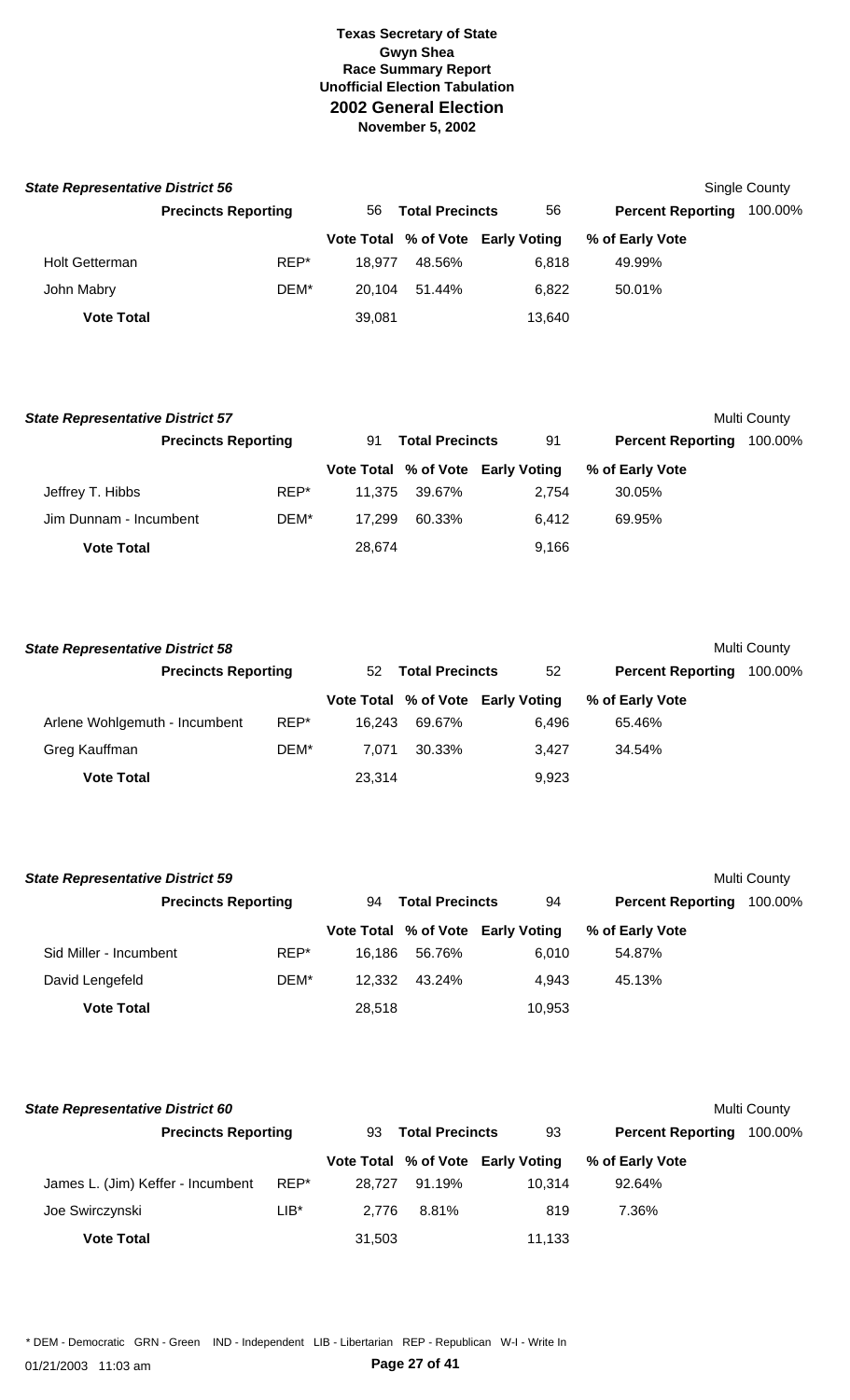| <b>State Representative District 61</b> |                            |      |                              |        |                                   |                          | <b>Multi County</b> |
|-----------------------------------------|----------------------------|------|------------------------------|--------|-----------------------------------|--------------------------|---------------------|
|                                         | <b>Precincts Reporting</b> |      | <b>Total Precincts</b><br>67 |        | 67                                | <b>Percent Reporting</b> | 100.00%             |
|                                         |                            |      |                              |        | Vote Total % of Vote Early Voting | % of Early Vote          |                     |
| Phil King - Incumbent                   |                            | REP* | 25.528                       | 68.99% | 7.679                             | 68.59%                   |                     |
| Mack Dobbs                              |                            | DEM* | 11.475                       | 31.01% | 3.516                             | 31.41%                   |                     |
| <b>Vote Total</b>                       |                            |      | 37,003                       |        | 11.195                            |                          |                     |

| <b>State Representative District 62</b> |                            |      |                               |        |                                   |                          | Multi County |
|-----------------------------------------|----------------------------|------|-------------------------------|--------|-----------------------------------|--------------------------|--------------|
|                                         | <b>Precincts Reporting</b> |      | <b>Total Precincts</b><br>75. |        | 75                                | <b>Percent Reporting</b> | 100.00%      |
|                                         |                            |      |                               |        | Vote Total % of Vote Early Voting | % of Early Vote          |              |
| Ron Clark - Incumbent                   |                            | REP* | 22.295                        | 64.60% | 6.629                             | 61.19%                   |              |
| D.L. "Donnie" Jarvis, Jr.               |                            | DEM* | 12.217                        | 35.40% | 4.204                             | 38.81%                   |              |
| <b>Vote Total</b>                       |                            |      | 34,512                        |        | 10,833                            |                          |              |

| <b>State Representative District 64</b> |                            |      |                              |        |                                   |                          | Single County |
|-----------------------------------------|----------------------------|------|------------------------------|--------|-----------------------------------|--------------------------|---------------|
|                                         | <b>Precincts Reporting</b> |      | <b>Total Precincts</b><br>48 |        | 48                                | <b>Percent Reporting</b> | 100.00%       |
|                                         |                            |      |                              |        | Vote Total % of Vote Early Voting | % of Early Vote          |               |
| Myra Crownover - Incumbent              |                            | REP* | 23.272                       | 86.87% | 9.529                             | 89.00%                   |               |
| <b>Robert West</b>                      |                            | LIB* | 3.518                        | 13.13% | 1.178                             | 11.00%                   |               |
| <b>Vote Total</b>                       |                            |      | 26,790                       |        | 10,707                            |                          |               |

| <b>State Representative District 65</b> |                            |        |                               |        |                                   |                          | Single County |
|-----------------------------------------|----------------------------|--------|-------------------------------|--------|-----------------------------------|--------------------------|---------------|
|                                         | <b>Precincts Reporting</b> |        | <b>Total Precincts</b><br>43. |        | 43                                | <b>Percent Reporting</b> | 100.00%       |
|                                         |                            |        |                               |        | Vote Total % of Vote Early Voting | % of Early Vote          |               |
| Burt Solomons - Incumbent               |                            | REP*   | 22.263                        | 88.19% | 8.666                             | 89.97%                   |               |
| Robert W. Tate                          |                            | $LIB*$ | 2.982                         | 11.81% | 966                               | 10.03%                   |               |
| <b>Vote Total</b>                       |                            |        | 25.245                        |        | 9,632                             |                          |               |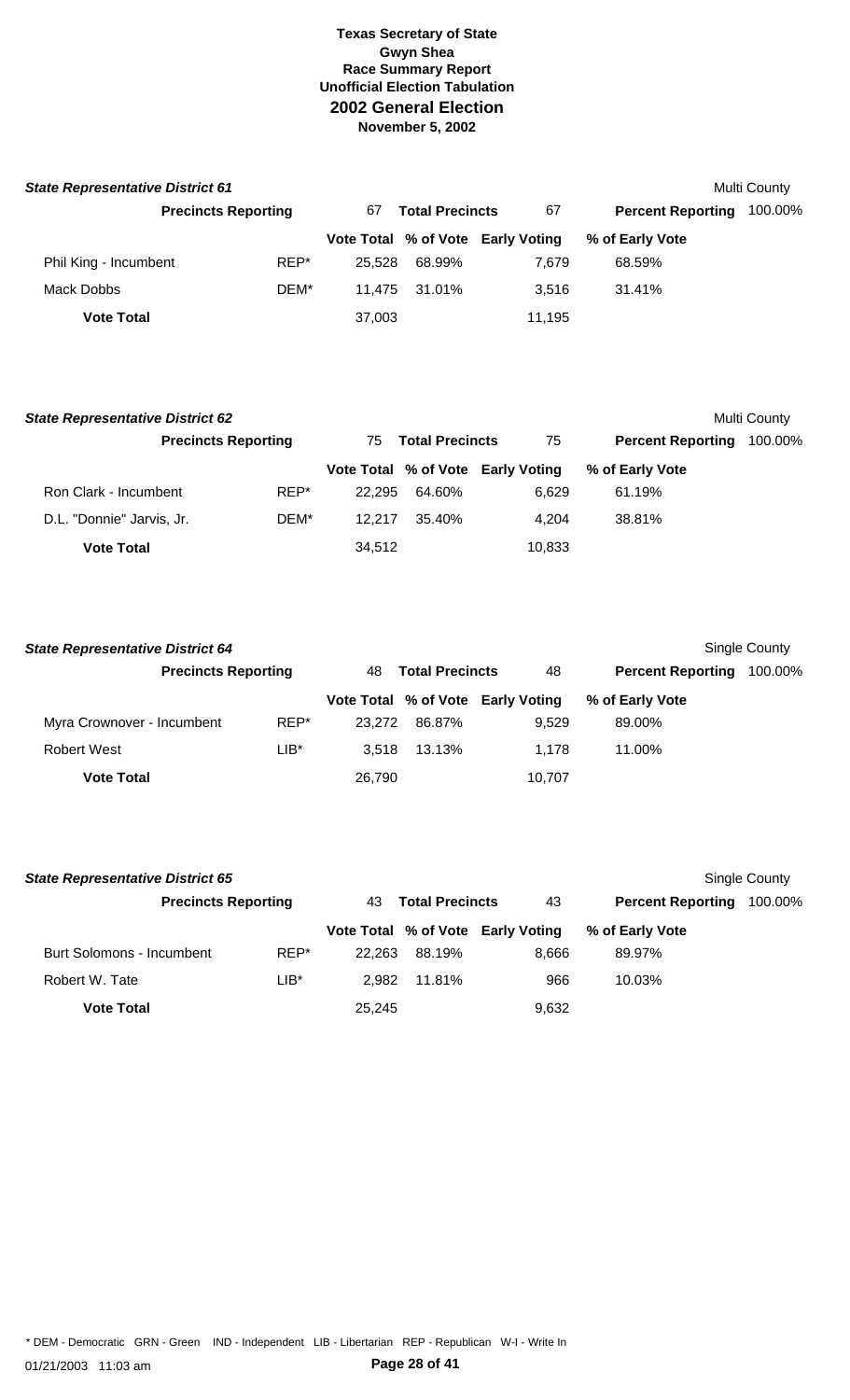| <b>State Representative District 66</b> |                            |      |                              |        |                                   |                          | Single County |
|-----------------------------------------|----------------------------|------|------------------------------|--------|-----------------------------------|--------------------------|---------------|
|                                         | <b>Precincts Reporting</b> |      | <b>Total Precincts</b><br>37 |        | 37                                | <b>Percent Reporting</b> | 100.00%       |
|                                         |                            |      |                              |        | Vote Total % of Vote Early Voting | % of Early Vote          |               |
| Brian McCall - Incumbent                |                            | REP* | 28.937                       | 77.61% | 12,897                            | 78.93%                   |               |
| Edwin B. Spievack                       |                            | DEM* | 7.474                        | 20.05% | 3.142                             | 19.23%                   |               |
| David Koch                              |                            | LIB* | 874                          | 2.34%  | 300                               | 1.84%                    |               |
| <b>Vote Total</b>                       |                            |      | 37,285                       |        | 16,339                            |                          |               |

| <b>State Representative District 67</b> |                            |        |                              |                                   |                          | Single County |
|-----------------------------------------|----------------------------|--------|------------------------------|-----------------------------------|--------------------------|---------------|
|                                         | <b>Precincts Reporting</b> |        | <b>Total Precincts</b><br>34 |                                   | <b>Percent Reporting</b> | 100.00%       |
|                                         |                            |        |                              | Vote Total % of Vote Early Voting | % of Early Vote          |               |
| Jerry Madden - Incumbent                | REP*                       | 19.592 | 69.81%                       | 7.520                             | 71.68%                   |               |
| Anne M. Graham                          | DEM*                       | 8.471  | 30.19%                       | 2.971                             | 28.32%                   |               |
| <b>Vote Total</b>                       |                            | 28,063 |                              | 10,491                            |                          |               |

| <b>State Representative District 68</b> |                            |        |                               |                                   |                          | Multi County |
|-----------------------------------------|----------------------------|--------|-------------------------------|-----------------------------------|--------------------------|--------------|
|                                         | <b>Precincts Reporting</b> |        | <b>Total Precincts</b><br>165 |                                   | <b>Percent Reporting</b> | 100.00%      |
|                                         |                            |        |                               | Vote Total % of Vote Early Voting | % of Early Vote          |              |
| Rick Hardcastle - Incumbent             | REP*                       | 23.596 | 65.42%                        | 6.618                             | 63.55%                   |              |
| David Counts - Incumbent                | DEM*                       | 12.474 | 34.58%                        | 3.796                             | 36.45%                   |              |
| <b>Vote Total</b>                       |                            | 36,070 |                               | 10.414                            |                          |              |

| <b>State Representative District 70</b> |                            |                              |        |                                   |                          | Single County |
|-----------------------------------------|----------------------------|------------------------------|--------|-----------------------------------|--------------------------|---------------|
|                                         | <b>Precincts Reporting</b> | <b>Total Precincts</b><br>50 |        | 50                                | <b>Percent Reporting</b> | 100.00%       |
|                                         |                            |                              |        | Vote Total % of Vote Early Voting | % of Early Vote          |               |
| Ken Paxton                              | REP*                       | 27.961                       | 78.50% | 10.678                            | 78.67%                   |               |
| <b>Fred Lusk</b>                        | DEM*                       | 7.059                        | 19.82% | 2.705                             | 19.93%                   |               |
| Robert Worthington                      | $LIB*$                     | 599                          | 1.68%  | 191                               | 1.41%                    |               |
| <b>Vote Total</b>                       |                            | 35,619                       |        | 13,574                            |                          |               |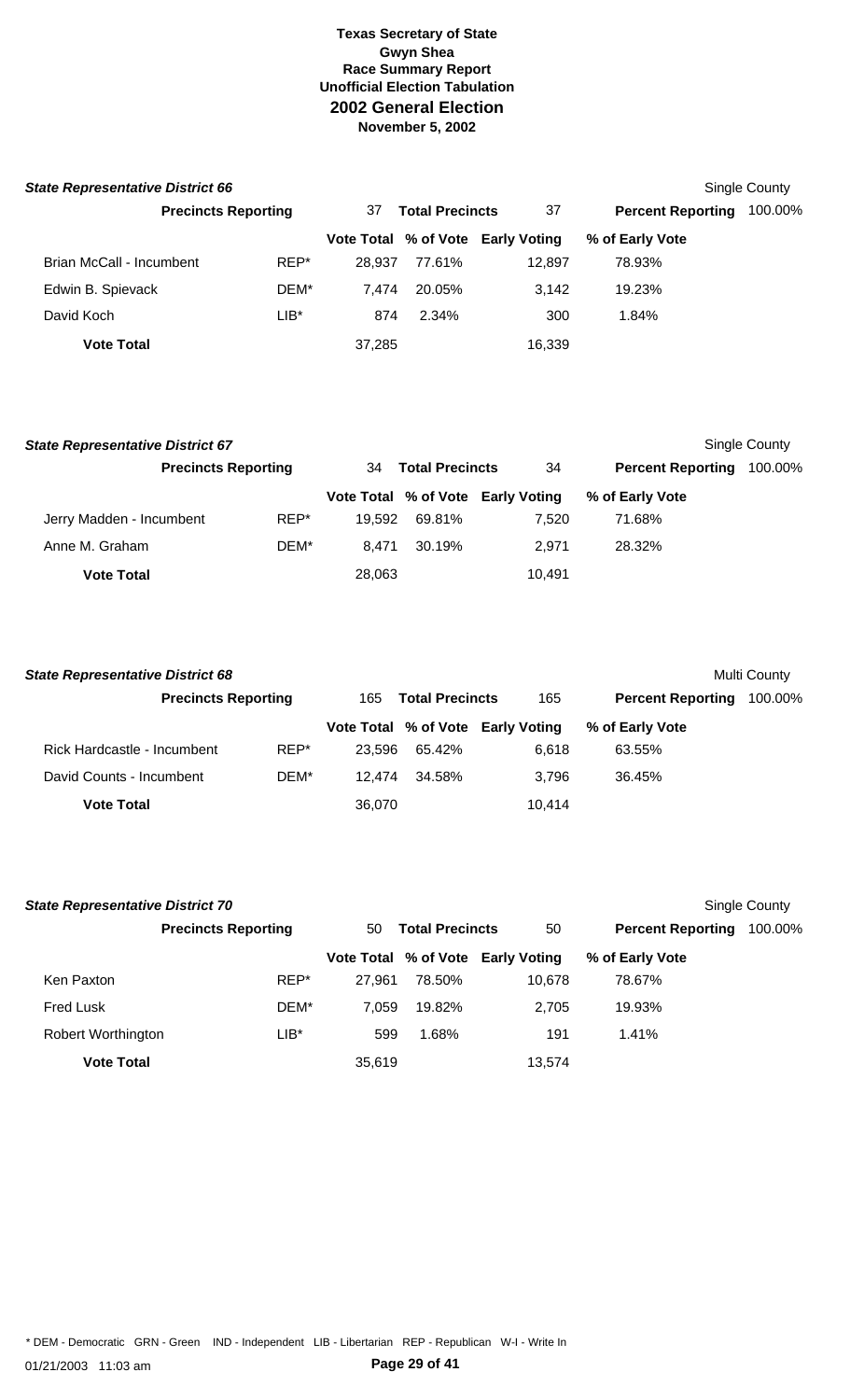| <b>State Representative District 71</b> |                            |      |                               |        |                                   |                          | <b>Multi County</b> |
|-----------------------------------------|----------------------------|------|-------------------------------|--------|-----------------------------------|--------------------------|---------------------|
|                                         | <b>Precincts Reporting</b> |      | <b>Total Precincts</b><br>46. |        | 46                                | <b>Percent Reporting</b> | 100.00%             |
|                                         |                            |      |                               |        | Vote Total % of Vote Early Voting | % of Early Vote          |                     |
| Bob Hunter - Incumbent                  |                            | REP* | 26.784                        | 91.04% | 11.065                            | 91.92%                   |                     |
| George Schwappach                       |                            | LIB* | 2.635                         | 8.96%  | 973                               | 8.08%                    |                     |
| <b>Vote Total</b>                       |                            |      | 29.419                        |        | 12,038                            |                          |                     |

| <b>State Representative District 72</b> |                            |                              |          |                                   |                          | Multi County |
|-----------------------------------------|----------------------------|------------------------------|----------|-----------------------------------|--------------------------|--------------|
|                                         | <b>Precincts Reporting</b> | <b>Total Precincts</b><br>85 |          | 85                                | <b>Percent Reporting</b> | 100.00%      |
|                                         |                            |                              |          | Vote Total % of Vote Early Voting | % of Early Vote          |              |
| Scott Campbell                          | REP*                       | 21.430                       | 68.39%   | 7.835                             | 70.39%                   |              |
| Jeri Slone                              | DEM*                       | 9.521                        | 30.39%   | 3.189                             | 28.65%                   |              |
| Robert K. Restivo                       | $LIB*$                     | 382                          | $1.22\%$ | 107                               | 0.96%                    |              |
| <b>Vote Total</b>                       |                            | 31,333                       |          | 11,131                            |                          |              |

| <b>State Representative District 73</b> |                            |        |                        |                                   |                          | Multi County |
|-----------------------------------------|----------------------------|--------|------------------------|-----------------------------------|--------------------------|--------------|
|                                         | <b>Precincts Reporting</b> | 61     | <b>Total Precincts</b> |                                   | <b>Percent Reporting</b> | 100.00%      |
|                                         |                            |        |                        | Vote Total % of Vote Early Voting | % of Early Vote          |              |
| <b>Carter Casteel</b>                   | REP*                       | 35.312 | 79.14%                 | 13.873                            | 80.55%                   |              |
| Virgil Yanta                            | DEM*                       | 9.305  | 20.86%                 | 3.349                             | 19.45%                   |              |
| <b>Vote Total</b>                       |                            | 44.617 |                        | 17,222                            |                          |              |

| <b>State Representative District 74</b> |                            |        |                               |                                   |                          | <b>Multi County</b> |
|-----------------------------------------|----------------------------|--------|-------------------------------|-----------------------------------|--------------------------|---------------------|
|                                         | <b>Precincts Reporting</b> |        | <b>Total Precincts</b><br>117 |                                   | <b>Percent Reporting</b> | 100.00%             |
|                                         |                            |        |                               | Vote Total % of Vote Early Voting | % of Early Vote          |                     |
| Pedro "Pete" Nieto                      | REP*                       | 8.668  | 28.85%                        | 3.908                             | 27.85%                   |                     |
| Pete P. Gallego - Incumbent             | DEM*                       | 21.375 | 71.15%                        | 10.122                            | 72.15%                   |                     |
| <b>Vote Total</b>                       |                            | 30.043 |                               | 14,030                            |                          |                     |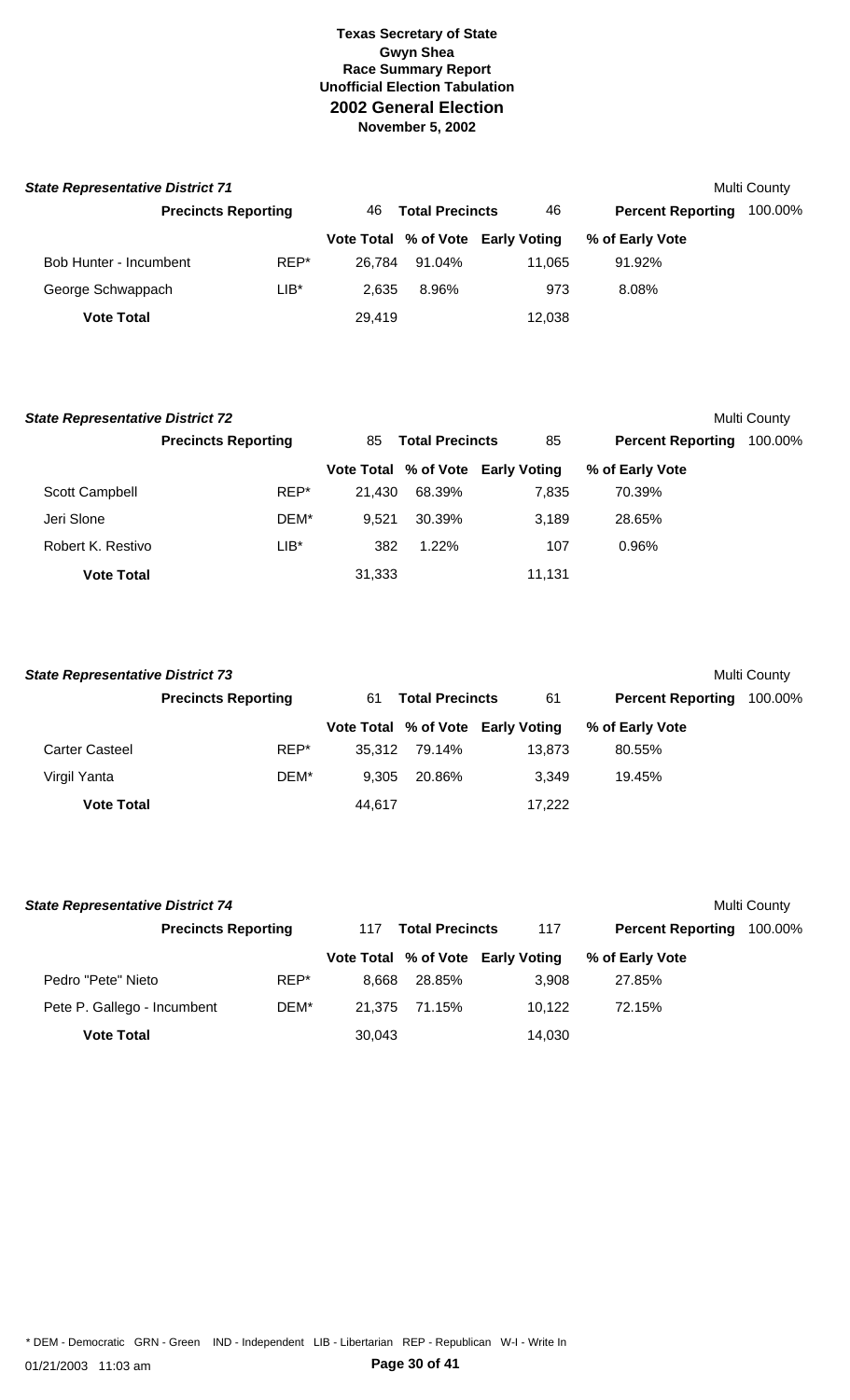| <b>State Representative District 80</b> |                            |        |                        |                                   |                          | Multi County |
|-----------------------------------------|----------------------------|--------|------------------------|-----------------------------------|--------------------------|--------------|
|                                         | <b>Precincts Reporting</b> | 77     | <b>Total Precincts</b> |                                   | <b>Percent Reporting</b> | 100.00%      |
|                                         |                            |        |                        | Vote Total % of Vote Early Voting | % of Early Vote          |              |
| <b>Ben Martinez</b>                     | REP*                       | 11.327 | 44.20%                 | 3.762                             | 38.80%                   |              |
| Timoteo "Timo" Garza                    | DEM*                       | 14.302 | 55.80%                 | 5.933                             | 61.20%                   |              |
| <b>Vote Total</b>                       |                            | 25,629 |                        | 9,695                             |                          |              |

| <b>State Representative District 83</b> |                            |         |                              |        |                                   |                          | Multi County |
|-----------------------------------------|----------------------------|---------|------------------------------|--------|-----------------------------------|--------------------------|--------------|
|                                         | <b>Precincts Reporting</b> |         | <b>Total Precincts</b><br>80 |        | 80                                | <b>Percent Reporting</b> | 100.00%      |
|                                         |                            |         |                              |        | Vote Total % of Vote Early Voting | % of Early Vote          |              |
| Delwin L. Jones - Incumbent             |                            | REP*    | 31.551                       | 91.10% | 12.460                            | 92.00%                   |              |
| David "Inky" Scott                      |                            | $LIB^*$ | 3.083                        | 8.90%  | 1.083                             | 8.00%                    |              |
| <b>Vote Total</b>                       |                            |         | 34,634                       |        | 13,543                            |                          |              |

| <b>State Representative District 84</b> | Single County              |        |                              |                                   |                          |         |
|-----------------------------------------|----------------------------|--------|------------------------------|-----------------------------------|--------------------------|---------|
|                                         | <b>Precincts Reporting</b> |        | <b>Total Precincts</b><br>68 |                                   | <b>Percent Reporting</b> | 100.00% |
|                                         |                            |        |                              | Vote Total % of Vote Early Voting | % of Early Vote          |         |
| Carl H. Isett - Incumbent               | REP*                       | 18.088 | 66.27%                       | 8.280                             | 66.17%                   |         |
| Yolanda Guerrero                        | DEM*                       | 8.544  | 31.30%                       | 3.961                             | 31.66%                   |         |
| <b>Tim Turnipseed</b>                   | $LIB*$                     | 661    | 2.42%                        | 272                               | 2.17%                    |         |
| <b>Vote Total</b>                       |                            | 27,293 |                              | 12,513                            |                          |         |

| <b>State Representative District 85</b> |                            |        |                               |                                   |                          | <b>Multi County</b> |
|-----------------------------------------|----------------------------|--------|-------------------------------|-----------------------------------|--------------------------|---------------------|
|                                         | <b>Precincts Reporting</b> |        | <b>Total Precincts</b><br>182 |                                   | <b>Percent Reporting</b> | 100.00%             |
|                                         |                            |        |                               | Vote Total % of Vote Early Voting | % of Early Vote          |                     |
| <b>Judy Strickland</b>                  | REP*                       | 11.554 | 35.37%                        | 3.681                             | 33.69%                   |                     |
| James E. "Pete" Laney - Incumbent DEM*  |                            | 21.116 | 64.63%                        | 7.246                             | 66.31%                   |                     |
| <b>Vote Total</b>                       |                            | 32.670 |                               | 10.927                            |                          |                     |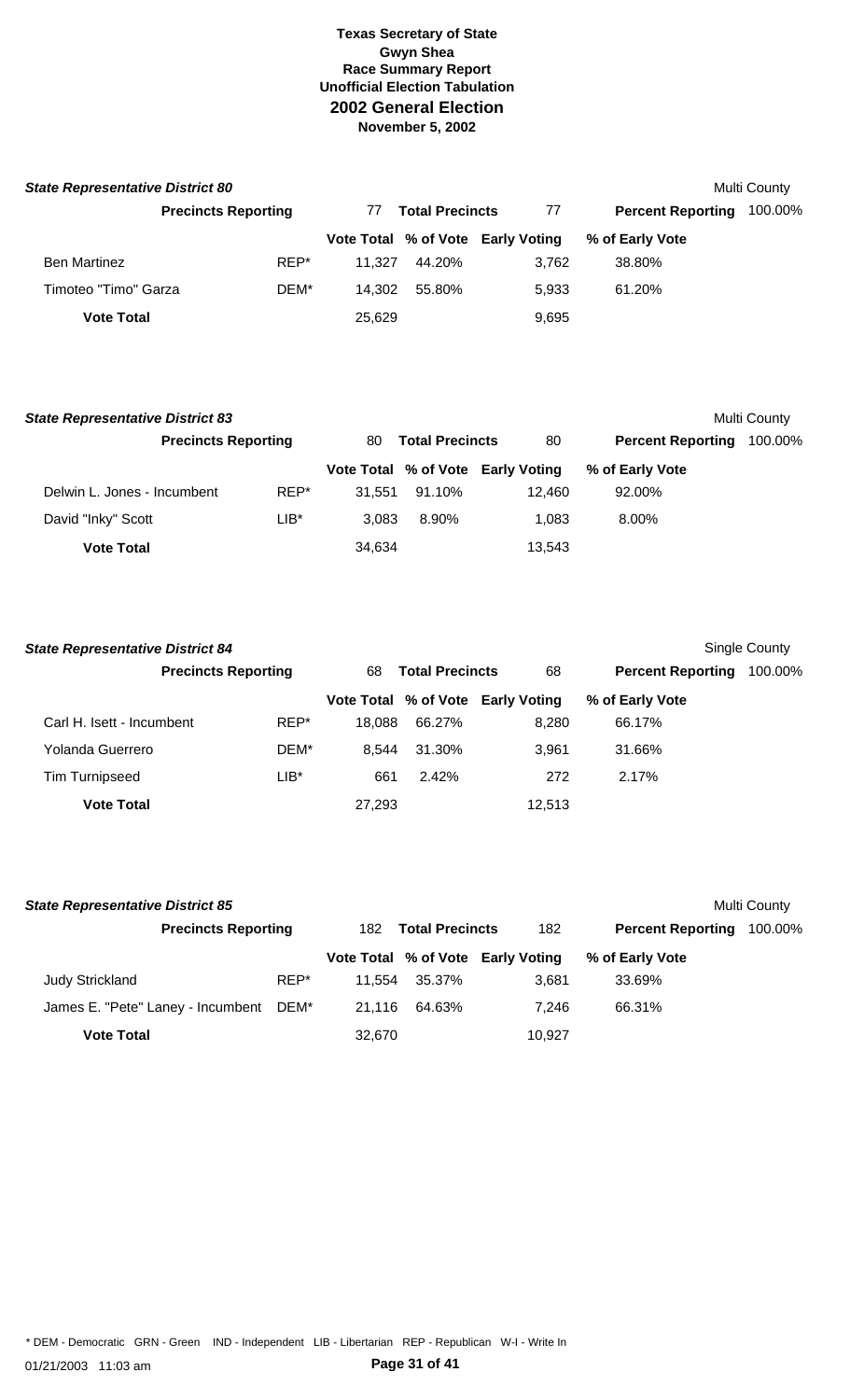| <b>State Representative District 87</b> |                            |      |                              |        |                                   |                          | <b>Multi County</b> |
|-----------------------------------------|----------------------------|------|------------------------------|--------|-----------------------------------|--------------------------|---------------------|
|                                         | <b>Precincts Reporting</b> |      | <b>Total Precincts</b><br>52 |        | 52                                | <b>Percent Reporting</b> | 100.00%             |
|                                         |                            |      |                              |        | Vote Total % of Vote Early Voting | % of Early Vote          |                     |
| David Swinford - Incumbent              |                            | REP* | 17.054                       | 65.79% | 5.446                             | 67.53%                   |                     |
| Jesse Quackenbush                       |                            | DEM* | 8.867                        | 34.21% | 2.619                             | 32.47%                   |                     |
| <b>Vote Total</b>                       |                            |      | 25,921                       |        | 8,065                             |                          |                     |

| <b>State Representative District 89</b> |                            |                              |        |                                   |                          | Multi County |
|-----------------------------------------|----------------------------|------------------------------|--------|-----------------------------------|--------------------------|--------------|
|                                         | <b>Precincts Reporting</b> | <b>Total Precincts</b><br>51 |        | 51                                | <b>Percent Reporting</b> | 100.00%      |
|                                         |                            |                              |        | Vote Total % of Vote Early Voting | % of Early Vote          |              |
| Jodie Laubenberg                        | REP*                       | 28.748                       | 77.94% | 9.846                             | 78.64%                   |              |
| Lehman Harris                           | DEM*                       | 8.138                        | 22.06% | 2.674                             | 21.36%                   |              |
| <b>Vote Total</b>                       |                            | 36,886                       |        | 12,520                            |                          |              |

| <b>State Representative District 90</b> |                            |      |                              |        |                                   |                          | Single County |
|-----------------------------------------|----------------------------|------|------------------------------|--------|-----------------------------------|--------------------------|---------------|
|                                         | <b>Precincts Reporting</b> |      | <b>Total Precincts</b><br>80 |        | 80                                | <b>Percent Reporting</b> | 100.00%       |
|                                         |                            |      |                              |        | Vote Total % of Vote Early Voting | % of Early Vote          |               |
| Larry Keilberg                          |                            | REP* | 4.488                        | 27.73% | 1.376                             | 23.79%                   |               |
| Lon Burnam - Incumbent                  |                            | DEM* | 11.698                       | 72.27% | 4.409                             | 76.21%                   |               |
| <b>Vote Total</b>                       |                            |      | 16,186                       |        | 5,785                             |                          |               |

| <b>State Representative District 91</b> |                            |                              |        |                                   |                          | Single County |
|-----------------------------------------|----------------------------|------------------------------|--------|-----------------------------------|--------------------------|---------------|
|                                         | <b>Precincts Reporting</b> | <b>Total Precincts</b><br>57 |        | 57                                | <b>Percent Reporting</b> | 100.00%       |
|                                         |                            |                              |        | Vote Total % of Vote Early Voting | % of Early Vote          |               |
| Bob E. Griggs                           | REP*                       | 21.565                       | 84.26% | 7.957                             | 88.66%                   |               |
| Ron C. West                             | LIB*                       | 4.027                        | 15.74% | 1.018                             | 11.34%                   |               |
| <b>Vote Total</b>                       |                            | 25,592                       |        | 8,975                             |                          |               |

| <b>State Representative District 92</b><br>Single County |                            |        |                              |        |                                   |                          |         |  |  |
|----------------------------------------------------------|----------------------------|--------|------------------------------|--------|-----------------------------------|--------------------------|---------|--|--|
|                                                          | <b>Precincts Reporting</b> |        | <b>Total Precincts</b><br>61 |        | 61                                | <b>Percent Reporting</b> | 100.00% |  |  |
|                                                          |                            |        |                              |        | Vote Total % of Vote Early Voting | % of Early Vote          |         |  |  |
| Todd Smith - Incumbent                                   |                            | REP*   | 26.152                       | 88.29% | 9.826                             | 92.45%                   |         |  |  |
| Mark V. Peters                                           |                            | $LIB*$ | 3.469                        | 11.71% | 802                               | 7.55%                    |         |  |  |
| <b>Vote Total</b>                                        |                            |        | 29.621                       |        | 10.628                            |                          |         |  |  |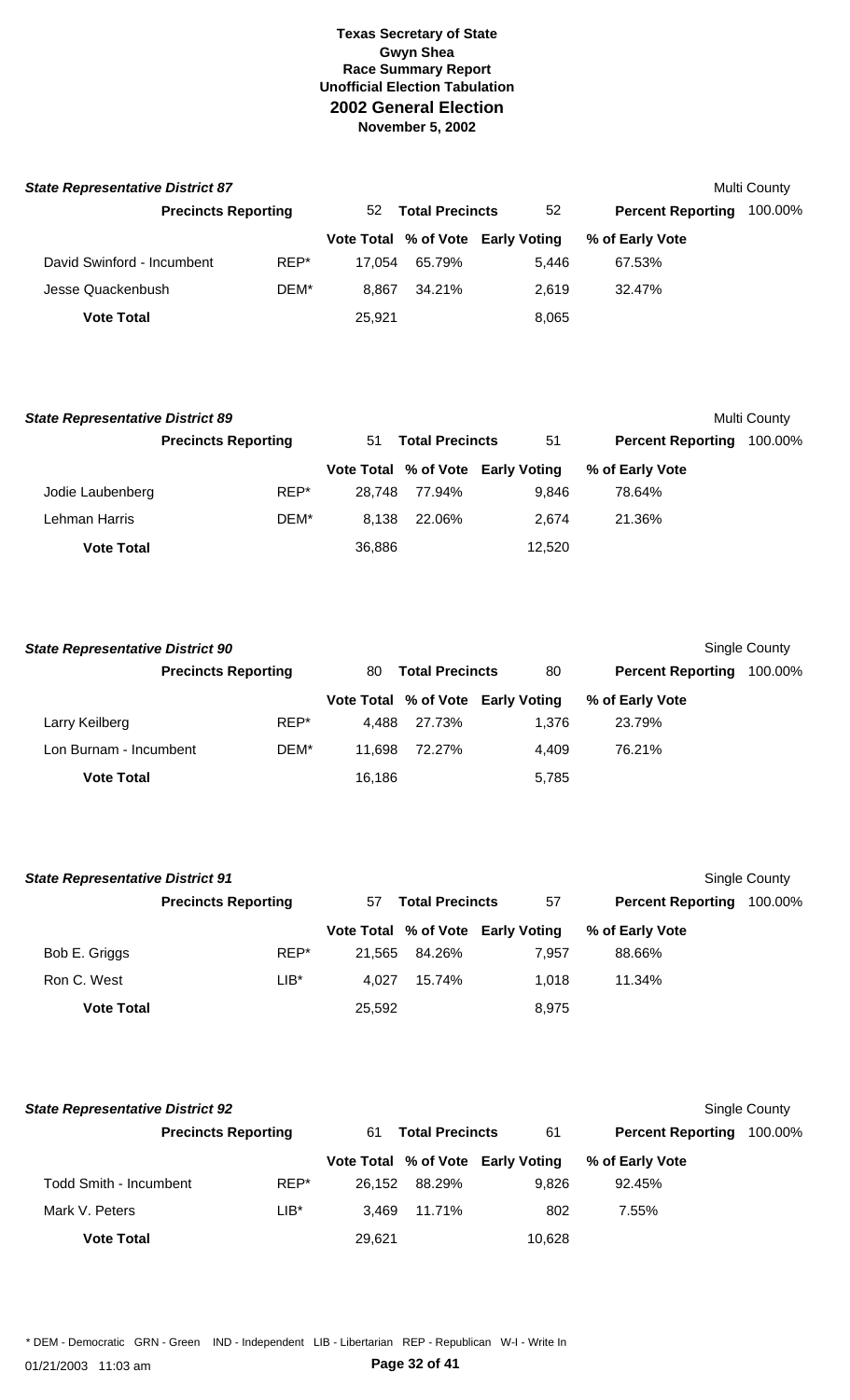| <b>State Representative District 93</b> |                            |      |                              |        |                                   |                          | Single County |
|-----------------------------------------|----------------------------|------|------------------------------|--------|-----------------------------------|--------------------------|---------------|
|                                         | <b>Precincts Reporting</b> |      | <b>Total Precincts</b><br>46 |        | 46                                | <b>Percent Reporting</b> | 100.00%       |
|                                         |                            |      |                              |        | Vote Total % of Vote Early Voting | % of Early Vote          |               |
| Toby Goodman - Incumbent                |                            | REP* | 13.454                       | 56.48% | 4.879                             | 61.43%                   |               |
| Mike Gregory                            |                            | DEM* | 10.367                       | 43.52% | 3.063                             | 38.57%                   |               |
| <b>Vote Total</b>                       |                            |      | 23,821                       |        | 7,942                             |                          |               |

| <b>State Representative District 96</b> |                            |        |                        |                                   |                                | Single County |
|-----------------------------------------|----------------------------|--------|------------------------|-----------------------------------|--------------------------------|---------------|
|                                         | <b>Precincts Reporting</b> | 49     | <b>Total Precincts</b> |                                   | 49<br><b>Percent Reporting</b> |               |
|                                         |                            |        |                        | Vote Total % of Vote Early Voting | % of Early Vote                |               |
| <b>Bill Zedler</b>                      | REP*                       | 22.072 | 60.10%                 | 7.275                             | 60.79%                         |               |
| Darrel Cox                              | DEM*                       | 14.651 | 39.90%                 | 4.693                             | 39.21%                         |               |
| <b>Vote Total</b>                       |                            | 36,723 |                        | 11,968                            |                                |               |

| <b>State Representative District 97</b> |                            |      |                              |        |                                   |                          | Single County |
|-----------------------------------------|----------------------------|------|------------------------------|--------|-----------------------------------|--------------------------|---------------|
|                                         | <b>Precincts Reporting</b> |      | <b>Total Precincts</b><br>62 |        | 62                                | <b>Percent Reporting</b> | 100.00%       |
|                                         |                            |      |                              |        | Vote Total % of Vote Early Voting | % of Early Vote          |               |
| Anna Mowery - Incumbent                 |                            | REP* | 29.565                       | 67.42% | 11.514                            | 67.48%                   |               |
| Nancy R. Stevens                        |                            | DEM* | 14.284                       | 32.58% | 5.550                             | 32.52%                   |               |
| <b>Vote Total</b>                       |                            |      | 43,849                       |        | 17.064                            |                          |               |

| <b>State Representative District 99</b> |                            |        |                              |                                   |                          |         |  |  |  |
|-----------------------------------------|----------------------------|--------|------------------------------|-----------------------------------|--------------------------|---------|--|--|--|
|                                         | <b>Precincts Reporting</b> |        | <b>Total Precincts</b><br>65 |                                   | <b>Percent Reporting</b> | 100.00% |  |  |  |
|                                         |                            |        |                              | Vote Total % of Vote Early Voting | % of Early Vote          |         |  |  |  |
| Charlie Geren - Incumbent               | REP*                       | 23.338 | 68.91%                       | 7.762                             | 67.34%                   |         |  |  |  |
| Mimi Coffey                             | DEM*                       | 9.964  | 29.42%                       | 3.641                             | 31.59%                   |         |  |  |  |
| Bobby E. Hearn, Jr.                     | LIB*                       | 563    | 1.66%                        | 124                               | 1.08%                    |         |  |  |  |
| <b>Vote Total</b>                       |                            | 33,865 |                              | 11.527                            |                          |         |  |  |  |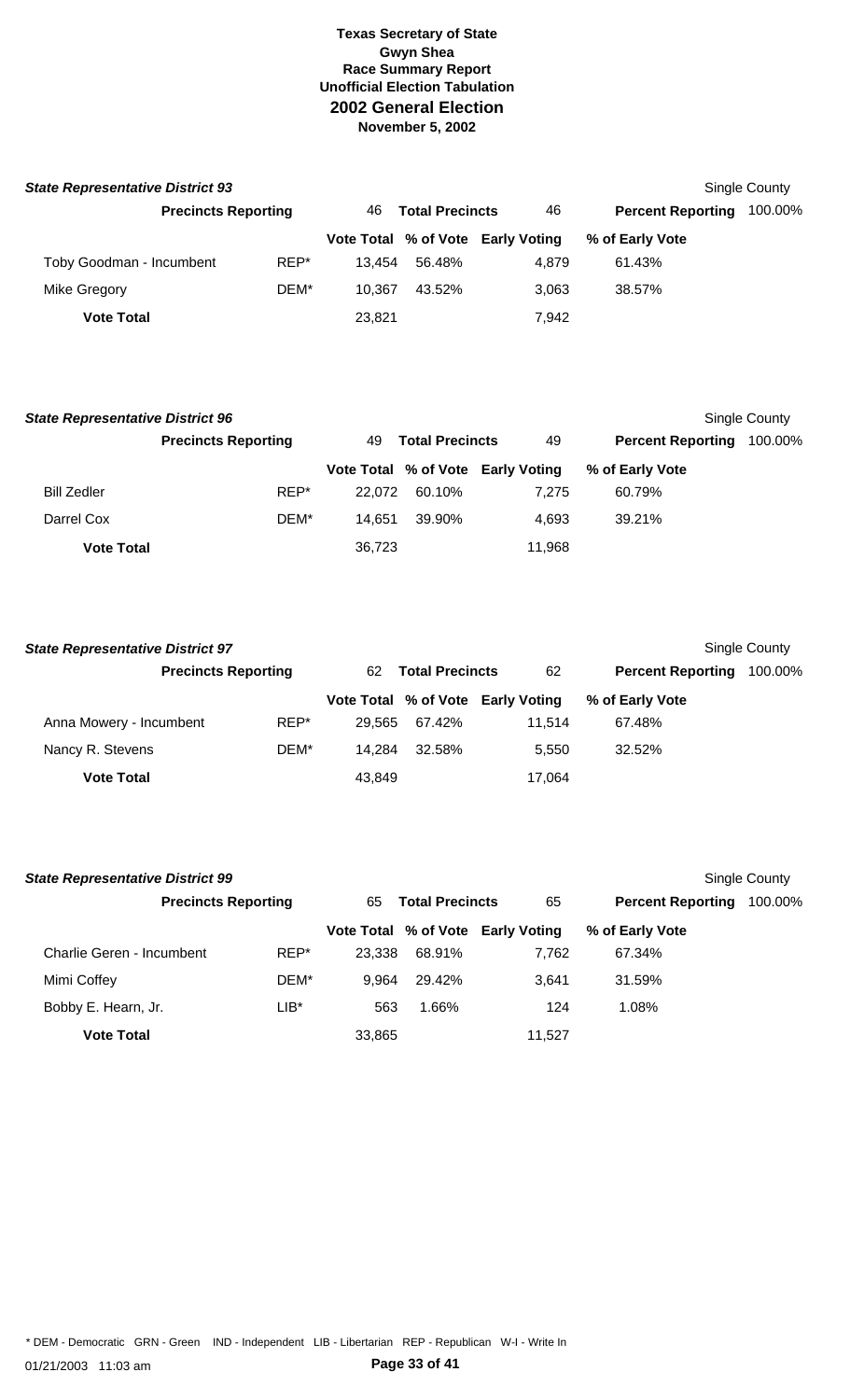| <b>State Representative District 100</b> |                            |         |                              |        |                                   |                          | Single County |
|------------------------------------------|----------------------------|---------|------------------------------|--------|-----------------------------------|--------------------------|---------------|
|                                          | <b>Precincts Reporting</b> |         | <b>Total Precincts</b><br>51 |        | 51                                | <b>Percent Reporting</b> | 100.00%       |
|                                          |                            |         |                              |        | Vote Total % of Vote Early Voting | % of Early Vote          |               |
| Terri Hodge - Incumbent                  |                            | DEM*    | 16.679                       | 95.16% | 4.692                             | 95.95%                   |               |
| Barry V. Smith                           |                            | $LIB^*$ | 849                          | 4.84%  | 198                               | 4.05%                    |               |
| <b>Vote Total</b>                        |                            |         | 17,528                       |        | 4,890                             |                          |               |

| <b>State Representative District 103</b> |                            |        |                              |        |                                   |                          | Single County |
|------------------------------------------|----------------------------|--------|------------------------------|--------|-----------------------------------|--------------------------|---------------|
|                                          | <b>Precincts Reporting</b> |        | <b>Total Precincts</b><br>44 |        | 44                                | <b>Percent Reporting</b> | 100.00%       |
|                                          |                            |        |                              |        | Vote Total % of Vote Early Voting | % of Early Vote          |               |
| Andy Olivo                               |                            | REP*   | 3.828                        | 29.22% | 1.175                             | 34.28%                   |               |
| Steve Wolens - Incumbent                 |                            | DEM*   | 9.005                        | 68.75% | 2.202                             | 64.24%                   |               |
| David Mason                              |                            | $LIB*$ | 266                          | 2.03%  | 51                                | 1.49%                    |               |
| <b>Vote Total</b>                        |                            |        | 13,099                       |        | 3.428                             |                          |               |

| <b>State Representative District 104</b> |                            |                              |        |                                   |                          | Single County |
|------------------------------------------|----------------------------|------------------------------|--------|-----------------------------------|--------------------------|---------------|
|                                          | <b>Precincts Reporting</b> | <b>Total Precincts</b><br>39 |        | 39                                | <b>Percent Reporting</b> | 100.00%       |
|                                          |                            |                              |        | Vote Total % of Vote Early Voting | % of Early Vote          |               |
| Joe Hernandez                            | REP*                       | 3.523                        | 26.01% | 1.050                             | 26.50%                   |               |
| Roberto R. Alonzo                        | DEM*                       | 10.023                       | 73.99% | 2.913                             | 73.50%                   |               |
| <b>Vote Total</b>                        |                            | 13.546                       |        | 3,963                             |                          |               |

| <b>State Representative District 105</b> |                            |        |                        |                                   |                          | Single County |
|------------------------------------------|----------------------------|--------|------------------------|-----------------------------------|--------------------------|---------------|
|                                          | <b>Precincts Reporting</b> | 32     | <b>Total Precincts</b> |                                   | <b>Percent Reporting</b> | 100.00%       |
|                                          |                            |        |                        | Vote Total % of Vote Early Voting | % of Early Vote          |               |
| Linda Harper-Brown                       | REP*                       | 13.461 | 75.85%                 | 4,678                             | 76.24%                   |               |
| Robert Mohler                            | $LIB^*$                    | 1.248  | 7.03%                  | 345                               | 5.62%                    |               |
| Sheril Blackmon                          | GRN*                       | 653    | 3.68%                  | 172                               | 2.80%                    |               |
| Bob Romano                               | IND <sup>*</sup>           | 2.385  | 13.44%                 | 941                               | 15.34%                   |               |
| <b>Vote Total</b>                        |                            | 17.747 |                        | 6,136                             |                          |               |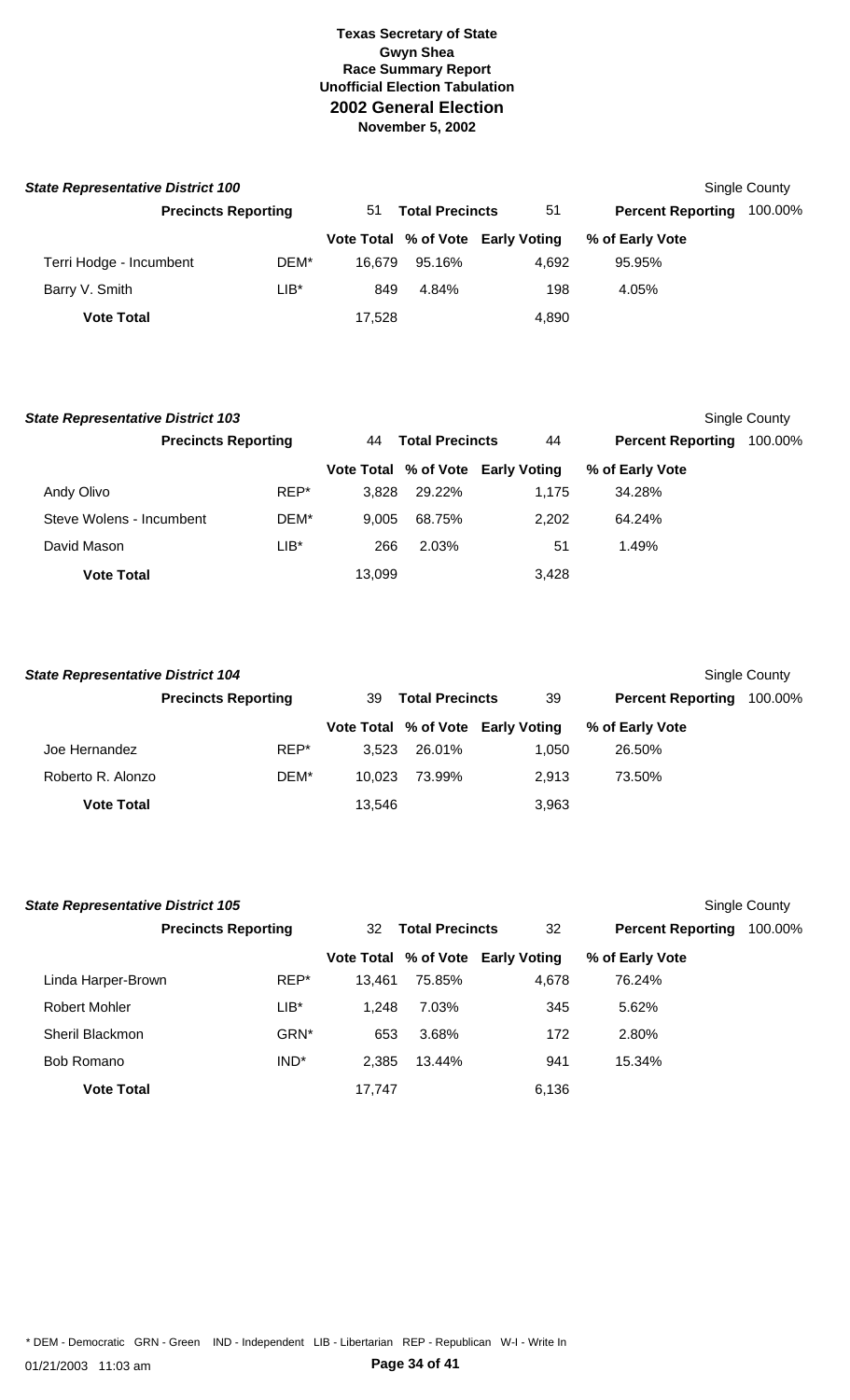| <b>State Representative District 107</b><br>Single County |                            |                              |        |                                   |                          |         |  |  |  |
|-----------------------------------------------------------|----------------------------|------------------------------|--------|-----------------------------------|--------------------------|---------|--|--|--|
|                                                           | <b>Precincts Reporting</b> | <b>Total Precincts</b><br>55 |        | 55                                | <b>Percent Reporting</b> | 100.00% |  |  |  |
|                                                           |                            |                              |        | Vote Total % of Vote Early Voting | % of Early Vote          |         |  |  |  |
| <b>Bill Keffer</b>                                        | REP*                       | 20.759                       | 58.40% | 7.037                             | 62.72%                   |         |  |  |  |
| <b>Theresa Daniel</b>                                     | DEM*                       | 14.786                       | 41.60% | 4.182                             | 37.28%                   |         |  |  |  |
| <b>Vote Total</b>                                         |                            | 35.545                       |        | 11.219                            |                          |         |  |  |  |

| <b>State Representative District 108</b> |                            | Single County                |        |                                   |                          |         |
|------------------------------------------|----------------------------|------------------------------|--------|-----------------------------------|--------------------------|---------|
|                                          | <b>Precincts Reporting</b> | <b>Total Precincts</b><br>48 |        | 48                                | <b>Percent Reporting</b> | 100.00% |
|                                          |                            |                              |        | Vote Total % of Vote Early Voting | % of Early Vote          |         |
| Dan Branch                               | REP*                       | 21.513                       | 66.45% | 7.294                             | 72.27%                   |         |
| Malcolm Dade                             | DEM*                       | 10.862                       | 33.55% | 2.799                             | 27.73%                   |         |
| <b>Vote Total</b>                        |                            | 32,375                       |        | 10,093                            |                          |         |

| <b>State Representative District 109</b> |                            |      |                              |        |                                   |                          | Single County |
|------------------------------------------|----------------------------|------|------------------------------|--------|-----------------------------------|--------------------------|---------------|
|                                          | <b>Precincts Reporting</b> |      | <b>Total Precincts</b><br>52 |        | 52                                | <b>Percent Reporting</b> | 100.00%       |
|                                          |                            |      |                              |        | Vote Total % of Vote Early Voting | % of Early Vote          |               |
| Joseph L. Sam                            |                            | REP* | 9.155                        | 25.50% | 3.607                             | 30.77%                   |               |
| Helen Giddings - Incumbent               |                            | DEM* | 26.747                       | 74.50% | 8.116                             | 69.23%                   |               |
| <b>Vote Total</b>                        |                            |      | 35,902                       |        | 11,723                            |                          |               |

| <b>State Representative District 112</b> |                            |        |                        |                                   |                          | Single County |
|------------------------------------------|----------------------------|--------|------------------------|-----------------------------------|--------------------------|---------------|
|                                          | <b>Precincts Reporting</b> | 38     | <b>Total Precincts</b> |                                   | <b>Percent Reporting</b> | 100.00%       |
|                                          |                            |        |                        | Vote Total % of Vote Early Voting | % of Early Vote          |               |
| Fred Hill - Incumbent                    | REP*                       | 24.547 | 70.95%                 | 7.460                             | 72.89%                   |               |
| <b>Brian Booker</b>                      | DEM*                       | 10.052 | 29.05%                 | 2.774                             | 27.11%                   |               |
| <b>Vote Total</b>                        |                            | 34,599 |                        | 10,234                            |                          |               |

| <b>State Representative District 115</b><br><b>Single County</b> |                            |      |                              |        |                                   |                          |         |  |  |
|------------------------------------------------------------------|----------------------------|------|------------------------------|--------|-----------------------------------|--------------------------|---------|--|--|
|                                                                  | <b>Precincts Reporting</b> |      | <b>Total Precincts</b><br>40 |        | 40                                | <b>Percent Reporting</b> | 100.00% |  |  |
|                                                                  |                            |      |                              |        | Vote Total % of Vote Early Voting | % of Early Vote          |         |  |  |
| Kenny Marchant - Incumbent                                       |                            | REP* | 23.821                       | 71.31% | 7.610                             | 73.96%                   |         |  |  |
| Lisa Sutter                                                      |                            | DEM* | 9.586                        | 28.69% | 2.679                             | 26.04%                   |         |  |  |
| <b>Vote Total</b>                                                |                            |      | 33.407                       |        | 10,289                            |                          |         |  |  |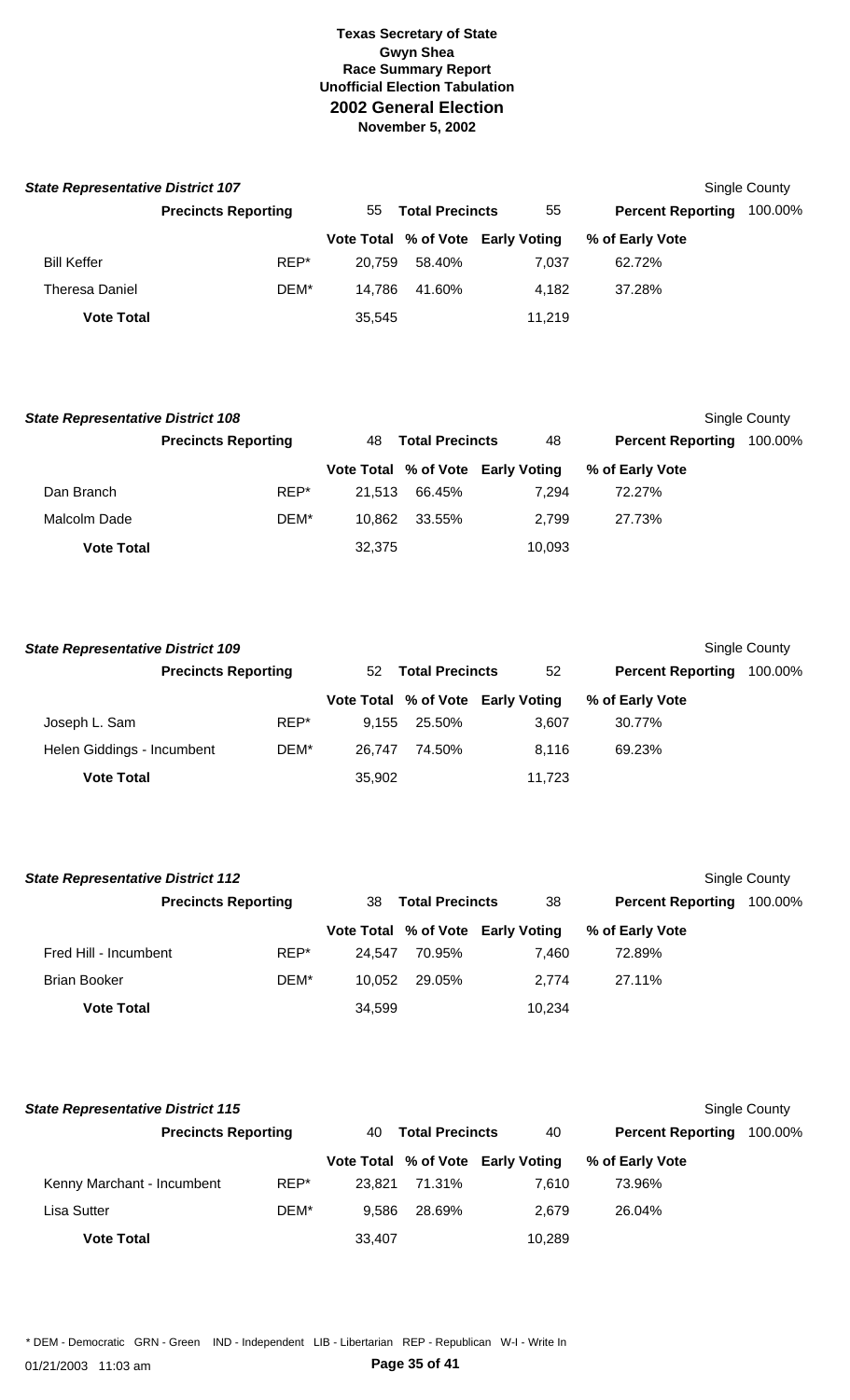| <b>State Representative District 117</b> |                            |        |                        |                                   |                          | Single County |
|------------------------------------------|----------------------------|--------|------------------------|-----------------------------------|--------------------------|---------------|
|                                          | <b>Precincts Reporting</b> | 46.    | <b>Total Precincts</b> |                                   | <b>Percent Reporting</b> | 100.00%       |
|                                          |                            |        |                        | Vote Total % of Vote Early Voting | % of Early Vote          |               |
| Ken Mercer                               | REP*                       | 11.697 | 58.97%                 | 5.355                             | 59.25%                   |               |
| Raul Prado                               | DEM*                       | 8.138  | 41.03%                 | 3.683                             | 40.75%                   |               |
| <b>Vote Total</b>                        |                            | 19,835 |                        | 9,038                             |                          |               |

| <b>State Representative District 121</b> |                            |        |                              |                                   |                          | Single County |
|------------------------------------------|----------------------------|--------|------------------------------|-----------------------------------|--------------------------|---------------|
|                                          | <b>Precincts Reporting</b> |        | <b>Total Precincts</b><br>84 |                                   | <b>Percent Reporting</b> | 100.00%       |
|                                          |                            |        |                              | Vote Total % of Vote Early Voting | % of Early Vote          |               |
| Elizabeth Ames Jones - Incumbent         | REP*                       | 30.711 | 89.92%                       | 15.644                            | 92.15%                   |               |
| Harlan McVea                             | GRN*                       | 3.441  | 10.08%                       | 1.332                             | 7.85%                    |               |
| <b>Vote Total</b>                        |                            | 34,152 |                              | 16,976                            |                          |               |

| <b>State Representative District 122</b> |                            |        |                              |                                   |                          | Single County |
|------------------------------------------|----------------------------|--------|------------------------------|-----------------------------------|--------------------------|---------------|
|                                          | <b>Precincts Reporting</b> |        | <b>Total Precincts</b><br>69 |                                   | <b>Percent Reporting</b> | 100.00%       |
|                                          |                            |        |                              | Vote Total % of Vote Early Voting | % of Early Vote          |               |
| Frank J. Corte, Jr. - Incumbent          | REP*                       | 39.041 | 88.45%                       | 20.155                            | 90.13%                   |               |
| David Travis Kelly                       | $LIB*$                     | 3.362  | 7.62%                        | 1.539                             | 6.88%                    |               |
| Jack Nottingham                          | GRN*                       | 1,738  | 3.94%                        | 668                               | 2.99%                    |               |
| <b>Vote Total</b>                        |                            | 44.141 |                              | 22,362                            |                          |               |

| <b>State Representative District 123</b> |                            |      |                              |        |                                   |                          | Single County |
|------------------------------------------|----------------------------|------|------------------------------|--------|-----------------------------------|--------------------------|---------------|
|                                          | <b>Precincts Reporting</b> |      | <b>Total Precincts</b><br>76 |        | 76                                | <b>Percent Reporting</b> | 100.00%       |
|                                          |                            |      |                              |        | Vote Total % of Vote Early Voting | % of Early Vote          |               |
| John Barger                              |                            | REP* | 8.086                        | 35.28% | 3.762                             | 39.96%                   |               |
| Mike Villarreal - Incumbent              |                            | DEM* | 14.460                       | 63.09% | 5.538                             | 58.82%                   |               |
| Don H. Culwell                           |                            | LIB* | 373                          | 1.63%  | 115                               | 1.22%                    |               |
| <b>Vote Total</b>                        |                            |      | 22.919                       |        | 9.415                             |                          |               |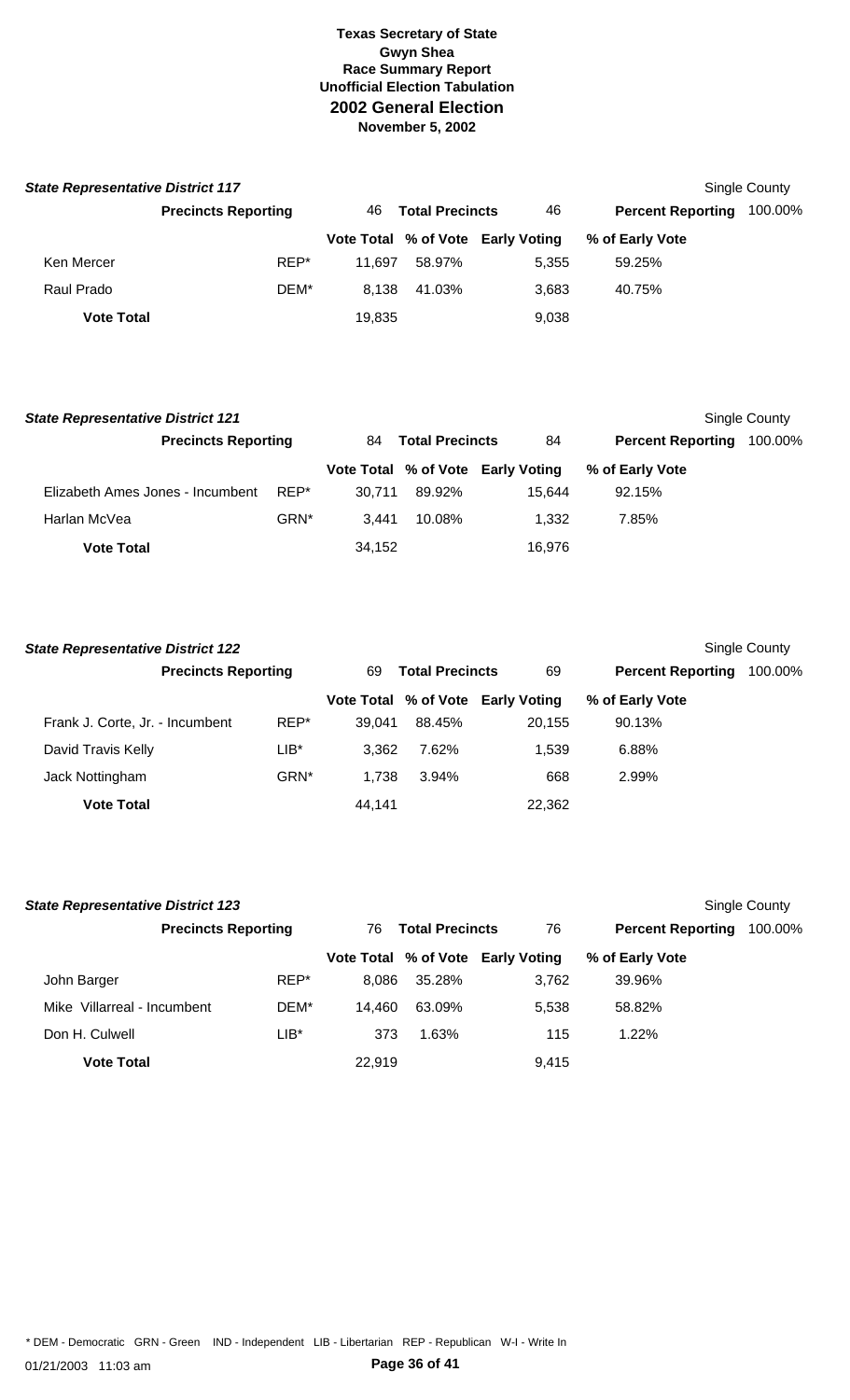| <b>State Representative District 125</b><br>Single County |                            |        |                        |                                   |                          |         |  |  |  |
|-----------------------------------------------------------|----------------------------|--------|------------------------|-----------------------------------|--------------------------|---------|--|--|--|
|                                                           | <b>Precincts Reporting</b> | 56     | <b>Total Precincts</b> |                                   | <b>Percent Reporting</b> | 100.00% |  |  |  |
|                                                           |                            |        |                        | Vote Total % of Vote Early Voting | % of Early Vote          |         |  |  |  |
| Nelson H. Balido                                          | REP*                       | 10.141 | 39.72%                 | 5.199                             | 46.25%                   |         |  |  |  |
| Joaquin Castro                                            | DEM*                       | 15.388 | 60.28%                 | 6.042                             | 53.75%                   |         |  |  |  |
| <b>Vote Total</b>                                         |                            | 25,529 |                        | 11.241                            |                          |         |  |  |  |

| <b>State Representative District 132</b> |                            |        |                              |                                   |                          | Single County |
|------------------------------------------|----------------------------|--------|------------------------------|-----------------------------------|--------------------------|---------------|
|                                          | <b>Precincts Reporting</b> |        | <b>Total Precincts</b><br>23 |                                   | <b>Percent Reporting</b> | 100.00%       |
|                                          |                            |        |                              | Vote Total % of Vote Early Voting | % of Early Vote          |               |
| Bill Callegari - Incumbent               | REP*                       | 20.700 | 90.36%                       | 5.791                             | 91.83%                   |               |
| Michael J. Sotir                         | $LIB*$                     | 1.479  | 6.46%                        | 335                               | 5.31%                    |               |
| Michael J. Bolzenius                     | GRN*                       | 730    | 3.19%                        | 180                               | 2.85%                    |               |
| <b>Vote Total</b>                        |                            | 22,909 |                              | 6,306                             |                          |               |

| <b>State Representative District 133</b> |                            |        |                              |                                   |                          | Single County |
|------------------------------------------|----------------------------|--------|------------------------------|-----------------------------------|--------------------------|---------------|
|                                          | <b>Precincts Reporting</b> |        | <b>Total Precincts</b><br>30 |                                   | <b>Percent Reporting</b> | 100.00%       |
|                                          |                            |        |                              | Vote Total % of Vote Early Voting | % of Early Vote          |               |
| Joe Nixon - Incumbent                    | REP*                       | 14.717 | 64.64%                       | 4.469                             | 68.50%                   |               |
| Bernard "Bernardo" Amadi                 | DEM*                       | 8.050  | 35.36%                       | 2.055                             | 31.50%                   |               |
| <b>Vote Total</b>                        |                            | 22.767 |                              | 6,524                             |                          |               |

| <b>State Representative District 134</b> |                            |        |                              |        |                                   |                          | <b>Single County</b> |
|------------------------------------------|----------------------------|--------|------------------------------|--------|-----------------------------------|--------------------------|----------------------|
|                                          | <b>Precincts Reporting</b> |        | <b>Total Precincts</b><br>53 |        | 53                                | <b>Percent Reporting</b> | 100.00%              |
|                                          |                            |        |                              |        | Vote Total % of Vote Early Voting | % of Early Vote          |                      |
| Martha Wong                              |                            | REP*   | 23.678                       | 52.05% | 6.285                             | 53.02%                   |                      |
| Debra Danburg - Incumbent                |                            | DEM*   | 21.325                       | 46.88% | 5.489                             | 46.31%                   |                      |
| Nathaniel Joe LaFleur                    |                            | $LIB*$ | 486                          | 1.07%  | 79                                | $0.67\%$                 |                      |
| <b>Vote Total</b>                        |                            |        | 45.489                       |        | 11,853                            |                          |                      |

01/21/2003 11:03 am \* DEM - Democratic GRN - Green IND - Independent LIB - Libertarian REP - Republican W-I - Write In **Page 37 of 41**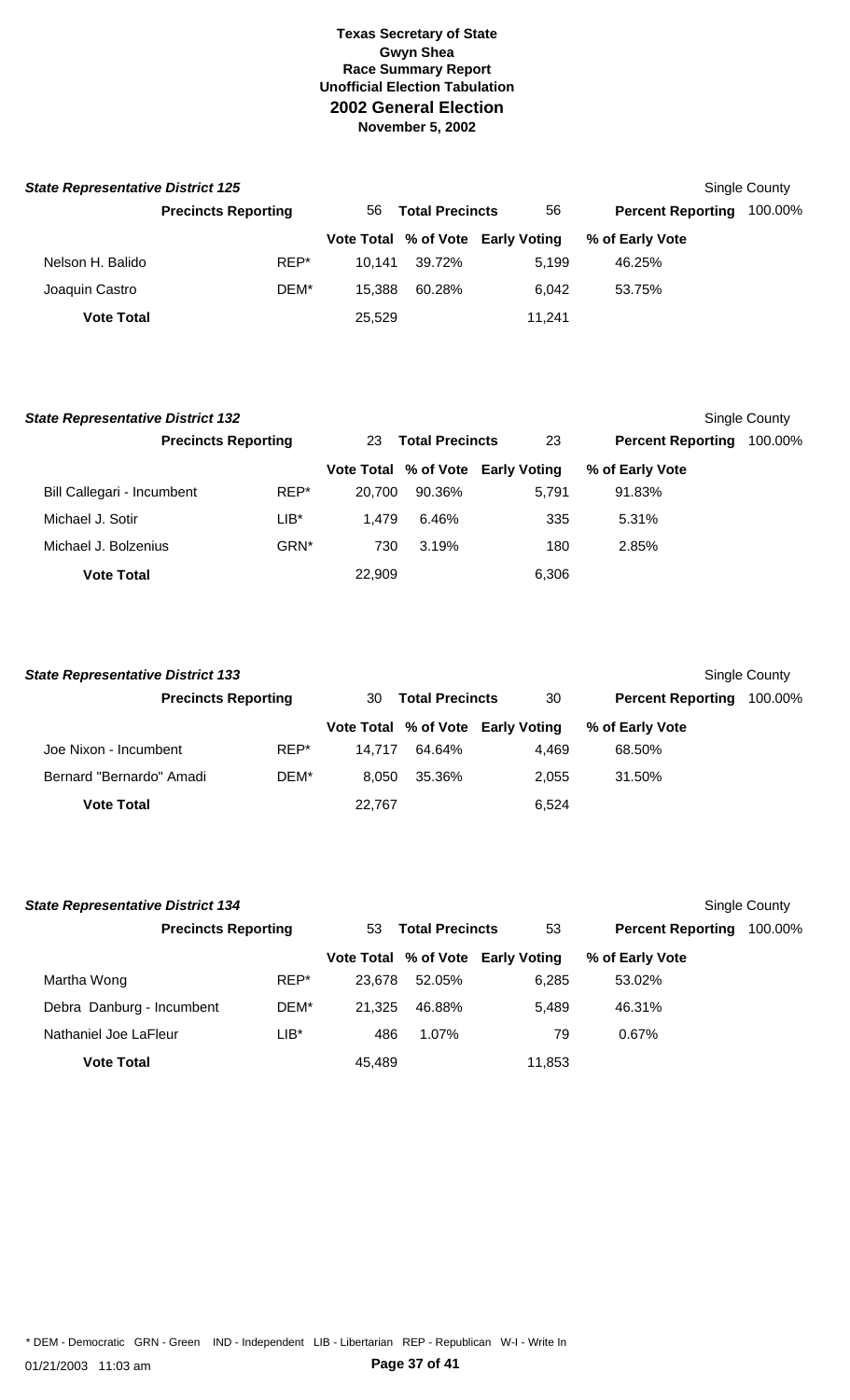| <b>State Representative District 135</b> |                            |      |                              |        |                                   |                          | Single County |
|------------------------------------------|----------------------------|------|------------------------------|--------|-----------------------------------|--------------------------|---------------|
|                                          | <b>Precincts Reporting</b> |      | <b>Total Precincts</b><br>27 |        | 27                                | <b>Percent Reporting</b> | 100.00%       |
|                                          |                            |      |                              |        | Vote Total % of Vote Early Voting | % of Early Vote          |               |
| Gary Elkins - Incumbent                  |                            | REP* | 17.019                       | 70.11% | 4.470                             | 73.90%                   |               |
| Eric H. Krebs                            |                            | DEM* | 7.257                        | 29.89% | 1.579                             | 26.10%                   |               |
| <b>Vote Total</b>                        |                            |      | 24,276                       |        | 6,049                             |                          |               |

| <b>State Representative District 137</b> |                            |      |                              |        |                                   |                          | Single County |
|------------------------------------------|----------------------------|------|------------------------------|--------|-----------------------------------|--------------------------|---------------|
|                                          | <b>Precincts Reporting</b> |      | <b>Total Precincts</b><br>24 |        | 24                                | <b>Percent Reporting</b> | 100.00%       |
|                                          |                            |      |                              |        | Vote Total % of Vote Early Voting | % of Early Vote          |               |
| Dionne L. Roberts                        |                            | REP* | 4.940                        | 44.64% | 1.537                             | 51.05%                   |               |
| Scott Hochberg - Incumbent               |                            | DEM* | 6.126                        | 55.36% | 1.474                             | 48.95%                   |               |
| <b>Vote Total</b>                        |                            |      | 11.066                       |        | 3,011                             |                          |               |

| <b>State Representative District 138</b> |                            |      |                              |        |                                   |                          | Single County |  |
|------------------------------------------|----------------------------|------|------------------------------|--------|-----------------------------------|--------------------------|---------------|--|
|                                          | <b>Precincts Reporting</b> |      | <b>Total Precincts</b><br>39 |        | 39                                | <b>Percent Reporting</b> | 100.00%       |  |
|                                          |                            |      |                              |        | Vote Total % of Vote Early Voting | % of Early Vote          |               |  |
| Dwayne Bohac                             |                            | REP* | 14.266                       | 59.02% | 3.805                             | 63.14%                   |               |  |
| Ken Yarbrough - Incumbent                |                            | DEM* | 9.906                        | 40.98% | 2.221                             | 36.86%                   |               |  |
| <b>Vote Total</b>                        |                            |      | 24,172                       |        | 6,026                             |                          |               |  |

| Single County<br><b>State Representative District 140</b> |                            |        |                              |                                   |                          |         |  |  |  |  |
|-----------------------------------------------------------|----------------------------|--------|------------------------------|-----------------------------------|--------------------------|---------|--|--|--|--|
|                                                           | <b>Precincts Reporting</b> |        | <b>Total Precincts</b><br>34 |                                   | <b>Percent Reporting</b> | 100.00% |  |  |  |  |
|                                                           |                            |        |                              | Vote Total % of Vote Early Voting | % of Early Vote          |         |  |  |  |  |
| Anthony Samuel Palasota                                   | REP*                       | 2.962  | 26.33%                       | 534                               | 24.28%                   |         |  |  |  |  |
| Kevin Bailey - Incumbent                                  | DEM*                       | 8.287  | 73.67%                       | 1.665                             | 75.72%                   |         |  |  |  |  |
| <b>Vote Total</b>                                         |                            | 11.249 |                              | 2,199                             |                          |         |  |  |  |  |

| <b>State Representative District 143</b><br>Single County |                              |        |        |                                   |                 |  |  |  |  |  |
|-----------------------------------------------------------|------------------------------|--------|--------|-----------------------------------|-----------------|--|--|--|--|--|
| <b>Precincts Reporting</b>                                | <b>Total Precincts</b><br>36 |        | 36     | <b>Percent Reporting</b>          | 100.00%         |  |  |  |  |  |
|                                                           |                              |        |        | Vote Total % of Vote Early Voting | % of Early Vote |  |  |  |  |  |
| Joe E. Moreno - Incumbent                                 | DEM*                         | 9.882  | 91.73% | 2.015                             | 91.18%          |  |  |  |  |  |
| Bob W. Townsend                                           | $LIB*$                       | 891    | 8.27%  | 195                               | 8.82%           |  |  |  |  |  |
| <b>Vote Total</b>                                         |                              | 10.773 |        | 2.210                             |                 |  |  |  |  |  |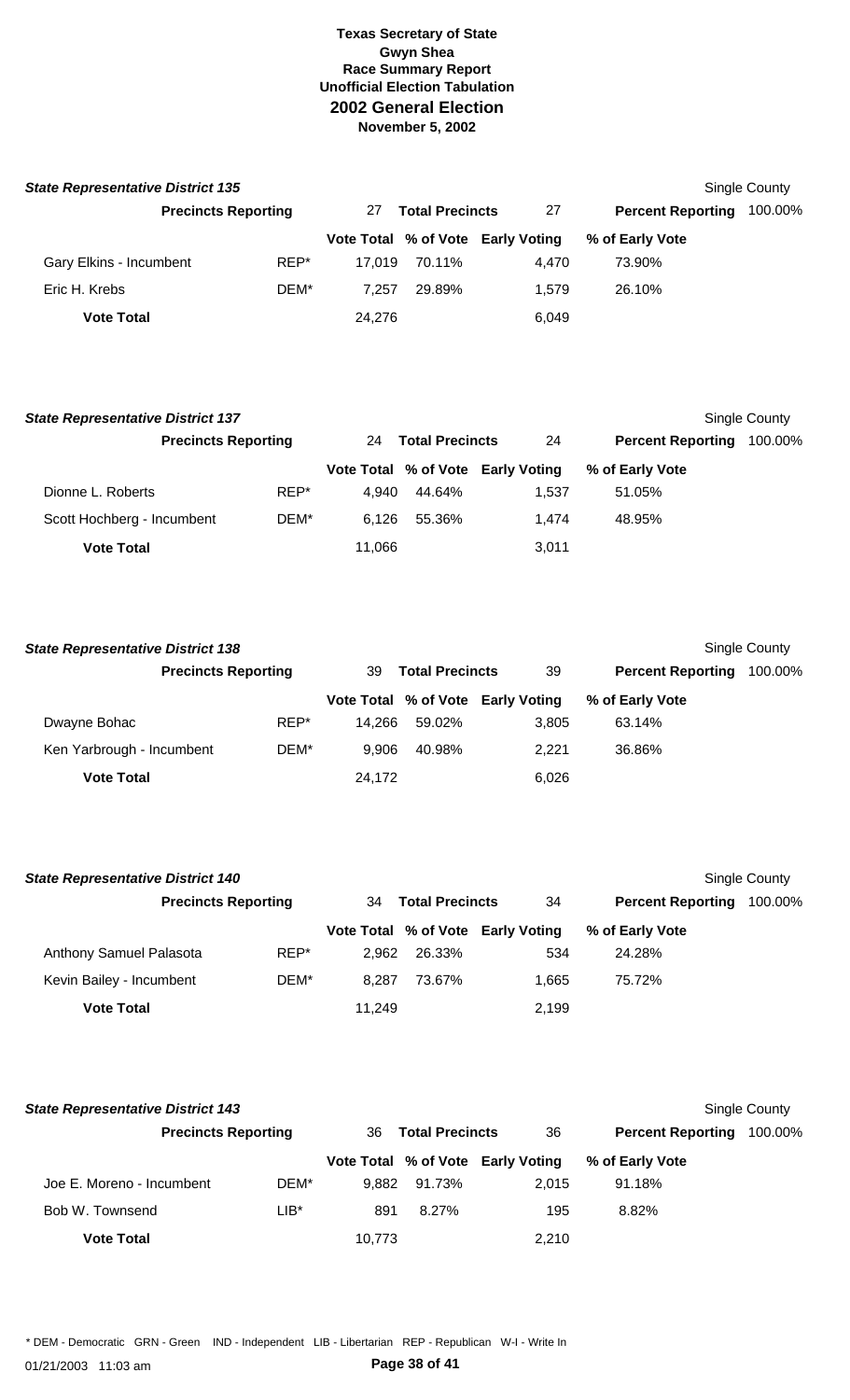| <b>State Representative District 144</b> |                            |         |                              |        |                                   |                          | Single County |
|------------------------------------------|----------------------------|---------|------------------------------|--------|-----------------------------------|--------------------------|---------------|
|                                          | <b>Precincts Reporting</b> |         | <b>Total Precincts</b><br>32 |        | 32                                | <b>Percent Reporting</b> | 100.00%       |
|                                          |                            |         |                              |        | Vote Total % of Vote Early Voting | % of Early Vote          |               |
| Robert E. Talton - Incumbent             |                            | REP*    | 15.153                       | 87.37% | 4.550                             | 89.87%                   |               |
| Tom Maxton                               |                            | $LIB^*$ | 2.191                        | 12.63% | 513                               | 10.13%                   |               |
| <b>Vote Total</b>                        |                            |         | 17,344                       |        | 5,063                             |                          |               |

| <b>State Representative District 146</b> |                            |      |                              |        |                                   |                          | Single County |
|------------------------------------------|----------------------------|------|------------------------------|--------|-----------------------------------|--------------------------|---------------|
|                                          | <b>Precincts Reporting</b> |      | <b>Total Precincts</b><br>39 |        | 39                                | <b>Percent Reporting</b> | 100.00%       |
|                                          |                            |      |                              |        | Vote Total % of Vote Early Voting | % of Early Vote          |               |
| Al Edwards - Incumbent                   |                            | DEM* | 24.130                       | 92.65% | 7.590                             | 93.59%                   |               |
| <b>Stacey Bourland</b>                   |                            | LIB* | 1.914                        | 7.35%  | 520                               | 6.41%                    |               |
| <b>Vote Total</b>                        |                            |      | 26,044                       |        | 8,110                             |                          |               |

| <b>State Representative District 149</b> |                            |      |                              |        |                                   |                          | Single County |  |
|------------------------------------------|----------------------------|------|------------------------------|--------|-----------------------------------|--------------------------|---------------|--|
|                                          | <b>Precincts Reporting</b> |      | <b>Total Precincts</b><br>23 |        | 23                                | <b>Percent Reporting</b> | 100.00%       |  |
|                                          |                            |      |                              |        | Vote Total % of Vote Early Voting | % of Early Vote          |               |  |
| Talmadge L. Heflin - Incumbent           |                            | REP* | 12.626                       | 54.86% | 3.930                             | 58.46%                   |               |  |
| Andrew Tran                              |                            | DEM* | 10.390                       | 45.14% | 2.792                             | 41.54%                   |               |  |
| <b>Vote Total</b>                        |                            |      | 23,016                       |        | 6,722                             |                          |               |  |

| Multi County<br><b>Chief Justice, 4th Court of Appeals District</b> |                            |                                 |        |                                   |                          |         |  |  |  |
|---------------------------------------------------------------------|----------------------------|---------------------------------|--------|-----------------------------------|--------------------------|---------|--|--|--|
|                                                                     | <b>Precincts Reporting</b> | 1.089<br><b>Total Precincts</b> |        | 1.089                             | <b>Percent Reporting</b> | 100.00% |  |  |  |
|                                                                     |                            |                                 |        | Vote Total % of Vote Early Voting | % of Early Vote          |         |  |  |  |
| Paul W. Green                                                       | REP*                       | 209.126                         | 47.51% | 98.241                            | 49.50%                   |         |  |  |  |
| Alma L. Lopez                                                       | DEM*                       | 231.066                         | 52.49% | 100.216                           | 50.50%                   |         |  |  |  |
| <b>Vote Total</b>                                                   |                            | 440,192                         |        | 198,457                           |                          |         |  |  |  |

| <b>Chief Justice, 6th Court of Appeals District - Unexpired Term</b><br>Multi County |                            |         |                               |                                   |                          |         |  |  |  |  |
|--------------------------------------------------------------------------------------|----------------------------|---------|-------------------------------|-----------------------------------|--------------------------|---------|--|--|--|--|
|                                                                                      | <b>Precincts Reporting</b> |         | <b>Total Precincts</b><br>422 |                                   | <b>Percent Reporting</b> | 100.00% |  |  |  |  |
|                                                                                      |                            |         |                               | Vote Total % of Vote Early Voting | % of Early Vote          |         |  |  |  |  |
| Josh Morriss - Incumbent                                                             | REP*                       | 90.115  | 55.70%                        | 29.119                            | 55.76%                   |         |  |  |  |  |
| Jim Lovett                                                                           | DEM*                       | 71.674  | 44.30%                        | 23.105                            | 44.24%                   |         |  |  |  |  |
| <b>Vote Total</b>                                                                    |                            | 161.789 |                               | 52.224                            |                          |         |  |  |  |  |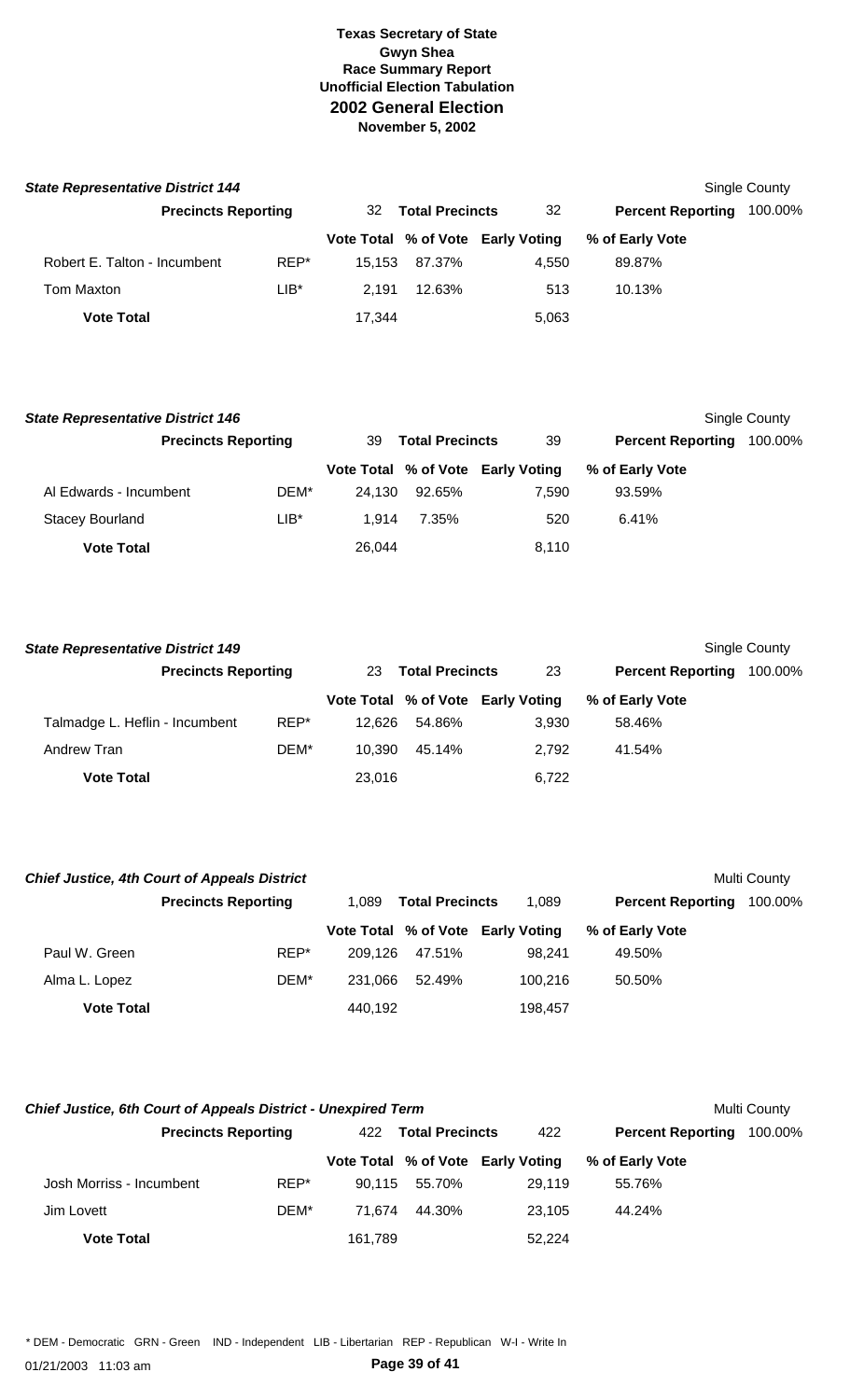|                   | <b>Chief Justice, 7th Court of Appeals District</b> |                               |        |                                   |                          | Multi County |
|-------------------|-----------------------------------------------------|-------------------------------|--------|-----------------------------------|--------------------------|--------------|
|                   | <b>Precincts Reporting</b>                          | <b>Total Precincts</b><br>568 |        | 568                               | <b>Percent Reporting</b> | 100.00%      |
|                   |                                                     |                               |        | Vote Total % of Vote Early Voting | % of Early Vote          |              |
| Phil Johnson      | REP*                                                | 120.391                       | 67.54% | 44.648                            | 67.44%                   |              |
| Floyd Holder      | DEM*                                                | 57.851                        | 32.46% | 21.558                            | 32.56%                   |              |
| <b>Vote Total</b> |                                                     | 178.242                       |        | 66,206                            |                          |              |

| <b>Chief Justice, 8th Court of Appeals District</b> |                            |      |                               |        |                                   |                          | Multi County |
|-----------------------------------------------------|----------------------------|------|-------------------------------|--------|-----------------------------------|--------------------------|--------------|
|                                                     | <b>Precincts Reporting</b> |      | <b>Total Precincts</b><br>378 |        | 378                               | <b>Percent Reporting</b> | 100.00%      |
|                                                     |                            |      |                               |        | Vote Total % of Vote Early Voting | % of Early Vote          |              |
| Peter S. Peca, Jr.                                  |                            | REP* | 85.088                        | 49.35% | 38.658                            | 50.37%                   |              |
| Richard Barajas - Incumbent                         |                            | DEM* | 87.335                        | 50.65% | 38.097                            | 49.63%                   |              |
| <b>Vote Total</b>                                   |                            |      | 172.423                       |        | 76,755                            |                          |              |

| <b>Chief Justice, 9th Court of Appeals District</b> |                            |      |                               |        |                                   |                          | Multi County |
|-----------------------------------------------------|----------------------------|------|-------------------------------|--------|-----------------------------------|--------------------------|--------------|
|                                                     | <b>Precincts Reporting</b> |      | <b>Total Precincts</b><br>421 |        | 421                               | <b>Percent Reporting</b> | 100.00%      |
|                                                     |                            |      |                               |        | Vote Total % of Vote Early Voting | % of Early Vote          |              |
| Steve McKeithen                                     |                            | REP* | 114.483                       | 54.00% | 44.467                            | 52.93%                   |              |
| Ronald L. Walker - Incumbent                        |                            | DEM* | 97.514                        | 46.00% | 39.548                            | 47.07%                   |              |
| <b>Vote Total</b>                                   |                            |      | 211.997                       |        | 84,015                            |                          |              |

|                   | Justice, 1st Court of Appeals District, Place 4 - Unexpired Term | Multi County                    |        |                                   |                          |         |
|-------------------|------------------------------------------------------------------|---------------------------------|--------|-----------------------------------|--------------------------|---------|
|                   | <b>Precincts Reporting</b>                                       | 1.429<br><b>Total Precincts</b> |        | 1.429                             | <b>Percent Reporting</b> | 100.00% |
|                   |                                                                  |                                 |        | Vote Total % of Vote Early Voting | % of Early Vote          |         |
| Elsa Alcala       | REP*                                                             | 480.008                         | 55.48% | 143.979                           | 57.83%                   |         |
| Austin M. O'Toole | DEM*                                                             | 385.124                         | 44.52% | 104.984                           | 42.17%                   |         |
| <b>Vote Total</b> |                                                                  | 865,132                         |        | 248,963                           |                          |         |

| Justice, 1st Court of Appeals District, Place 5 - Unexpired Term | Multi County               |                                 |        |                                   |                          |         |
|------------------------------------------------------------------|----------------------------|---------------------------------|--------|-----------------------------------|--------------------------|---------|
|                                                                  | <b>Precincts Reporting</b> | <b>Total Precincts</b><br>1.429 |        | 1.429                             | <b>Percent Reporting</b> | 100.00% |
|                                                                  |                            |                                 |        | Vote Total % of Vote Early Voting | % of Early Vote          |         |
| Evelyn Keyes                                                     | REP*                       | 484.355                         | 55.89% | 146.612                           | 58.70%                   |         |
| Mary Thompson                                                    | DEM*                       | 382.194                         | 44.11% | 103.148                           | 41.30%                   |         |
| <b>Vote Total</b>                                                |                            | 866.549                         |        | 249.760                           |                          |         |